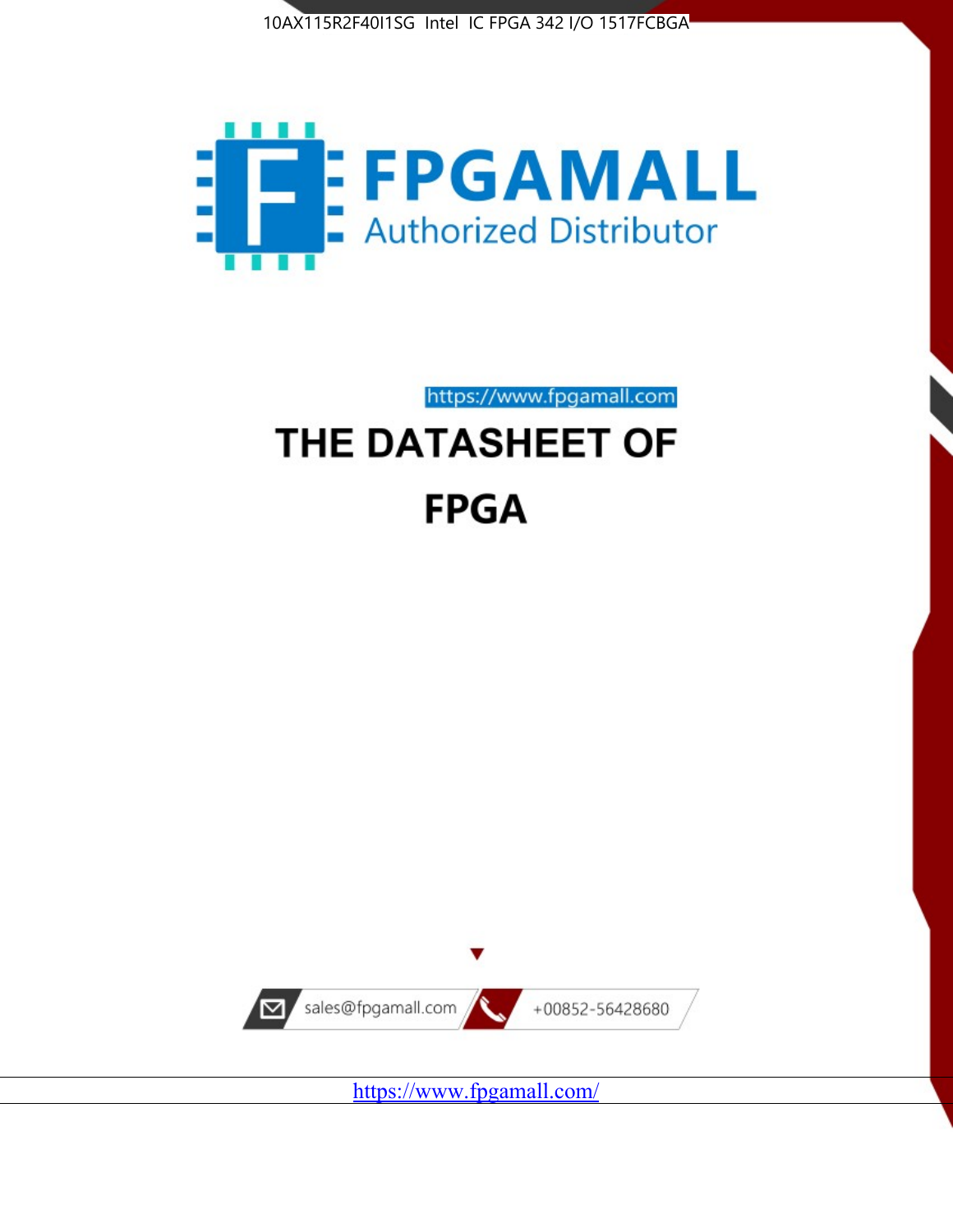10AX115R2F40I1SG Intel IC FPGA 342 I/O 1517FCBGA



# **Intel® Arria® 10 Device Overview**



**A10-OVERVIEW | 2018.12.06** Latest document on the web: **[PDF](https://www.intel.com/content/dam/www/programmable/us/en/pdfs/literature/hb/arria-10/a10_overview.pdf)** | **[HTML](https://www.intel.com/content/www/us/en/programmable/documentation/sam1403480274650.html)**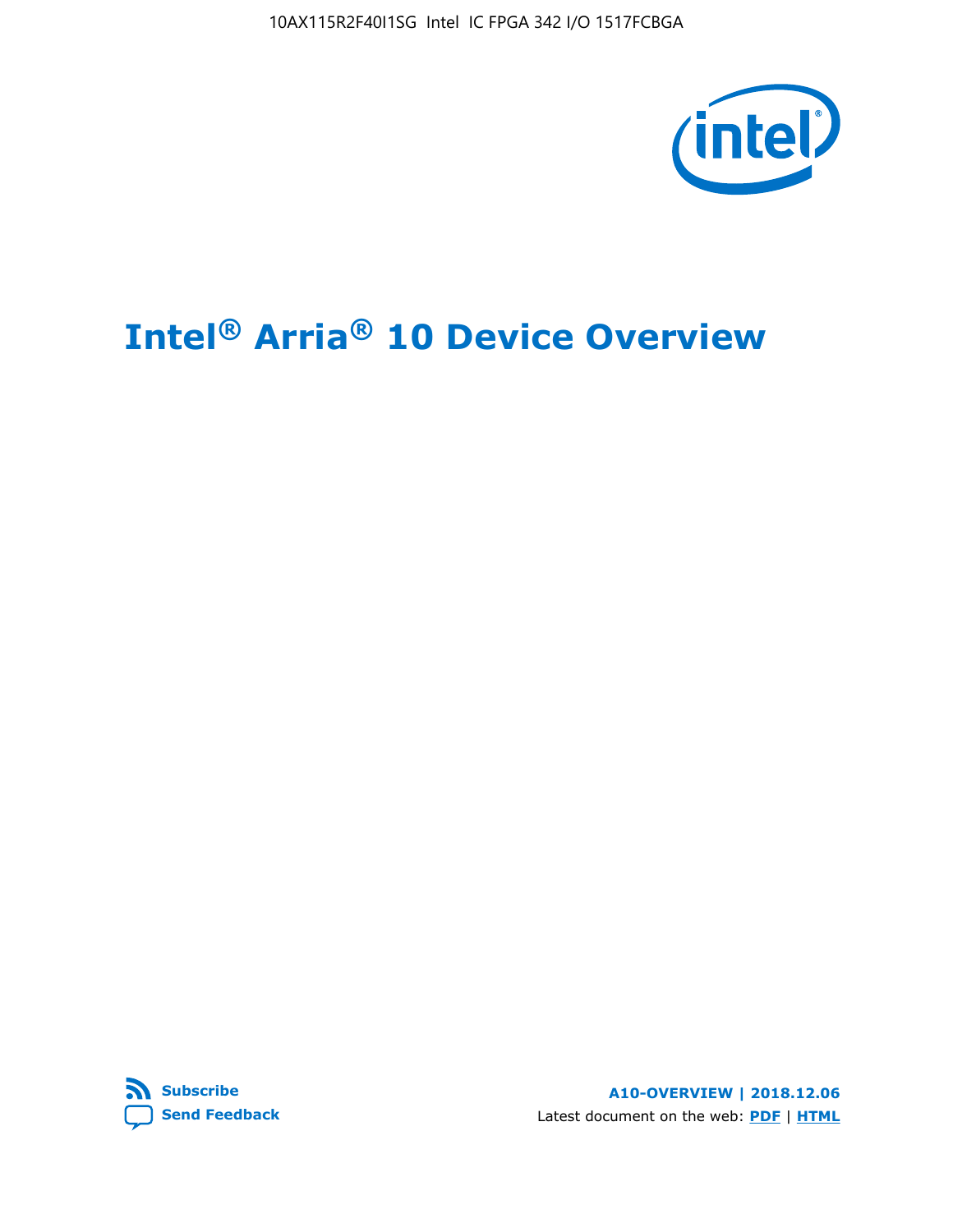

**Contents** 

# **Contents**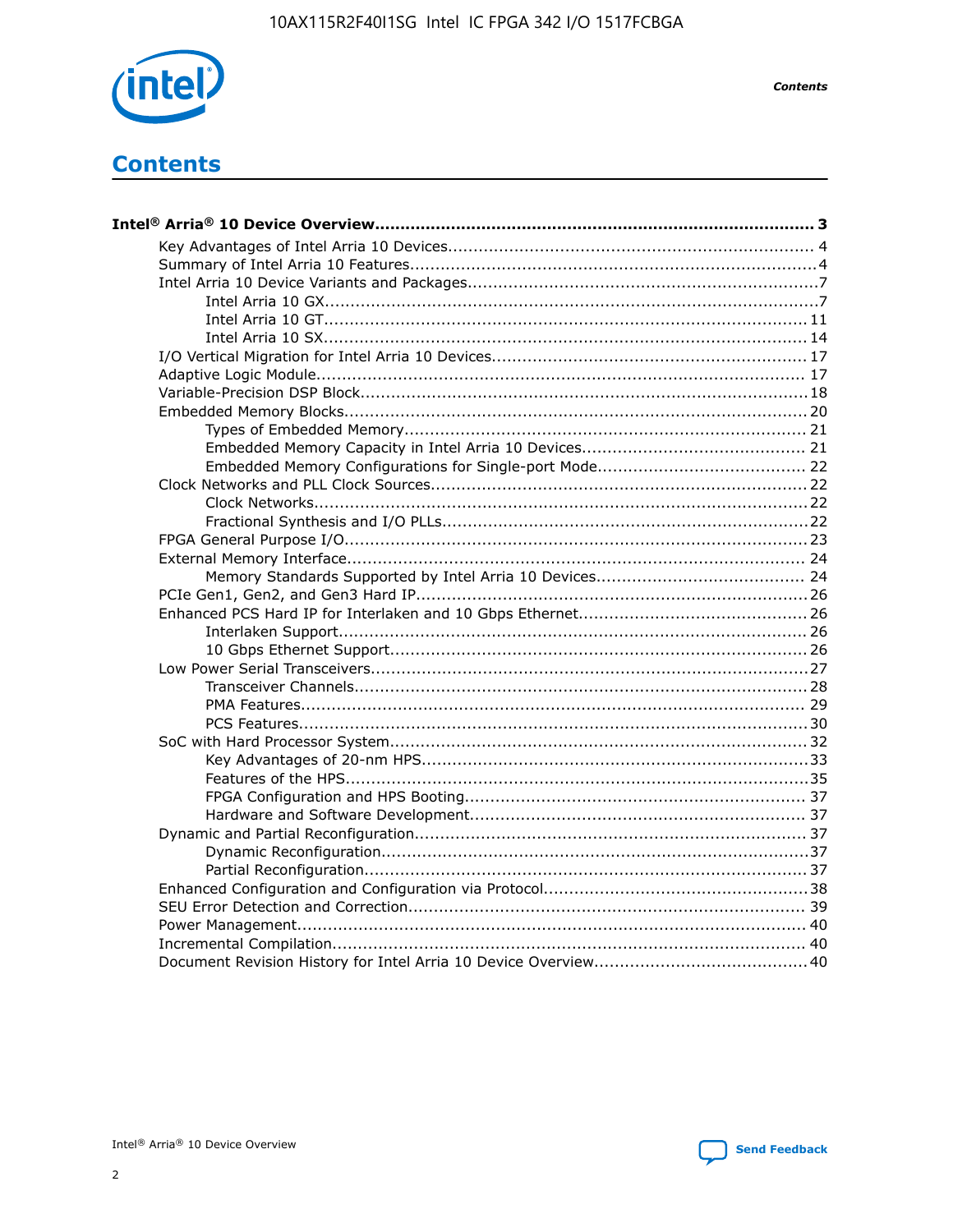**A10-OVERVIEW | 2018.12.06**

**[Send Feedback](mailto:FPGAtechdocfeedback@intel.com?subject=Feedback%20on%20Intel%20Arria%2010%20Device%20Overview%20(A10-OVERVIEW%202018.12.06)&body=We%20appreciate%20your%20feedback.%20In%20your%20comments,%20also%20specify%20the%20page%20number%20or%20paragraph.%20Thank%20you.)**



# **Intel® Arria® 10 Device Overview**

The Intel<sup>®</sup> Arria<sup>®</sup> 10 device family consists of high-performance and power-efficient 20 nm mid-range FPGAs and SoCs.

Intel Arria 10 device family delivers:

- Higher performance than the previous generation of mid-range and high-end FPGAs.
- Power efficiency attained through a comprehensive set of power-saving technologies.

The Intel Arria 10 devices are ideal for high performance, power-sensitive, midrange applications in diverse markets.

| <b>Market</b>         | <b>Applications</b>                                                                                               |
|-----------------------|-------------------------------------------------------------------------------------------------------------------|
| Wireless              | Channel and switch cards in remote radio heads<br>٠<br>Mobile backhaul<br>٠                                       |
| Wireline              | 40G/100G muxponders and transponders<br>٠<br>100G line cards<br>٠<br><b>Bridging</b><br>٠<br>Aggregation<br>٠     |
| <b>Broadcast</b>      | Studio switches<br>٠<br>Servers and transport<br>٠<br>Videoconferencing<br>٠<br>Professional audio and video<br>٠ |
| Computing and Storage | Flash cache<br>٠<br>Cloud computing servers<br>٠<br>Server acceleration<br>٠                                      |
| Medical               | Diagnostic scanners<br>٠<br>Diagnostic imaging<br>٠                                                               |
| Military              | Missile guidance and control<br>٠<br>Radar<br>٠<br>Electronic warfare<br>٠<br>Secure communications<br>٠          |

#### **Table 1. Sample Markets and Ideal Applications for Intel Arria 10 Devices**

#### **Related Information**

- [Intel Arria 10 Device Handbook: Known Issues](http://www.altera.com/support/kdb/solutions/rd07302013_646.html) Lists the planned updates to the *Intel Arria 10 Device Handbook* chapters.
- [Intel Arria 10 GX/GT Device Errata and Design Recommendations](https://www.intel.com/content/www/us/en/programmable/documentation/agz1493851706374.html#yqz1494433888646)
- [Intel Arria 10 SX Device Errata and Design Recommendations](https://www.intel.com/content/www/us/en/programmable/documentation/cru1462832385668.html#cru1462832558642)

Intel Corporation. All rights reserved. Intel, the Intel logo, Altera, Arria, Cyclone, Enpirion, MAX, Nios, Quartus and Stratix words and logos are trademarks of Intel Corporation or its subsidiaries in the U.S. and/or other countries. Intel warrants performance of its FPGA and semiconductor products to current specifications in accordance with Intel's standard warranty, but reserves the right to make changes to any products and services at any time without notice. Intel assumes no responsibility or liability arising out of the application or use of any information, product, or service described herein except as expressly agreed to in writing by Intel. Intel customers are advised to obtain the latest version of device specifications before relying on any published information and before placing orders for products or services. \*Other names and brands may be claimed as the property of others.

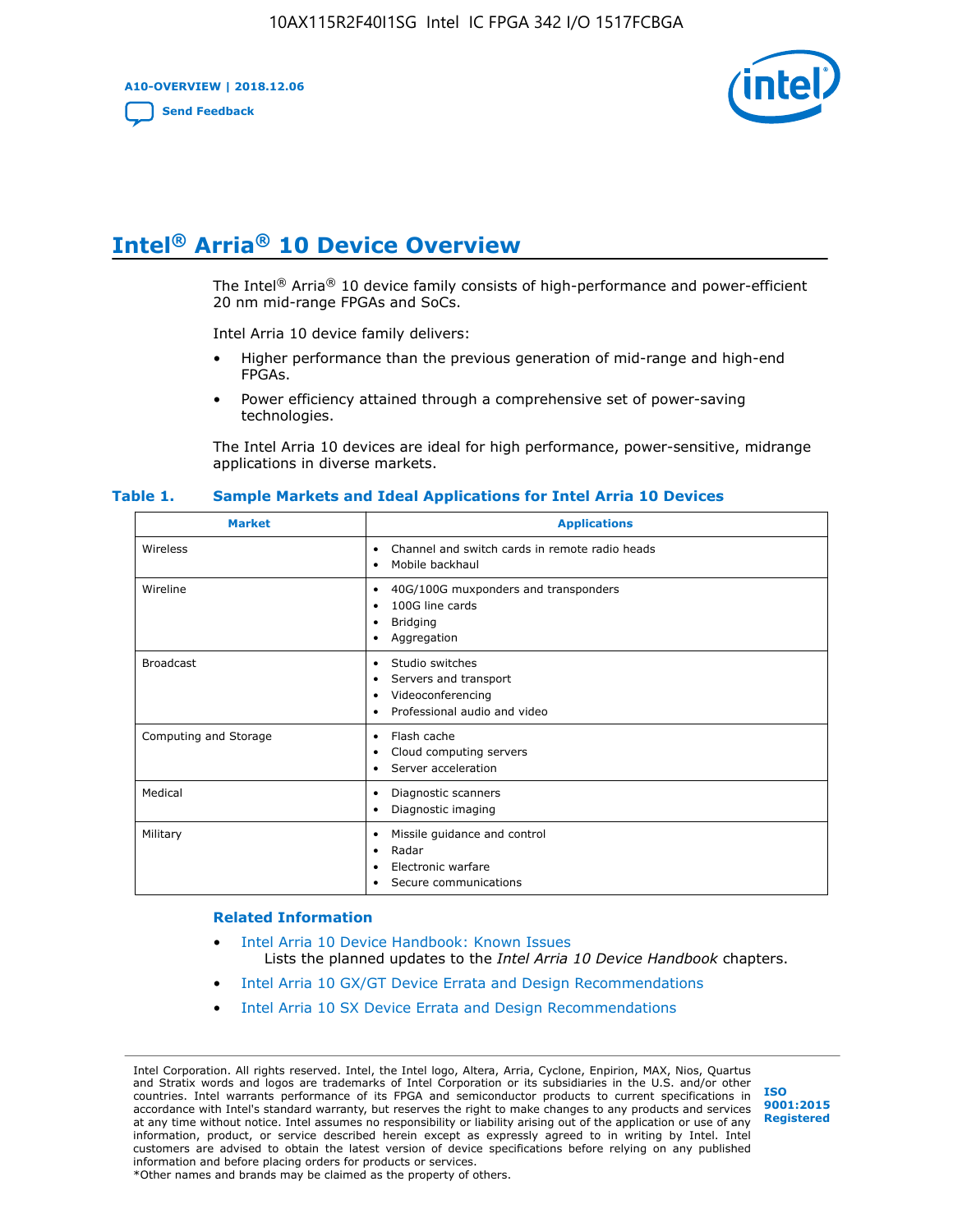

# **Key Advantages of Intel Arria 10 Devices**

## **Table 2. Key Advantages of the Intel Arria 10 Device Family**

| <b>Advantage</b>                                                                                          | <b>Supporting Feature</b>                                                                                                                                                                                                                                                                                                |
|-----------------------------------------------------------------------------------------------------------|--------------------------------------------------------------------------------------------------------------------------------------------------------------------------------------------------------------------------------------------------------------------------------------------------------------------------|
| Enhanced core architecture                                                                                | Built on TSMC's 20 nm process technology<br>٠<br>60% higher performance than the previous generation of mid-range FPGAs<br>٠<br>15% higher performance than the fastest previous-generation FPGA<br>٠                                                                                                                    |
| High-bandwidth integrated<br>transceivers                                                                 | Short-reach rates up to 25.8 Gigabits per second (Gbps)<br>٠<br>Backplane capability up to 12.5 Gbps<br>٠<br>Integrated 10GBASE-KR and 40GBASE-KR4 Forward Error Correction (FEC)<br>٠                                                                                                                                   |
| Improved logic integration and<br>hard IP blocks                                                          | 8-input adaptive logic module (ALM)<br>٠<br>Up to 65.6 megabits (Mb) of embedded memory<br>٠<br>Variable-precision digital signal processing (DSP) blocks<br>Fractional synthesis phase-locked loops (PLLs)<br>Hard PCI Express Gen3 IP blocks<br>Hard memory controllers and PHY up to 2,400 Megabits per second (Mbps) |
| Second generation hard<br>processor system (HPS) with<br>integrated ARM* Cortex*-A9*<br>MPCore* processor | Tight integration of a dual-core ARM Cortex-A9 MPCore processor, hard IP, and an<br>٠<br>FPGA in a single Intel Arria 10 system-on-a-chip (SoC)<br>Supports over 128 Gbps peak bandwidth with integrated data coherency between<br>$\bullet$<br>the processor and the FPGA fabric                                        |
| Advanced power savings                                                                                    | Comprehensive set of advanced power saving features<br>٠<br>Power-optimized MultiTrack routing and core architecture<br>٠<br>Up to 40% lower power compared to previous generation of mid-range FPGAs<br>Up to 60% lower power compared to previous generation of high-end FPGAs                                         |

# **Summary of Intel Arria 10 Features**

## **Table 3. Summary of Features for Intel Arria 10 Devices**

| <b>Feature</b>                  | <b>Description</b>                                                                                                                                                                                                                                                                                                                                                                                           |
|---------------------------------|--------------------------------------------------------------------------------------------------------------------------------------------------------------------------------------------------------------------------------------------------------------------------------------------------------------------------------------------------------------------------------------------------------------|
| Technology                      | TSMC's 20-nm SoC process technology<br>Allows operation at a lower $V_{\text{CC}}$ level of 0.82 V instead of the 0.9 V standard $V_{\text{CC}}$ core voltage                                                                                                                                                                                                                                                |
| Packaging                       | 1.0 mm ball-pitch Fineline BGA packaging<br>٠<br>0.8 mm ball-pitch Ultra Fineline BGA packaging<br>Multiple devices with identical package footprints for seamless migration between different<br><b>FPGA</b> densities<br>Devices with compatible package footprints allow migration to next generation high-end<br>Stratix <sup>®</sup> 10 devices<br>RoHS, leaded $(1)$ , and lead-free (Pb-free) options |
| High-performance<br>FPGA fabric | Enhanced 8-input ALM with four registers<br>Improved multi-track routing architecture to reduce congestion and improve compilation time<br>Hierarchical core clocking architecture<br>Fine-grained partial reconfiguration                                                                                                                                                                                   |
| Internal memory<br>blocks       | M20K-20-Kb memory blocks with hard error correction code (ECC)<br>Memory logic array block (MLAB)-640-bit memory                                                                                                                                                                                                                                                                                             |
|                                 | continued                                                                                                                                                                                                                                                                                                                                                                                                    |



<sup>(1)</sup> Contact Intel for availability.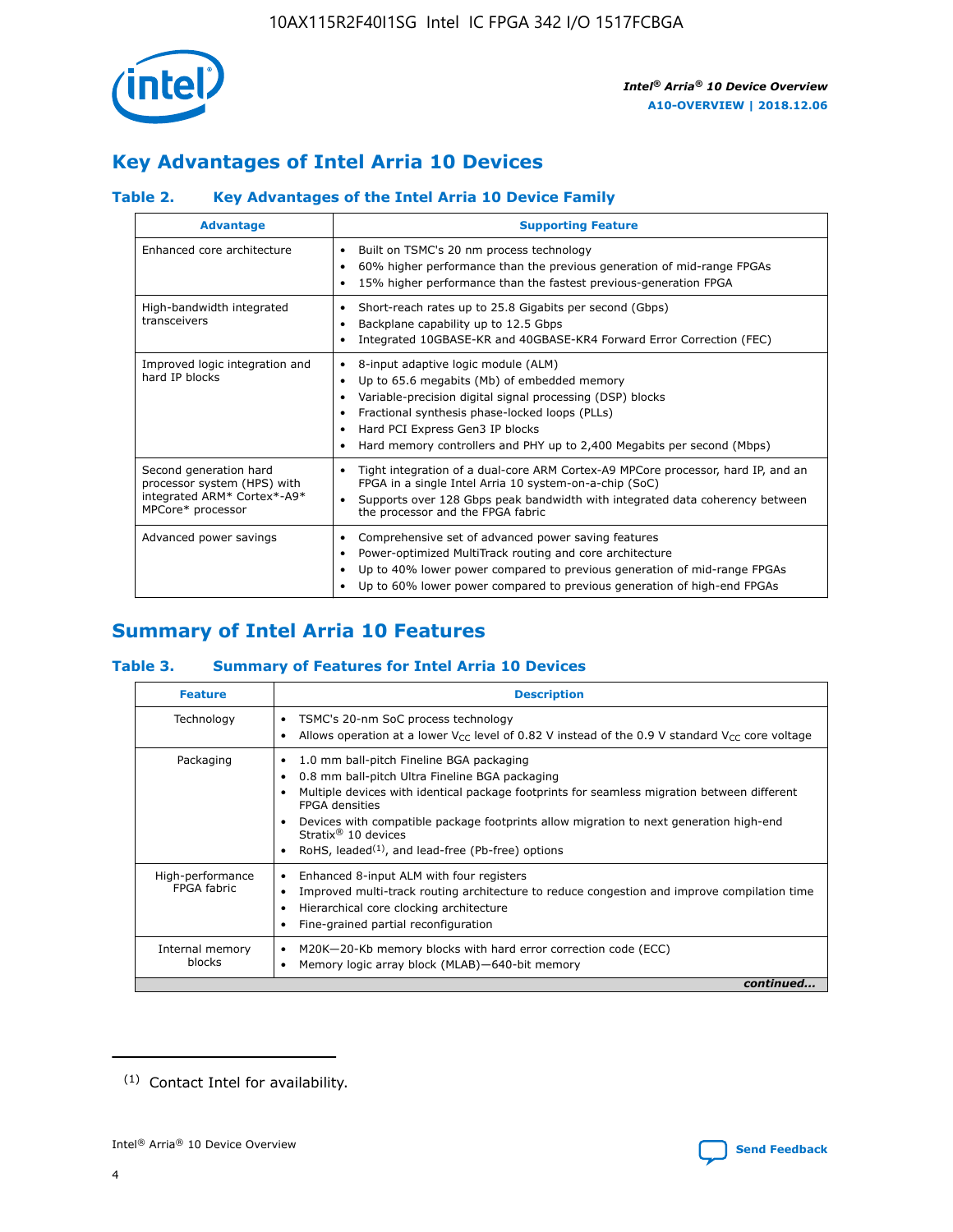r



| <b>Feature</b>                         |                                                                                                                | <b>Description</b>                                                                                                                                                                                                                                                                                                                                                                                                                                                                                                                                                                                                                                                                                                                                                                                                                     |
|----------------------------------------|----------------------------------------------------------------------------------------------------------------|----------------------------------------------------------------------------------------------------------------------------------------------------------------------------------------------------------------------------------------------------------------------------------------------------------------------------------------------------------------------------------------------------------------------------------------------------------------------------------------------------------------------------------------------------------------------------------------------------------------------------------------------------------------------------------------------------------------------------------------------------------------------------------------------------------------------------------------|
| Embedded Hard IP<br>blocks             | Variable-precision DSP                                                                                         | Native support for signal processing precision levels from $18 \times 19$ to<br>54 x 54<br>Native support for 27 x 27 multiplier mode<br>64-bit accumulator and cascade for systolic finite impulse responses<br>(FIRs)<br>Internal coefficient memory banks<br>$\bullet$<br>Preadder/subtractor for improved efficiency<br>Additional pipeline register to increase performance and reduce<br>power<br>Supports floating point arithmetic:<br>- Perform multiplication, addition, subtraction, multiply-add,<br>multiply-subtract, and complex multiplication.<br>- Supports multiplication with accumulation capability, cascade<br>summation, and cascade subtraction capability.<br>- Dynamic accumulator reset control.<br>- Support direct vector dot and complex multiplication chaining<br>multiply floating point DSP blocks. |
|                                        | Memory controller                                                                                              | DDR4, DDR3, and DDR3L                                                                                                                                                                                                                                                                                                                                                                                                                                                                                                                                                                                                                                                                                                                                                                                                                  |
|                                        | PCI Express*                                                                                                   | PCI Express (PCIe*) Gen3 (x1, x2, x4, or x8), Gen2 (x1, x2, x4, or x8)<br>and Gen1 (x1, x2, x4, or x8) hard IP with complete protocol stack,<br>endpoint, and root port                                                                                                                                                                                                                                                                                                                                                                                                                                                                                                                                                                                                                                                                |
|                                        | Transceiver I/O                                                                                                | 10GBASE-KR/40GBASE-KR4 Forward Error Correction (FEC)<br>PCS hard IPs that support:<br>$\bullet$<br>- 10-Gbps Ethernet (10GbE)<br>- PCIe PIPE interface<br>- Interlaken<br>- Gbps Ethernet (GbE)<br>- Common Public Radio Interface (CPRI) with deterministic latency<br>support<br>- Gigabit-capable passive optical network (GPON) with fast lock-<br>time support<br>13.5G JESD204b<br>8B/10B, 64B/66B, 64B/67B encoders and decoders<br>Custom mode support for proprietary protocols                                                                                                                                                                                                                                                                                                                                              |
| Core clock networks                    | $\bullet$<br>٠                                                                                                 | Up to 800 MHz fabric clocking, depending on the application:<br>- 667 MHz external memory interface clocking with 2,400 Mbps DDR4 interface<br>- 800 MHz LVDS interface clocking with 1,600 Mbps LVDS interface<br>Global, regional, and peripheral clock networks<br>Clock networks that are not used can be gated to reduce dynamic power                                                                                                                                                                                                                                                                                                                                                                                                                                                                                            |
| Phase-locked loops<br>(PLLs)           | High-resolution fractional synthesis PLLs:<br>$\bullet$<br>Integer PLLs:<br>- Adjacent to general purpose I/Os | - Precision clock synthesis, clock delay compensation, and zero delay buffering (ZDB)<br>- Support integer mode and fractional mode<br>- Fractional mode support with third-order delta-sigma modulation<br>- Support external memory and LVDS interfaces                                                                                                                                                                                                                                                                                                                                                                                                                                                                                                                                                                              |
| FPGA General-purpose<br>$I/Os$ (GPIOs) | On-chip termination (OCT)                                                                                      | 1.6 Gbps LVDS-every pair can be configured as receiver or transmitter<br>1.2 V to 3.0 V single-ended LVTTL/LVCMOS interfacing                                                                                                                                                                                                                                                                                                                                                                                                                                                                                                                                                                                                                                                                                                          |
| <b>External Memory</b><br>Interface    |                                                                                                                | Hard memory controller- DDR4, DDR3, and DDR3L support<br>$-$ DDR4-speeds up to 1,200 MHz/2,400 Mbps<br>- DDR3-speeds up to 1,067 MHz/2,133 Mbps<br>Soft memory controller—provides support for RLDRAM $3^{(2)}$ , QDR IV $^{(2)}$ , and QDR II+<br>continued                                                                                                                                                                                                                                                                                                                                                                                                                                                                                                                                                                           |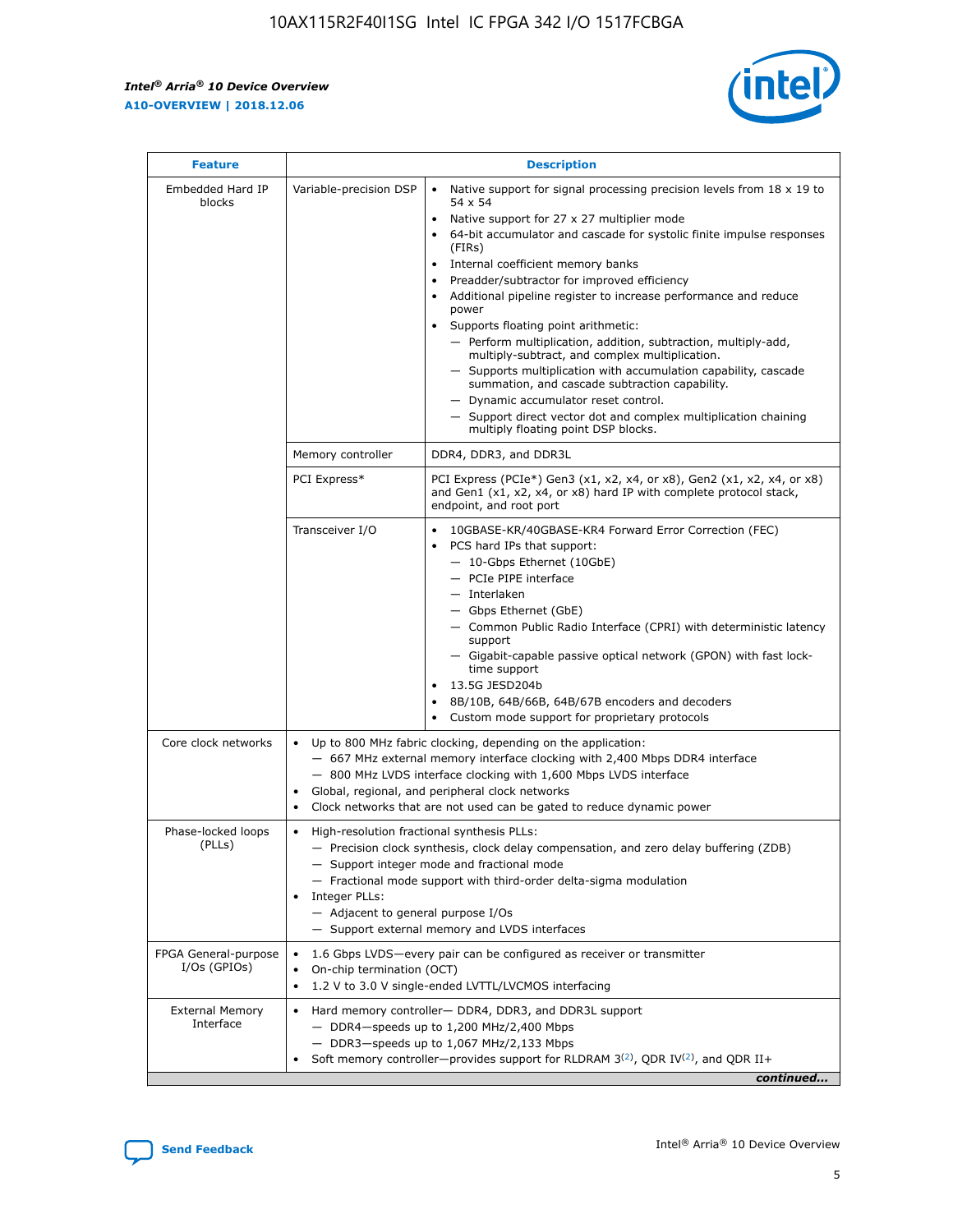

| <b>Feature</b>                                    | <b>Description</b>                                                                                                                                                                                                                                                                                                                                                                                                                                                                                                                                                                                                                                    |
|---------------------------------------------------|-------------------------------------------------------------------------------------------------------------------------------------------------------------------------------------------------------------------------------------------------------------------------------------------------------------------------------------------------------------------------------------------------------------------------------------------------------------------------------------------------------------------------------------------------------------------------------------------------------------------------------------------------------|
| Low-power serial<br>transceivers                  | • Continuous operating range:<br>- Intel Arria 10 GX-1 Gbps to 17.4 Gbps<br>- Intel Arria 10 GT-1 Gbps to 25.8 Gbps<br>Backplane support:<br>$-$ Intel Arria 10 GX-up to 12.5<br>- Intel Arria 10 GT-up to 12.5<br>Extended range down to 125 Mbps with oversampling<br>ATX transmit PLLs with user-configurable fractional synthesis capability<br>Electronic Dispersion Compensation (EDC) support for XFP, SFP+, QSFP, and CFP optical<br>module<br>Adaptive linear and decision feedback equalization<br>$\bullet$<br>Transmitter pre-emphasis and de-emphasis<br>$\bullet$<br>Dynamic partial reconfiguration of individual transceiver channels |
| <b>HPS</b><br>(Intel Arria 10 SX<br>devices only) | • Dual-core ARM Cortex-A9 MPCore processor-1.2 GHz CPU with<br>Processor and system<br>1.5 GHz overdrive capability<br>256 KB on-chip RAM and 64 KB on-chip ROM<br>$\bullet$<br>System peripherals—general-purpose timers, watchdog timers, direct<br>memory access (DMA) controller, FPGA configuration manager, and<br>clock and reset managers<br>Security features—anti-tamper, secure boot, Advanced Encryption<br>$\bullet$<br>Standard (AES) and authentication (SHA)<br>ARM CoreSight* JTAG debug access port, trace port, and on-chip<br>$\bullet$<br>trace storage                                                                          |
|                                                   | <b>External interfaces</b><br>Hard memory interface-Hard memory controller (2,400 Mbps DDR4,<br>$\bullet$<br>and 2,133 Mbps DDR3), Quad serial peripheral interface (QSPI) flash<br>controller, NAND flash controller, direct memory access (DMA)<br>controller, Secure Digital/MultiMediaCard (SD/MMC) controller<br>Communication interface-10/100/1000 Ethernet media access<br>$\bullet$<br>control (MAC), USB On-The-GO (OTG) controllers, I <sup>2</sup> C controllers,<br>UART 16550, serial peripheral interface (SPI), and up to 62<br>HPS GPIO interfaces (48 direct-share I/Os)                                                            |
|                                                   | High-performance ARM AMBA* AXI bus bridges that support<br>Interconnects to core<br>$\bullet$<br>simultaneous read and write<br>HPS-FPGA bridges-include the FPGA-to-HPS, HPS-to-FPGA, and<br>$\bullet$<br>lightweight HPS-to-FPGA bridges that allow the FPGA fabric to issue<br>transactions to slaves in the HPS, and vice versa<br>Configuration bridge that allows HPS configuration manager to<br>configure the core logic via dedicated 32-bit configuration port<br>FPGA-to-HPS SDRAM controller bridge-provides configuration<br>interfaces for the multiport front end (MPFE) of the HPS SDRAM<br>controller                                |
| Configuration                                     | Tamper protection—comprehensive design protection to protect your valuable IP investments<br>Enhanced 256-bit advanced encryption standard (AES) design security with authentication<br>٠<br>Configuration via protocol (CvP) using PCIe Gen1, Gen2, or Gen3<br>continued                                                                                                                                                                                                                                                                                                                                                                             |

<sup>(2)</sup> Intel Arria 10 devices support this external memory interface using hard PHY with soft memory controller.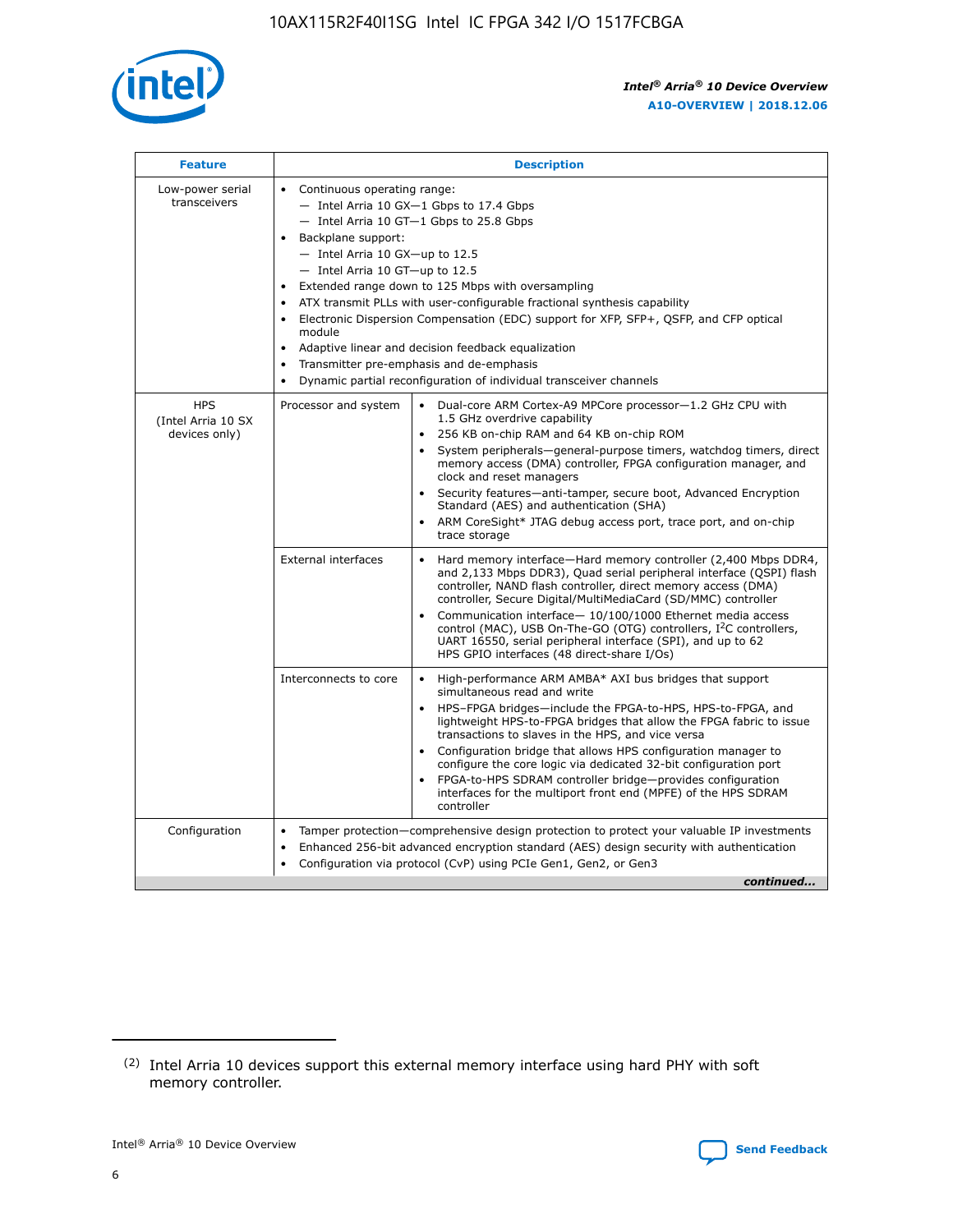

| <b>Feature</b>     | <b>Description</b>                                                                                                                                                                                                            |
|--------------------|-------------------------------------------------------------------------------------------------------------------------------------------------------------------------------------------------------------------------------|
|                    | Dynamic reconfiguration of the transceivers and PLLs<br>Fine-grained partial reconfiguration of the core fabric<br>Active Serial x4 Interface<br>$\bullet$                                                                    |
| Power management   | SmartVID<br>Low static power device options<br>Programmable Power Technology<br>Intel Quartus <sup>®</sup> Prime integrated power analysis                                                                                    |
| Software and tools | Intel Quartus Prime design suite<br>Transceiver toolkit<br>$\bullet$<br>Platform Designer system integration tool<br>DSP Builder for Intel FPGAs<br>OpenCL <sup>"</sup> support<br>Intel SoC FPGA Embedded Design Suite (EDS) |

## **Related Information**

[Intel Arria 10 Transceiver PHY Overview](https://www.intel.com/content/www/us/en/programmable/documentation/nik1398707230472.html#nik1398706768037) Provides details on Intel Arria 10 transceivers.

## **Intel Arria 10 Device Variants and Packages**

#### **Table 4. Device Variants for the Intel Arria 10 Device Family**

| <b>Variant</b>    | <b>Description</b>                                                                                                                                                                                                     |
|-------------------|------------------------------------------------------------------------------------------------------------------------------------------------------------------------------------------------------------------------|
| Intel Arria 10 GX | FPGA featuring 17.4 Gbps transceivers for short reach applications with 12.5 backplane driving<br>capability.                                                                                                          |
| Intel Arria 10 GT | FPGA featuring:<br>17.4 Gbps transceivers for short reach applications with 12.5 backplane driving capability.<br>25.8 Gbps transceivers for supporting CAUI-4 and CEI-25G applications with CFP2 and CFP4<br>modules. |
| Intel Arria 10 SX | SoC integrating ARM-based HPS and FPGA featuring 17.4 Gbps transceivers for short reach<br>applications with 12.5 backplane driving capability.                                                                        |

## **Intel Arria 10 GX**

This section provides the available options, maximum resource counts, and package plan for the Intel Arria 10 GX devices.

The information in this section is correct at the time of publication. For the latest information and to get more details, refer to the Intel FPGA Product Selector.

#### **Related Information**

#### [Intel FPGA Product Selector](http://www.altera.com/products/selector/psg-selector.html) Provides the latest information on Intel products.

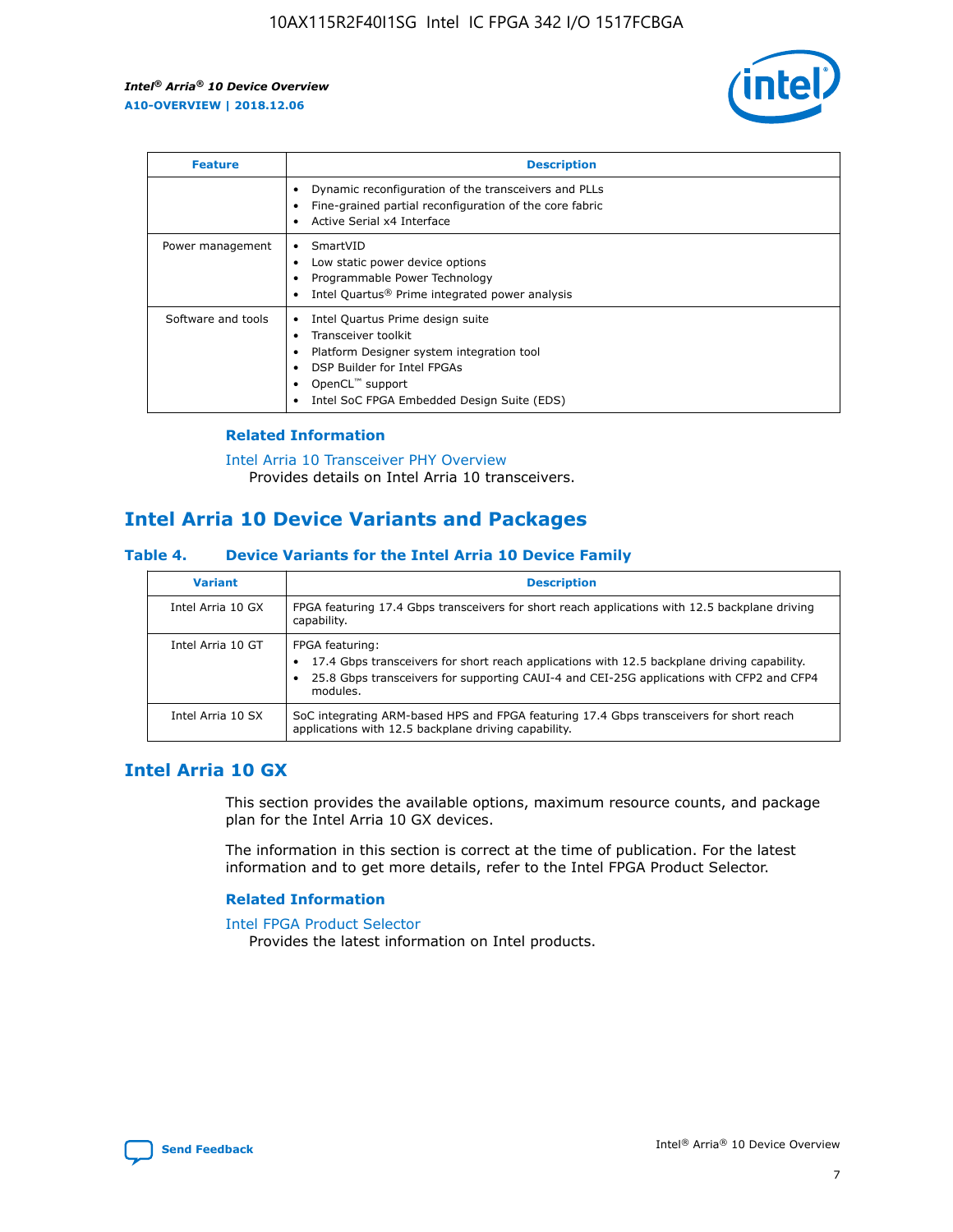

## **Available Options**





#### **Related Information**

[Transceiver Performance for Intel Arria 10 GX/SX Devices](https://www.intel.com/content/www/us/en/programmable/documentation/mcn1413182292568.html#mcn1413213965502) Provides more information about the transceiver speed grade.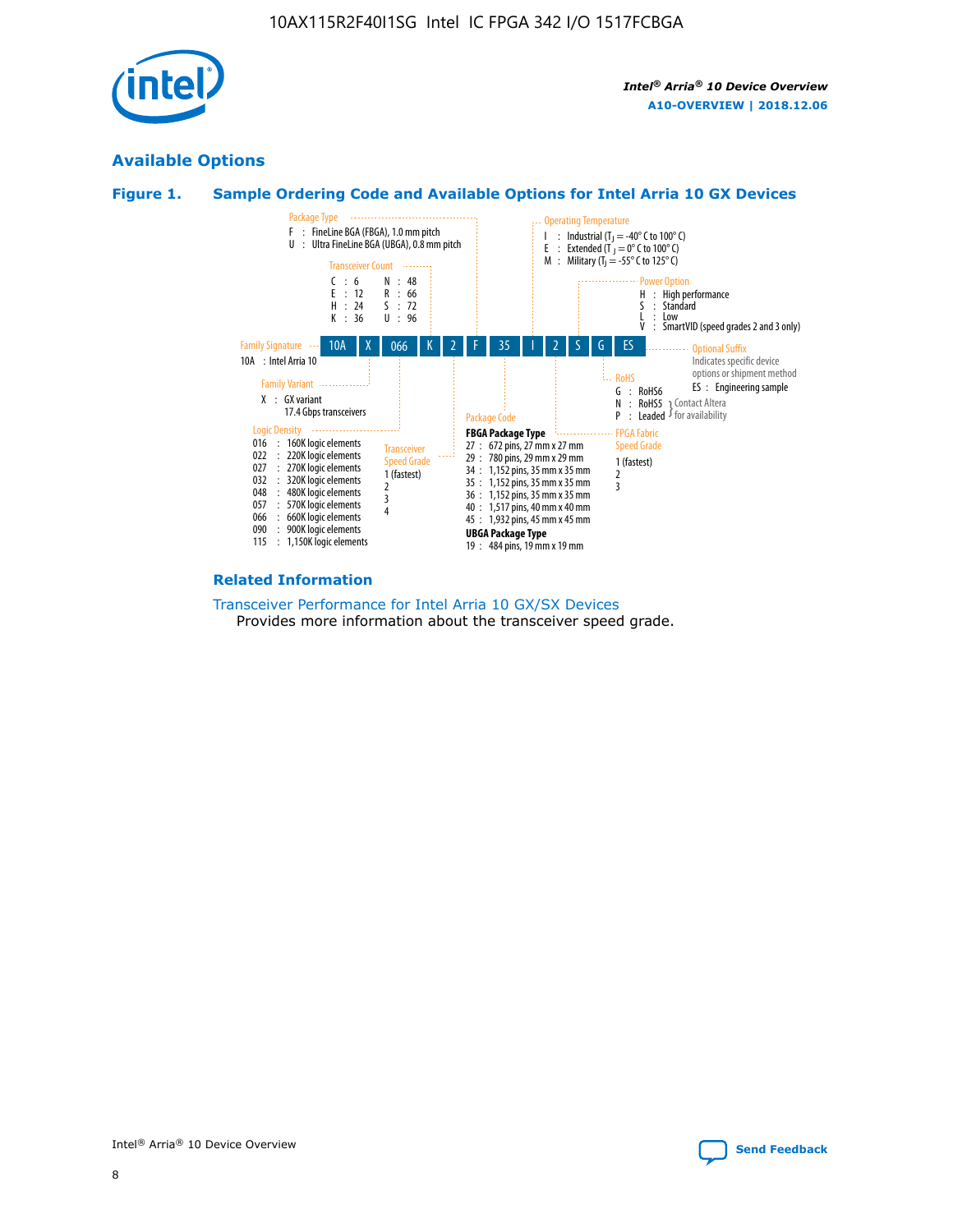

## **Maximum Resources**

#### **Table 5. Maximum Resource Counts for Intel Arria 10 GX Devices (GX 160, GX 220, GX 270, GX 320, and GX 480)**

| <b>Resource</b>         |                              | <b>Product Line</b> |                                                 |                |                |                |  |  |
|-------------------------|------------------------------|---------------------|-------------------------------------------------|----------------|----------------|----------------|--|--|
|                         |                              | <b>GX 160</b>       | <b>GX 220</b><br><b>GX 270</b><br><b>GX 320</b> |                |                | <b>GX 480</b>  |  |  |
| Logic Elements (LE) (K) |                              | 160                 | 220                                             | 270            | 320            | 480            |  |  |
| <b>ALM</b>              |                              | 61,510              | 80,330                                          | 101,620        | 119,900        | 183,590        |  |  |
| Register                |                              | 246,040             | 321,320                                         | 406,480        | 479,600        | 734,360        |  |  |
| Memory (Kb)             | M <sub>20</sub> K            | 8,800               | 11,740                                          | 15,000         | 17,820         | 28,620         |  |  |
|                         | <b>MLAB</b>                  | 1,050               | 1,690                                           | 2,452          | 2,727          | 4,164          |  |  |
|                         | Variable-precision DSP Block |                     | 192                                             | 830<br>985     |                | 1,368          |  |  |
| 18 x 19 Multiplier      |                              | 312                 | 384                                             | 1,970<br>1,660 |                | 2,736          |  |  |
| PLL                     | Fractional<br>Synthesis      | 6                   | 6                                               | 8              | 8              | 12             |  |  |
|                         | I/O                          | 6                   | 6                                               | 8              | 8              | 12             |  |  |
| 17.4 Gbps Transceiver   |                              | 12                  | 12                                              | 24             | 24             | 36             |  |  |
| GPIO <sup>(3)</sup>     |                              | 288                 | 288                                             | 384            | 384            | 492            |  |  |
| LVDS Pair $(4)$         |                              | 120                 | 120                                             | 168            | 168            | 222            |  |  |
| PCIe Hard IP Block      |                              | 1                   | 1                                               | 2              | $\overline{2}$ | $\overline{2}$ |  |  |
| Hard Memory Controller  |                              | 6                   | 6                                               | 8              | 8              | 12             |  |  |

<sup>(4)</sup> Each LVDS I/O pair can be used as differential input or output.



<sup>(3)</sup> The number of GPIOs does not include transceiver I/Os. In the Intel Quartus Prime software, the number of user I/Os includes transceiver I/Os.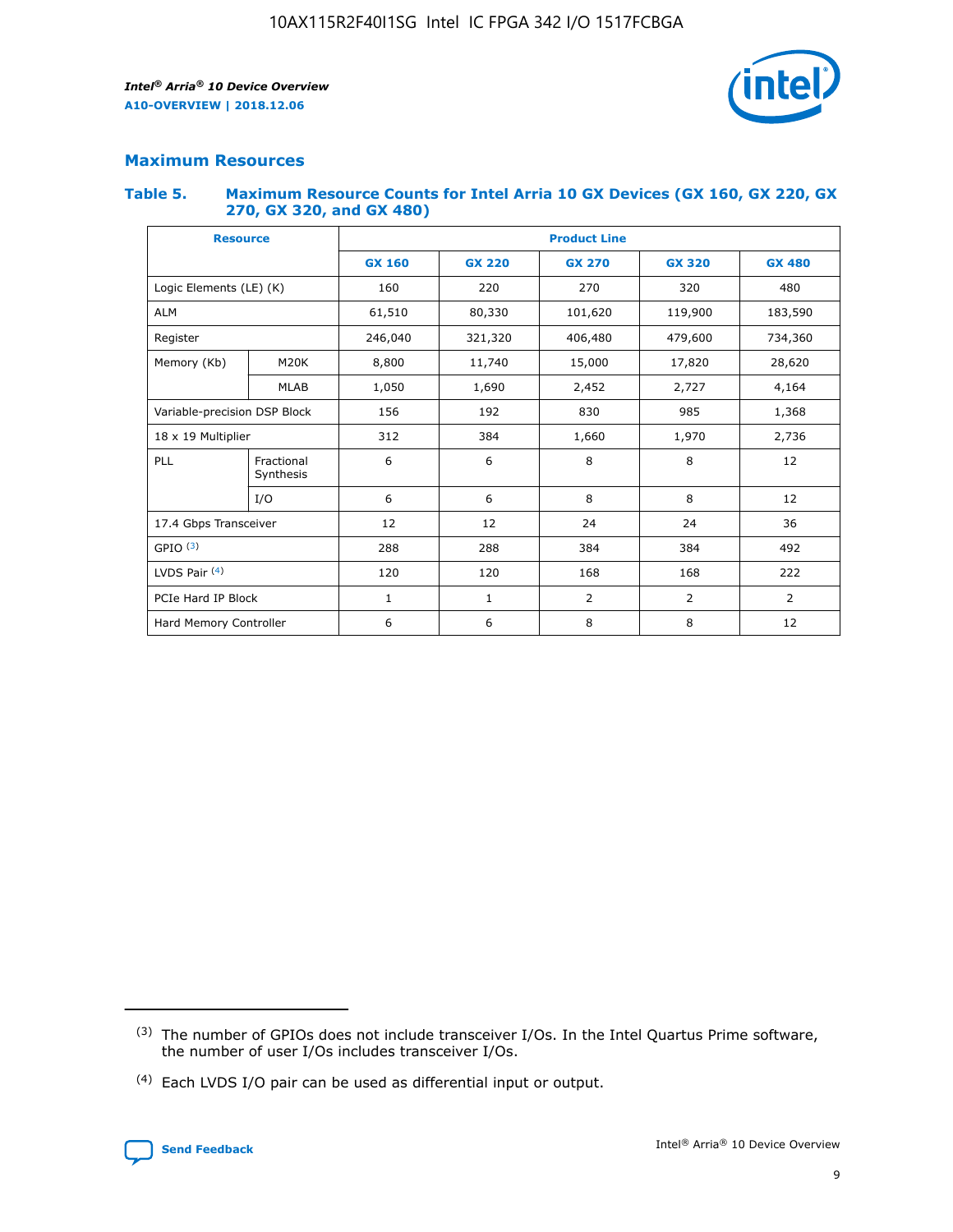

## **Table 6. Maximum Resource Counts for Intel Arria 10 GX Devices (GX 570, GX 660, GX 900, and GX 1150)**

|                              | <b>Resource</b>         | <b>Product Line</b> |                |                |                |  |  |  |
|------------------------------|-------------------------|---------------------|----------------|----------------|----------------|--|--|--|
|                              |                         | <b>GX 570</b>       | <b>GX 660</b>  |                | <b>GX 1150</b> |  |  |  |
| Logic Elements (LE) (K)      |                         | 570                 | 660            | 900            | 1,150          |  |  |  |
| <b>ALM</b>                   |                         | 217,080             | 251,680        | 339,620        | 427,200        |  |  |  |
| Register                     |                         | 868,320             | 1,006,720      | 1,358,480      | 1,708,800      |  |  |  |
| Memory (Kb)                  | <b>M20K</b>             | 36,000              | 42,620         | 48,460         | 54,260         |  |  |  |
|                              | <b>MLAB</b>             | 5,096               | 5,788          | 9,386          | 12,984         |  |  |  |
| Variable-precision DSP Block |                         | 1,523               | 1,687          | 1,518          | 1,518          |  |  |  |
| $18 \times 19$ Multiplier    |                         | 3,046               | 3,374          | 3,036          | 3,036          |  |  |  |
| PLL                          | Fractional<br>Synthesis | 16                  | 16             | 32             | 32             |  |  |  |
|                              | I/O                     | 16                  | 16             | 16             | 16             |  |  |  |
| 17.4 Gbps Transceiver        |                         | 48                  | 48<br>96       |                | 96             |  |  |  |
| GPIO <sup>(3)</sup>          |                         | 696                 | 696            | 768            | 768            |  |  |  |
| LVDS Pair $(4)$              |                         | 324                 | 324<br>384     |                | 384            |  |  |  |
| PCIe Hard IP Block           |                         | 2                   | $\overline{2}$ | $\overline{4}$ | $\overline{4}$ |  |  |  |
| Hard Memory Controller       |                         | 16                  | 16             | 16             | 16             |  |  |  |

## **Package Plan**

## **Table 7. Package Plan for Intel Arria 10 GX Devices (U19, F27, and F29)**

Refer to I/O and High Speed I/O in Intel Arria 10 Devices chapter for the number of 3 V I/O, LVDS I/O, and LVDS channels in each device package.

| <b>Product Line</b> | U <sub>19</sub><br>$(19 \text{ mm} \times 19 \text{ mm})$<br>484-pin UBGA) |          |             |         | <b>F27</b><br>(27 mm × 27 mm,<br>672-pin FBGA) |             | <b>F29</b><br>(29 mm × 29 mm,<br>780-pin FBGA) |          |             |  |
|---------------------|----------------------------------------------------------------------------|----------|-------------|---------|------------------------------------------------|-------------|------------------------------------------------|----------|-------------|--|
|                     | 3 V I/O                                                                    | LVDS I/O | <b>XCVR</b> | 3 V I/O | <b>LVDS I/O</b>                                | <b>XCVR</b> | 3 V I/O                                        | LVDS I/O | <b>XCVR</b> |  |
| GX 160              | 48                                                                         | 192      | 6           | 48      | 192                                            | 12          | 48                                             | 240      | 12          |  |
| GX 220              | 48                                                                         | 192      | 6           | 48      | 192                                            | 12          | 48                                             | 240      | 12          |  |
| GX 270              |                                                                            |          |             | 48      | 192                                            | 12          | 48                                             | 312      | 12          |  |
| GX 320              |                                                                            |          |             | 48      | 192                                            | 12          | 48                                             | 312      | 12          |  |
| GX 480              |                                                                            |          |             |         |                                                |             | 48                                             | 312      | 12          |  |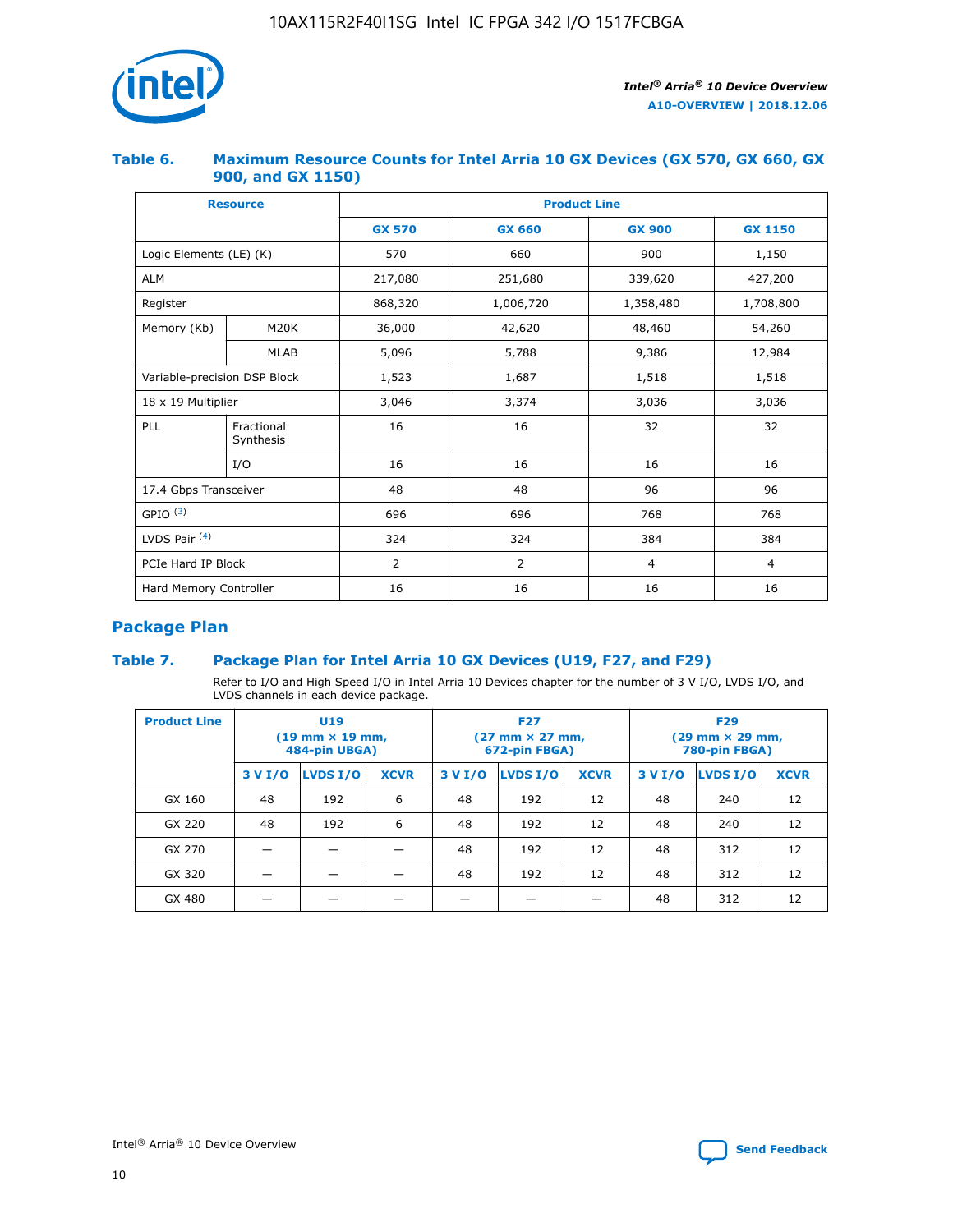

#### **Table 8. Package Plan for Intel Arria 10 GX Devices (F34, F35, NF40, and KF40)**

Refer to I/O and High Speed I/O in Intel Arria 10 Devices chapter for the number of 3 V I/O, LVDS I/O, and LVDS channels in each device package.

| <b>Product Line</b> | <b>F34</b><br>$(35 \text{ mm} \times 35 \text{ mm})$<br><b>1152-pin FBGA)</b> |                    | <b>F35</b><br>$(35 \text{ mm} \times 35 \text{ mm})$<br><b>1152-pin FBGA)</b> |           | <b>KF40</b><br>$(40$ mm $\times$ 40 mm,<br>1517-pin FBGA) |             |           | <b>NF40</b><br>$(40 \text{ mm} \times 40 \text{ mm})$<br>1517-pin FBGA) |             |           |                    |             |
|---------------------|-------------------------------------------------------------------------------|--------------------|-------------------------------------------------------------------------------|-----------|-----------------------------------------------------------|-------------|-----------|-------------------------------------------------------------------------|-------------|-----------|--------------------|-------------|
|                     | 3V<br>I/O                                                                     | <b>LVDS</b><br>I/O | <b>XCVR</b>                                                                   | 3V<br>I/O | <b>LVDS</b><br>I/O                                        | <b>XCVR</b> | 3V<br>I/O | <b>LVDS</b><br>I/O                                                      | <b>XCVR</b> | 3V<br>I/O | <b>LVDS</b><br>I/O | <b>XCVR</b> |
| GX 270              | 48                                                                            | 336                | 24                                                                            | 48        | 336                                                       | 24          |           |                                                                         |             |           |                    |             |
| GX 320              | 48                                                                            | 336                | 24                                                                            | 48        | 336                                                       | 24          |           |                                                                         |             |           |                    |             |
| GX 480              | 48                                                                            | 444                | 24                                                                            | 48        | 348                                                       | 36          |           |                                                                         |             |           |                    |             |
| GX 570              | 48                                                                            | 444                | 24                                                                            | 48        | 348                                                       | 36          | 96        | 600                                                                     | 36          | 48        | 540                | 48          |
| GX 660              | 48                                                                            | 444                | 24                                                                            | 48        | 348                                                       | 36          | 96        | 600                                                                     | 36          | 48        | 540                | 48          |
| GX 900              |                                                                               | 504                | 24                                                                            | –         |                                                           | -           |           |                                                                         |             |           | 600                | 48          |
| GX 1150             |                                                                               | 504                | 24                                                                            |           |                                                           |             |           |                                                                         |             |           | 600                | 48          |

#### **Table 9. Package Plan for Intel Arria 10 GX Devices (RF40, NF45, SF45, and UF45)**

Refer to I/O and High Speed I/O in Intel Arria 10 Devices chapter for the number of 3 V I/O, LVDS I/O, and LVDS channels in each device package.

| <b>Product Line</b> | <b>RF40</b><br>$(40$ mm $\times$ 40 mm,<br>1517-pin FBGA) |                    |             | <b>NF45</b><br>$(45 \text{ mm} \times 45 \text{ mm})$<br><b>1932-pin FBGA)</b> |                    |             | <b>SF45</b><br>$(45 \text{ mm} \times 45 \text{ mm})$<br><b>1932-pin FBGA)</b> |                    |             | <b>UF45</b><br>$(45 \text{ mm} \times 45 \text{ mm})$<br><b>1932-pin FBGA)</b> |                    |             |
|---------------------|-----------------------------------------------------------|--------------------|-------------|--------------------------------------------------------------------------------|--------------------|-------------|--------------------------------------------------------------------------------|--------------------|-------------|--------------------------------------------------------------------------------|--------------------|-------------|
|                     | 3V<br>I/O                                                 | <b>LVDS</b><br>I/O | <b>XCVR</b> | 3 V<br>I/O                                                                     | <b>LVDS</b><br>I/O | <b>XCVR</b> | 3 V<br>I/O                                                                     | <b>LVDS</b><br>I/O | <b>XCVR</b> | 3V<br>I/O                                                                      | <b>LVDS</b><br>I/O | <b>XCVR</b> |
| GX 900              |                                                           | 342                | 66          | _                                                                              | 768                | 48          |                                                                                | 624                | 72          |                                                                                | 480                | 96          |
| GX 1150             |                                                           | 342                | 66          | _                                                                              | 768                | 48          |                                                                                | 624                | 72          |                                                                                | 480                | 96          |

## **Related Information**

[I/O and High-Speed Differential I/O Interfaces in Intel Arria 10 Devices chapter, Intel](https://www.intel.com/content/www/us/en/programmable/documentation/sam1403482614086.html#sam1403482030321) [Arria 10 Device Handbook](https://www.intel.com/content/www/us/en/programmable/documentation/sam1403482614086.html#sam1403482030321)

Provides the number of 3 V and LVDS I/Os, and LVDS channels for each Intel Arria 10 device package.

## **Intel Arria 10 GT**

This section provides the available options, maximum resource counts, and package plan for the Intel Arria 10 GT devices.

The information in this section is correct at the time of publication. For the latest information and to get more details, refer to the Intel FPGA Product Selector.

#### **Related Information**

#### [Intel FPGA Product Selector](http://www.altera.com/products/selector/psg-selector.html)

Provides the latest information on Intel products.

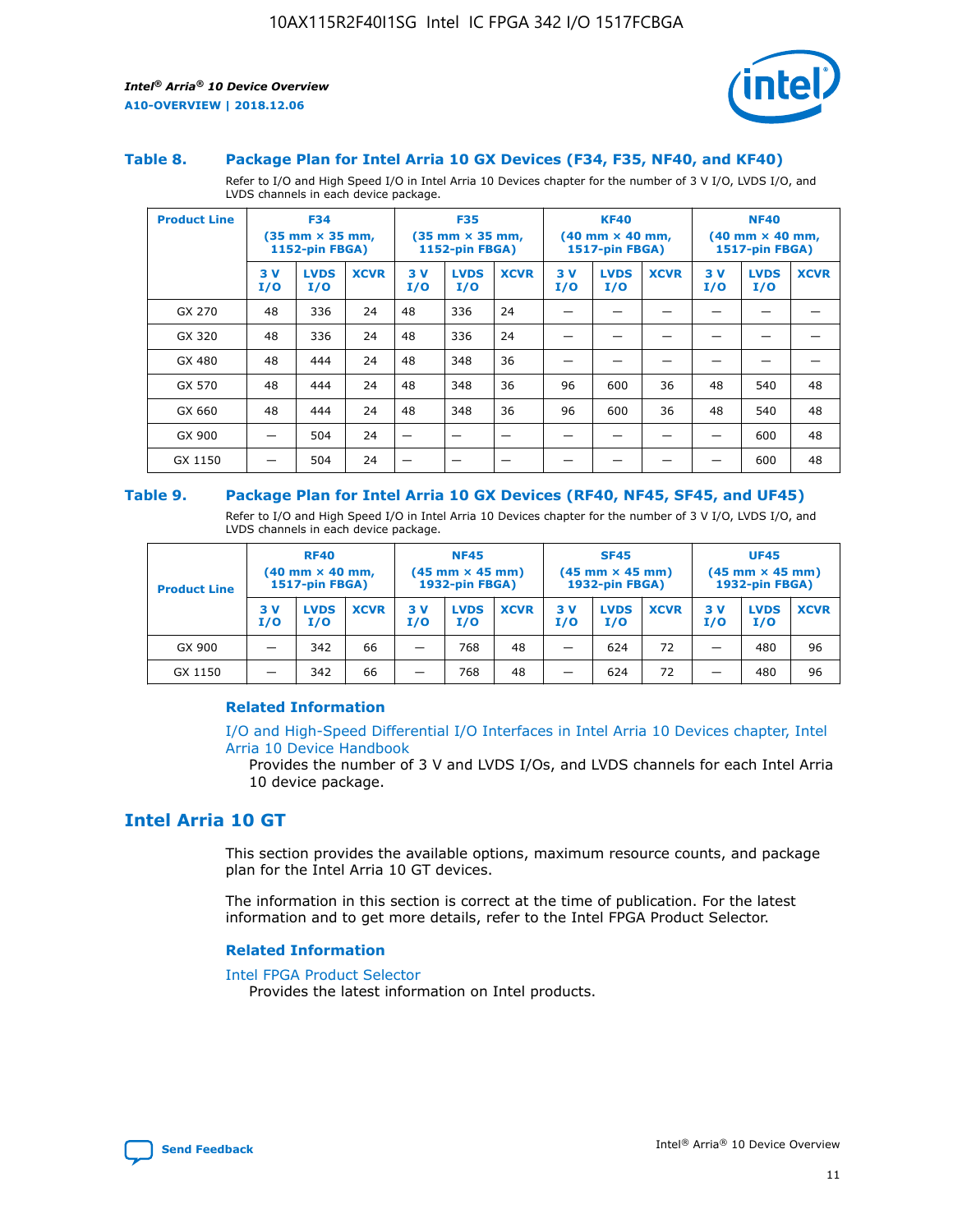

# **Available Options**

## **Figure 2. Sample Ordering Code and Available Options for Intel Arria 10 GT Devices**

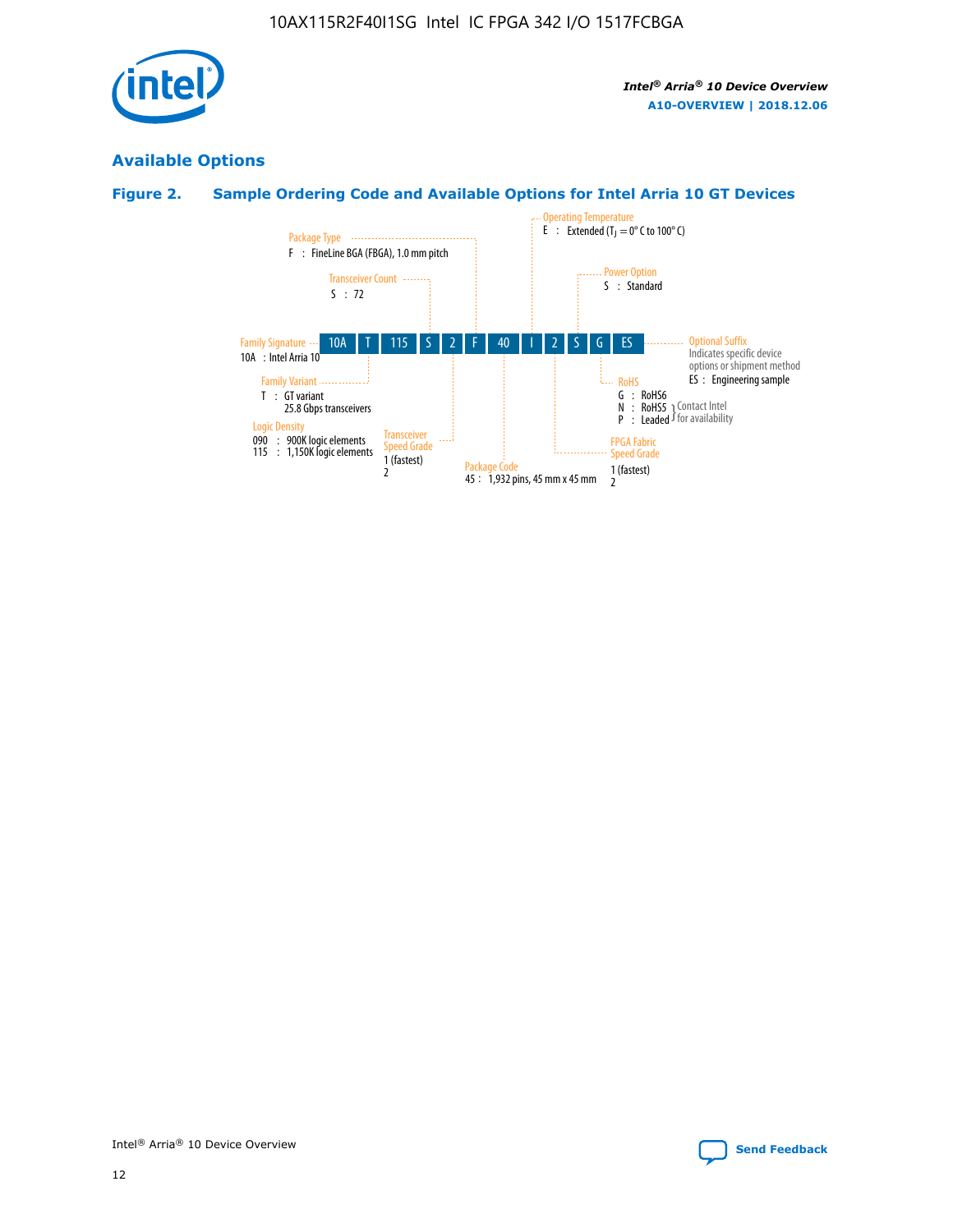

## **Maximum Resources**

#### **Table 10. Maximum Resource Counts for Intel Arria 10 GT Devices**

| <b>Resource</b>              |                      |                | <b>Product Line</b> |  |
|------------------------------|----------------------|----------------|---------------------|--|
|                              |                      | <b>GT 900</b>  | <b>GT 1150</b>      |  |
| Logic Elements (LE) (K)      |                      | 900            | 1,150               |  |
| <b>ALM</b>                   |                      | 339,620        | 427,200             |  |
| Register                     |                      | 1,358,480      | 1,708,800           |  |
| Memory (Kb)                  | M20K                 | 48,460         | 54,260              |  |
|                              | <b>MLAB</b>          | 9,386          | 12,984              |  |
| Variable-precision DSP Block |                      | 1,518          | 1,518               |  |
| 18 x 19 Multiplier           |                      | 3,036          | 3,036               |  |
| PLL                          | Fractional Synthesis | 32             | 32                  |  |
|                              | I/O                  | 16             | 16                  |  |
| Transceiver                  | 17.4 Gbps            | 72(5)          | 72(5)               |  |
|                              | 25.8 Gbps            | 6              | 6                   |  |
| GPIO <sup>(6)</sup>          |                      | 624            | 624                 |  |
| LVDS Pair $(7)$              |                      | 312            | 312                 |  |
| PCIe Hard IP Block           |                      | $\overline{4}$ | $\overline{4}$      |  |
| Hard Memory Controller       |                      | 16             | 16                  |  |

## **Related Information**

#### [Intel Arria 10 GT Channel Usage](https://www.intel.com/content/www/us/en/programmable/documentation/nik1398707230472.html#nik1398707008178)

Configuring GT/GX channels in Intel Arria 10 GT devices.

## **Package Plan**

## **Table 11. Package Plan for Intel Arria 10 GT Devices**

Refer to I/O and High Speed I/O in Intel Arria 10 Devices chapter for the number of 3 V I/O, LVDS I/O, and LVDS channels in each device package.

| <b>Product Line</b> | <b>SF45</b><br>(45 mm × 45 mm, 1932-pin FBGA) |                 |             |  |  |  |
|---------------------|-----------------------------------------------|-----------------|-------------|--|--|--|
|                     | 3 V I/O                                       | <b>LVDS I/O</b> | <b>XCVR</b> |  |  |  |
| GT 900              |                                               | 624             | 72          |  |  |  |
| GT 1150             |                                               | 624             | 72          |  |  |  |

<sup>(7)</sup> Each LVDS I/O pair can be used as differential input or output.



 $(5)$  If all 6 GT channels are in use, 12 of the GX channels are not usable.

<sup>(6)</sup> The number of GPIOs does not include transceiver I/Os. In the Intel Quartus Prime software, the number of user I/Os includes transceiver I/Os.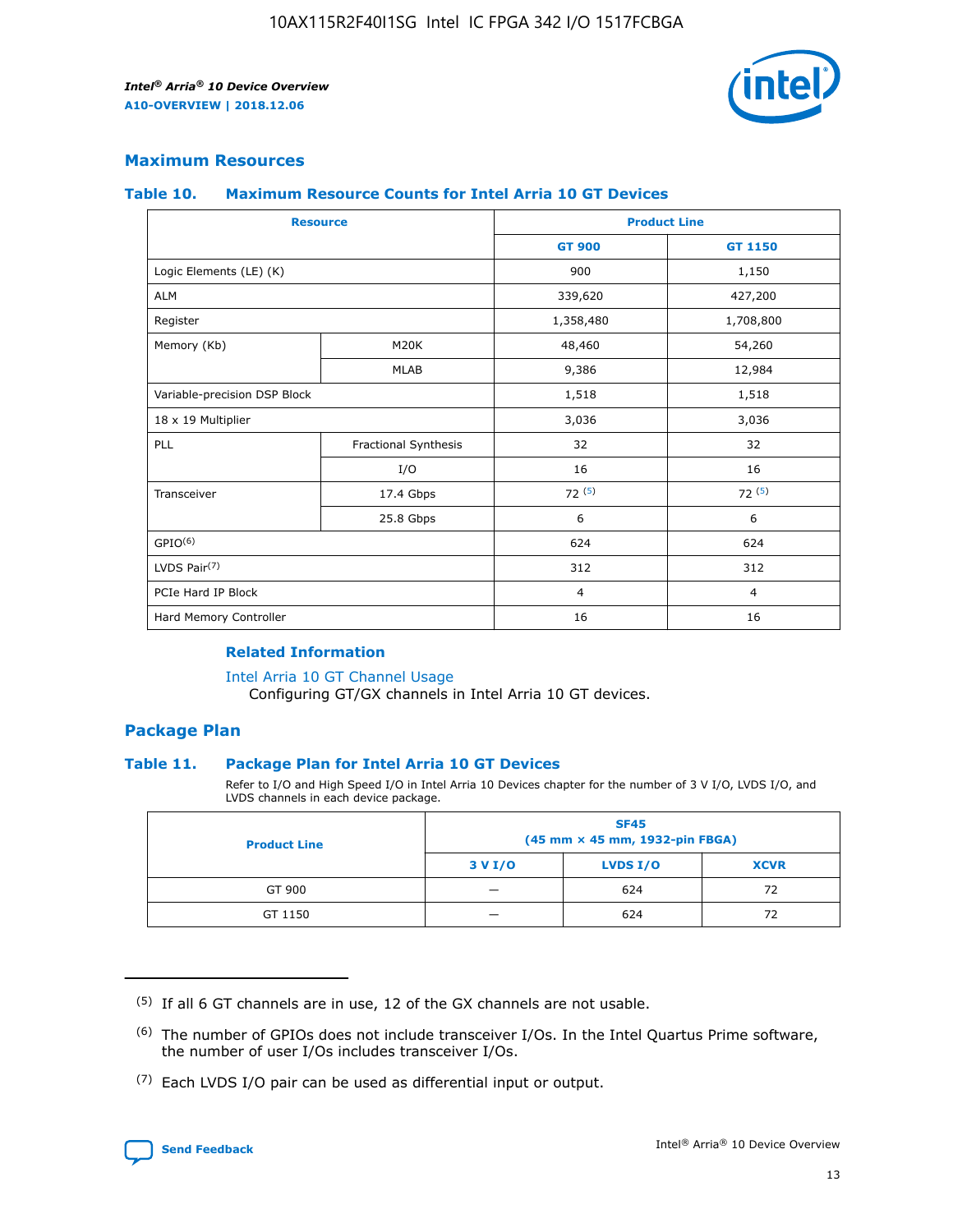

#### **Related Information**

[I/O and High-Speed Differential I/O Interfaces in Intel Arria 10 Devices chapter, Intel](https://www.intel.com/content/www/us/en/programmable/documentation/sam1403482614086.html#sam1403482030321) [Arria 10 Device Handbook](https://www.intel.com/content/www/us/en/programmable/documentation/sam1403482614086.html#sam1403482030321)

Provides the number of 3 V and LVDS I/Os, and LVDS channels for each Intel Arria 10 device package.

## **Intel Arria 10 SX**

This section provides the available options, maximum resource counts, and package plan for the Intel Arria 10 SX devices.

The information in this section is correct at the time of publication. For the latest information and to get more details, refer to the Intel FPGA Product Selector.

#### **Related Information**

[Intel FPGA Product Selector](http://www.altera.com/products/selector/psg-selector.html) Provides the latest information on Intel products.

## **Available Options**

#### **Figure 3. Sample Ordering Code and Available Options for Intel Arria 10 SX Devices**



#### **Related Information**

[Transceiver Performance for Intel Arria 10 GX/SX Devices](https://www.intel.com/content/www/us/en/programmable/documentation/mcn1413182292568.html#mcn1413213965502) Provides more information about the transceiver speed grade.

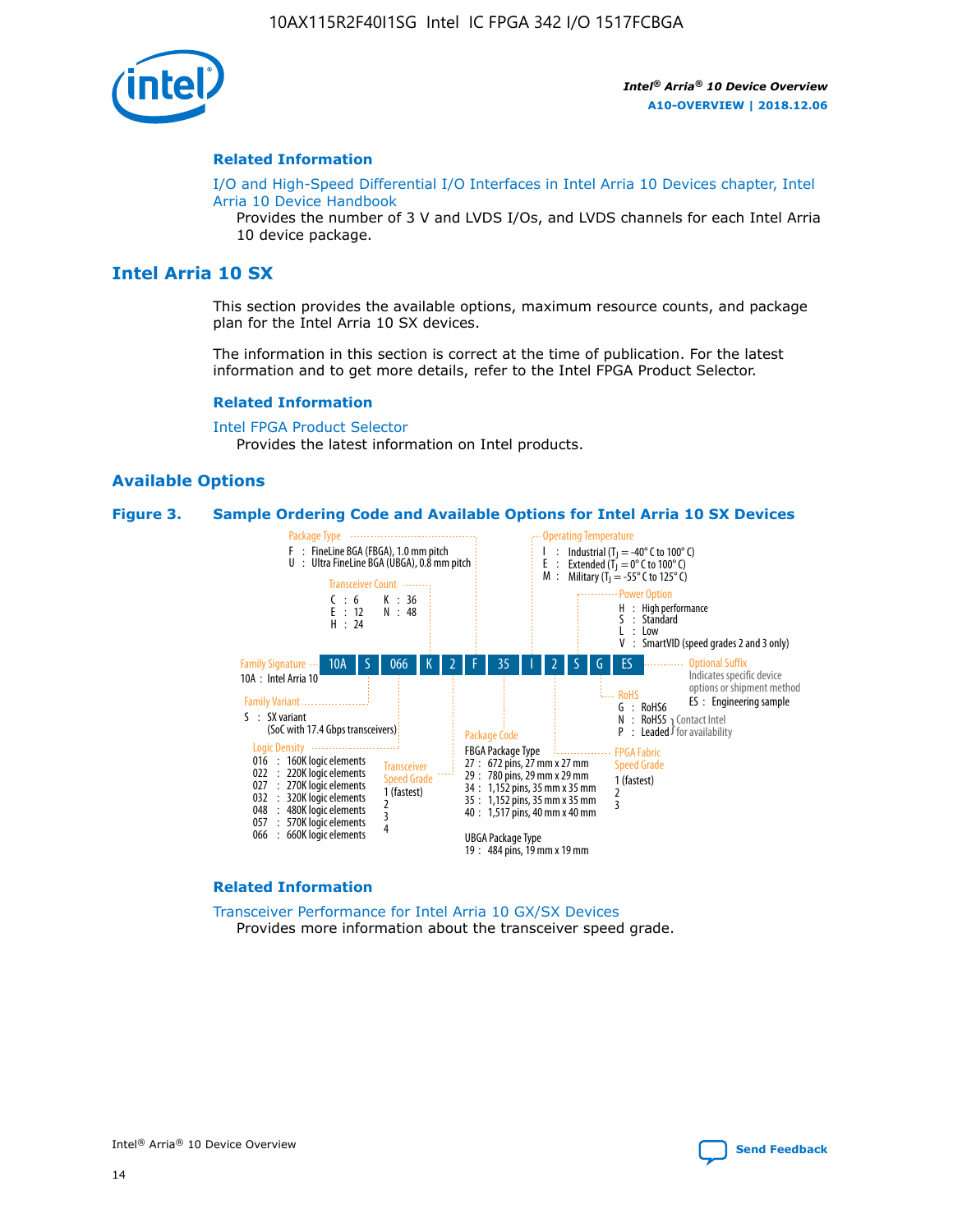

## **Maximum Resources**

#### **Table 12. Maximum Resource Counts for Intel Arria 10 SX Devices**

| <b>Resource</b>                   |                         | <b>Product Line</b> |               |                |                |                |                |                |  |  |  |
|-----------------------------------|-------------------------|---------------------|---------------|----------------|----------------|----------------|----------------|----------------|--|--|--|
|                                   |                         | <b>SX 160</b>       | <b>SX 220</b> | <b>SX 270</b>  | <b>SX 320</b>  | <b>SX 480</b>  | <b>SX 570</b>  | <b>SX 660</b>  |  |  |  |
| Logic Elements (LE) (K)           |                         | 160                 | 220           | 270            | 320            | 480            | 570            | 660            |  |  |  |
| <b>ALM</b>                        |                         | 61,510              | 80,330        | 101,620        | 119,900        | 183,590        | 217,080        | 251,680        |  |  |  |
| Register                          |                         | 246,040             | 321,320       | 406,480        | 479,600        | 734,360        | 868,320        | 1,006,720      |  |  |  |
| Memory (Kb)                       | M <sub>20</sub> K       | 8,800               | 11,740        | 15,000         | 17,820         | 28,620         | 36,000         | 42,620         |  |  |  |
|                                   | <b>MLAB</b>             | 1,050               | 1,690         | 2,452          | 2,727          | 4,164          | 5,096          | 5,788          |  |  |  |
| Variable-precision DSP Block      |                         | 156                 | 192           | 830            | 985            | 1,368          | 1,523          | 1,687          |  |  |  |
| 18 x 19 Multiplier                |                         | 312                 | 384           | 1,660          | 1,970          | 2,736          | 3,046          | 3,374          |  |  |  |
| PLL                               | Fractional<br>Synthesis | 6                   | 6             | 8              | 8              | 12             | 16             | 16             |  |  |  |
|                                   | I/O                     | 6                   | 6             | 8              | 8              | 12             | 16             | 16             |  |  |  |
| 17.4 Gbps Transceiver             |                         | 12                  | 12            | 24             | 24             | 36             | 48             | 48             |  |  |  |
| GPIO <sup>(8)</sup>               |                         | 288                 | 288           | 384            | 384            | 492            | 696            | 696            |  |  |  |
| LVDS Pair $(9)$                   |                         | 120                 | 120           | 168            | 168            | 174            | 324            | 324            |  |  |  |
| PCIe Hard IP Block                |                         | $\mathbf{1}$        | $\mathbf{1}$  | $\overline{2}$ | $\overline{2}$ | $\overline{2}$ | $\overline{2}$ | $\overline{2}$ |  |  |  |
| Hard Memory Controller            |                         | 6                   | 6             | 8              | 8              | 12             | 16             | 16             |  |  |  |
| ARM Cortex-A9 MPCore<br>Processor |                         | Yes                 | Yes           | Yes            | Yes            | Yes            | Yes            | <b>Yes</b>     |  |  |  |

## **Package Plan**

## **Table 13. Package Plan for Intel Arria 10 SX Devices (U19, F27, F29, and F34)**

Refer to I/O and High Speed I/O in Intel Arria 10 Devices chapter for the number of 3 V I/O, LVDS I/O, and LVDS channels in each device package.

| <b>Product Line</b> | U <sub>19</sub><br>$(19 \text{ mm} \times 19 \text{ mm})$<br>484-pin UBGA) |                    |             | <b>F27</b><br>$(27 \text{ mm} \times 27 \text{ mm})$ .<br>672-pin FBGA) |                    | <b>F29</b><br>$(29 \text{ mm} \times 29 \text{ mm})$ .<br>780-pin FBGA) |            |                    | <b>F34</b><br>$(35 \text{ mm} \times 35 \text{ mm})$<br><b>1152-pin FBGA)</b> |           |                    |             |
|---------------------|----------------------------------------------------------------------------|--------------------|-------------|-------------------------------------------------------------------------|--------------------|-------------------------------------------------------------------------|------------|--------------------|-------------------------------------------------------------------------------|-----------|--------------------|-------------|
|                     | 3V<br>I/O                                                                  | <b>LVDS</b><br>I/O | <b>XCVR</b> | 3V<br>I/O                                                               | <b>LVDS</b><br>I/O | <b>XCVR</b>                                                             | 3 V<br>I/O | <b>LVDS</b><br>I/O | <b>XCVR</b>                                                                   | 3V<br>I/O | <b>LVDS</b><br>I/O | <b>XCVR</b> |
| SX 160              | 48                                                                         | 144                | 6           | 48                                                                      | 192                | 12                                                                      | 48         | 240                | 12                                                                            |           |                    |             |
| SX 220              | 48                                                                         | 144                | 6           | 48                                                                      | 192                | 12                                                                      | 48         | 240                | 12                                                                            |           |                    |             |
| SX 270              |                                                                            |                    |             | 48                                                                      | 192                | 12                                                                      | 48         | 312                | 12                                                                            | 48        | 336                | 24          |
| SX 320              |                                                                            |                    |             | 48                                                                      | 192                | 12                                                                      | 48         | 312                | 12                                                                            | 48        | 336                | 24          |
|                     | continued                                                                  |                    |             |                                                                         |                    |                                                                         |            |                    |                                                                               |           |                    |             |

 $(8)$  The number of GPIOs does not include transceiver I/Os. In the Intel Quartus Prime software, the number of user I/Os includes transceiver I/Os.

 $(9)$  Each LVDS I/O pair can be used as differential input or output.

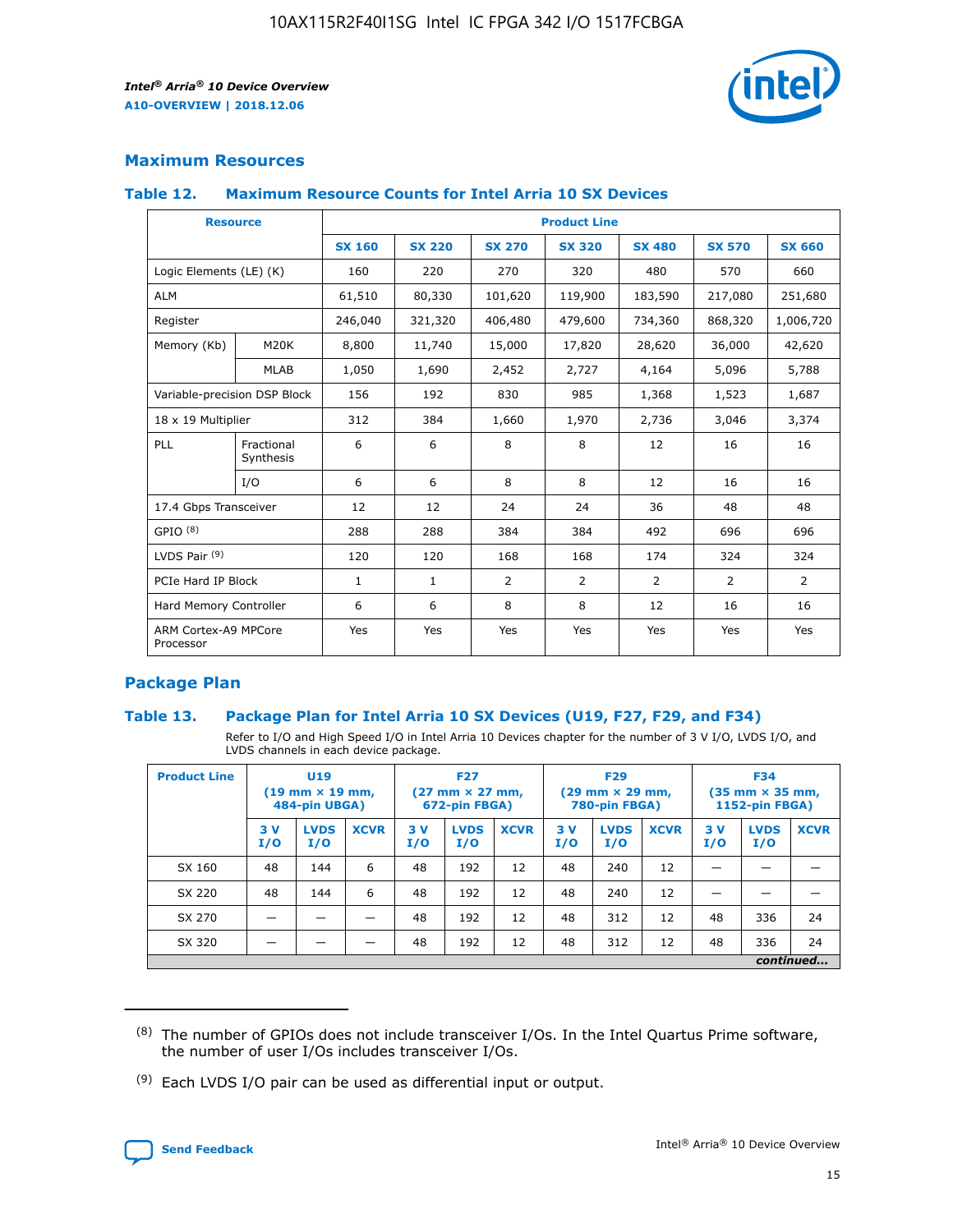

| <b>Product Line</b> | U <sub>19</sub><br>$(19 \text{ mm} \times 19 \text{ mm})$<br>484-pin UBGA) |                    | <b>F27</b><br>$(27 \text{ mm} \times 27 \text{ mm})$<br>672-pin FBGA) |           |                    | <b>F29</b><br>$(29$ mm $\times$ 29 mm,<br>780-pin FBGA) |           |                    | <b>F34</b><br>$(35$ mm $\times$ 35 mm,<br><b>1152-pin FBGA)</b> |           |                    |             |
|---------------------|----------------------------------------------------------------------------|--------------------|-----------------------------------------------------------------------|-----------|--------------------|---------------------------------------------------------|-----------|--------------------|-----------------------------------------------------------------|-----------|--------------------|-------------|
|                     | 3V<br>I/O                                                                  | <b>LVDS</b><br>I/O | <b>XCVR</b>                                                           | 3V<br>I/O | <b>LVDS</b><br>I/O | <b>XCVR</b>                                             | 3V<br>I/O | <b>LVDS</b><br>I/O | <b>XCVR</b>                                                     | 3V<br>I/O | <b>LVDS</b><br>I/O | <b>XCVR</b> |
| SX 480              |                                                                            |                    |                                                                       |           |                    |                                                         | 48        | 312                | 12                                                              | 48        | 444                | 24          |
| SX 570              |                                                                            |                    |                                                                       |           |                    |                                                         |           |                    |                                                                 | 48        | 444                | 24          |
| SX 660              |                                                                            |                    |                                                                       |           |                    |                                                         |           |                    |                                                                 | 48        | 444                | 24          |

## **Table 14. Package Plan for Intel Arria 10 SX Devices (F35, KF40, and NF40)**

Refer to I/O and High Speed I/O in Intel Arria 10 Devices chapter for the number of 3 V I/O, LVDS I/O, and LVDS channels in each device package.

| <b>Product Line</b> | <b>F35</b><br>$(35 \text{ mm} \times 35 \text{ mm})$<br><b>1152-pin FBGA)</b> |          |             |                                           | <b>KF40</b><br>(40 mm × 40 mm,<br>1517-pin FBGA) |    | <b>NF40</b><br>$(40 \text{ mm} \times 40 \text{ mm})$<br>1517-pin FBGA) |          |             |  |
|---------------------|-------------------------------------------------------------------------------|----------|-------------|-------------------------------------------|--------------------------------------------------|----|-------------------------------------------------------------------------|----------|-------------|--|
|                     | 3 V I/O                                                                       | LVDS I/O | <b>XCVR</b> | <b>LVDS I/O</b><br><b>XCVR</b><br>3 V I/O |                                                  |    | 3 V I/O                                                                 | LVDS I/O | <b>XCVR</b> |  |
| SX 270              | 48                                                                            | 336      | 24          |                                           |                                                  |    |                                                                         |          |             |  |
| SX 320              | 48                                                                            | 336      | 24          |                                           |                                                  |    |                                                                         |          |             |  |
| SX 480              | 48                                                                            | 348      | 36          |                                           |                                                  |    |                                                                         |          |             |  |
| SX 570              | 48                                                                            | 348      | 36          | 96                                        | 600                                              | 36 | 48                                                                      | 540      | 48          |  |
| SX 660              | 48                                                                            | 348      | 36          | 96                                        | 600                                              | 36 | 48                                                                      | 540      | 48          |  |

## **Related Information**

[I/O and High-Speed Differential I/O Interfaces in Intel Arria 10 Devices chapter, Intel](https://www.intel.com/content/www/us/en/programmable/documentation/sam1403482614086.html#sam1403482030321) [Arria 10 Device Handbook](https://www.intel.com/content/www/us/en/programmable/documentation/sam1403482614086.html#sam1403482030321)

Provides the number of 3 V and LVDS I/Os, and LVDS channels for each Intel Arria 10 device package.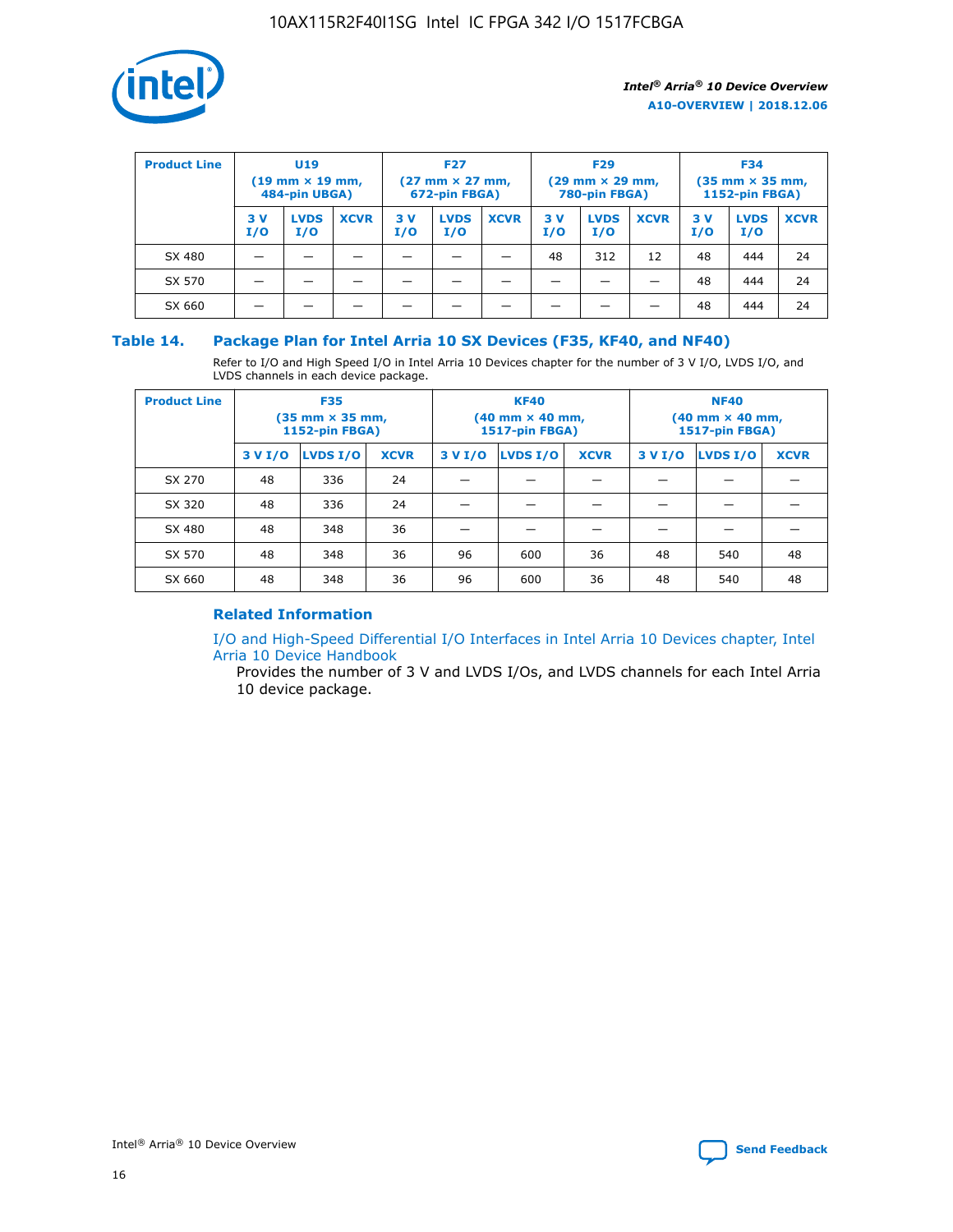

# **I/O Vertical Migration for Intel Arria 10 Devices**

#### **Figure 4. Migration Capability Across Intel Arria 10 Product Lines**

- The arrows indicate the migration paths. The devices included in each vertical migration path are shaded. Devices with fewer resources in the same path have lighter shades.
- To achieve the full I/O migration across product lines in the same migration path, restrict I/Os and transceivers usage to match the product line with the lowest I/O and transceiver counts.
- An LVDS I/O bank in the source device may be mapped to a 3 V I/O bank in the target device. To use memory interface clock frequency higher than 533 MHz, assign external memory interface pins only to banks that are LVDS I/O in both devices.
- There may be nominal 0.15 mm package height difference between some product lines in the same package type.
	- **Variant Product Line Package U19 F27 F29 F34 F35 KF40 NF40 RF40 NF45 SF45 UF45** Intel® Arria® 10 GX GX 160 GX 220 GX 270 GX 320 GX 480 GX 570 GX 660 GX 900 GX 1150 Intel Arria 10 GT GT 900 GT 1150 Intel Arria 10 SX SX 160 SX 220 SX 270 SX 320 SX 480 SX 570 SX 660
- Some migration paths are not shown in the Intel Quartus Prime software **Pin Migration View**.

*Note:* To verify the pin migration compatibility, use the **Pin Migration View** window in the Intel Quartus Prime software Pin Planner.

# **Adaptive Logic Module**

Intel Arria 10 devices use a 20 nm ALM as the basic building block of the logic fabric.

The ALM architecture is the same as the previous generation FPGAs, allowing for efficient implementation of logic functions and easy conversion of IP between the device generations.

The ALM, as shown in following figure, uses an 8-input fracturable look-up table (LUT) with four dedicated registers to help improve timing closure in register-rich designs and achieve an even higher design packing capability than the traditional two-register per LUT architecture.

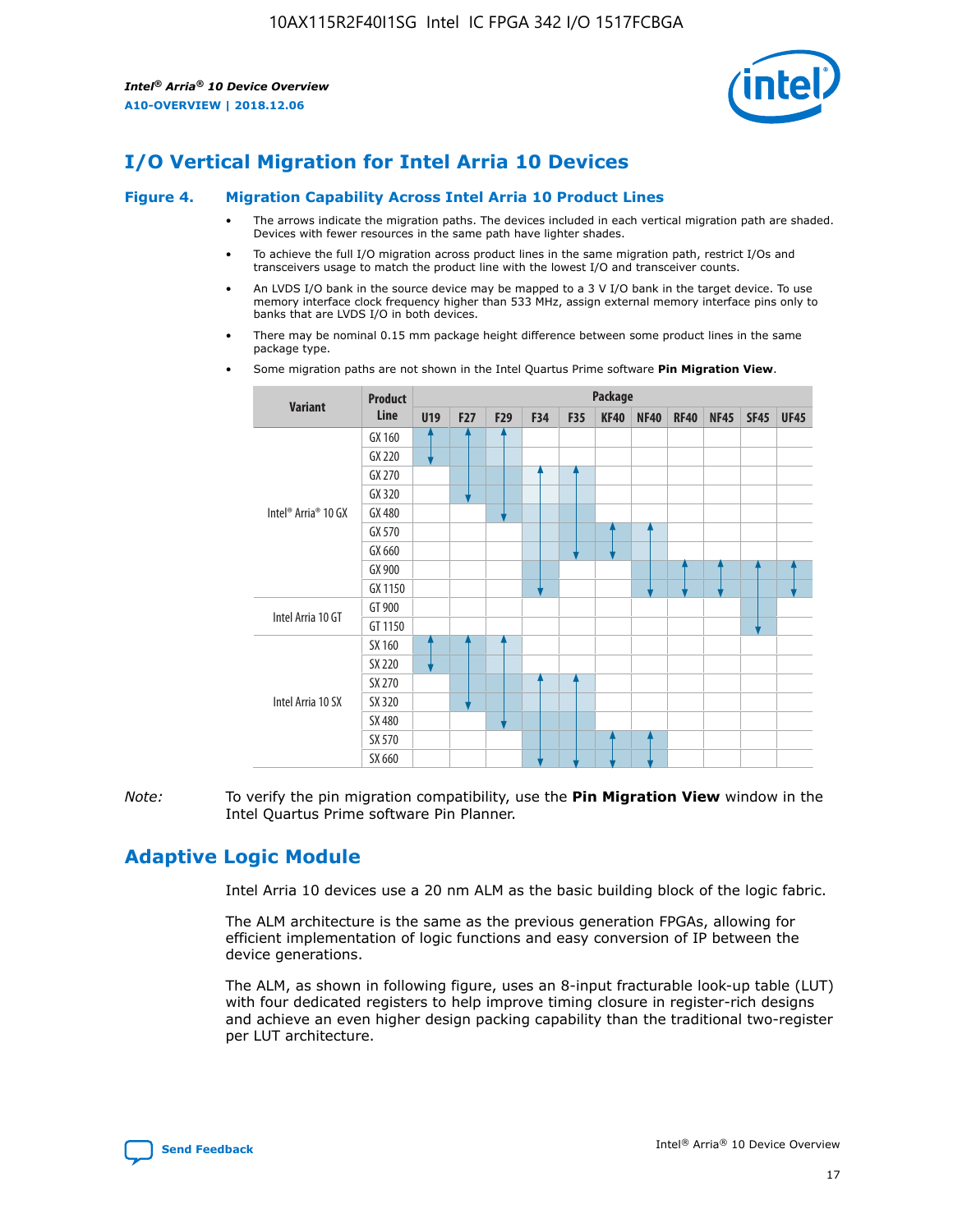

**Figure 5. ALM for Intel Arria 10 Devices**



The Intel Quartus Prime software optimizes your design according to the ALM logic structure and automatically maps legacy designs into the Intel Arria 10 ALM architecture.

## **Variable-Precision DSP Block**

The Intel Arria 10 variable precision DSP blocks support fixed-point arithmetic and floating-point arithmetic.

Features for fixed-point arithmetic:

- High-performance, power-optimized, and fully registered multiplication operations
- 18-bit and 27-bit word lengths
- Two 18 x 19 multipliers or one 27 x 27 multiplier per DSP block
- Built-in addition, subtraction, and 64-bit double accumulation register to combine multiplication results
- Cascading 19-bit or 27-bit when pre-adder is disabled and cascading 18-bit when pre-adder is used to form the tap-delay line for filtering applications
- Cascading 64-bit output bus to propagate output results from one block to the next block without external logic support
- Hard pre-adder supported in 19-bit and 27-bit modes for symmetric filters
- Internal coefficient register bank in both 18-bit and 27-bit modes for filter implementation
- 18-bit and 27-bit systolic finite impulse response (FIR) filters with distributed output adder
- Biased rounding support

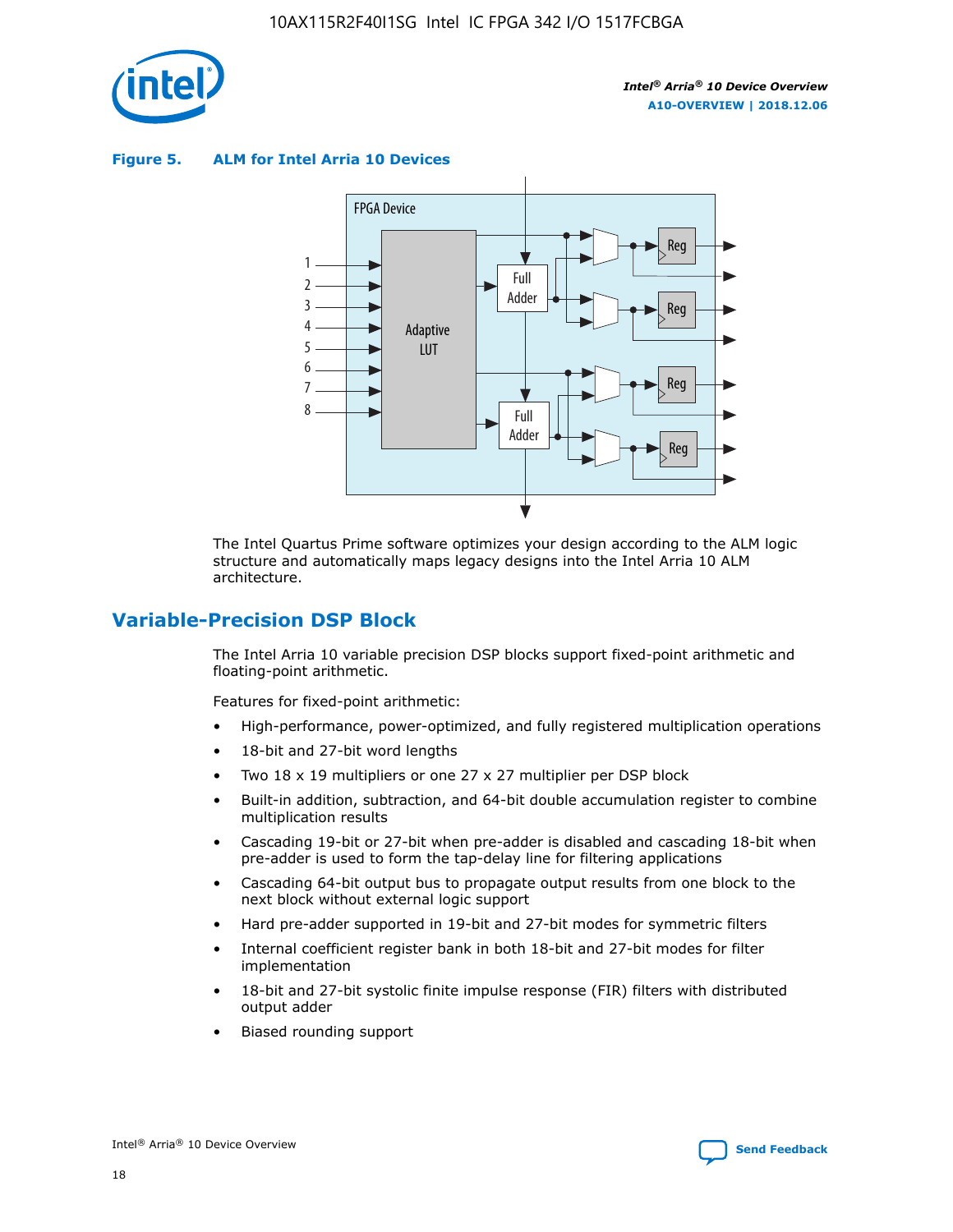

Features for floating-point arithmetic:

- A completely hardened architecture that supports multiplication, addition, subtraction, multiply-add, and multiply-subtract
- Multiplication with accumulation capability and a dynamic accumulator reset control
- Multiplication with cascade summation capability
- Multiplication with cascade subtraction capability
- Complex multiplication
- Direct vector dot product
- Systolic FIR filter

## **Table 15. Variable-Precision DSP Block Configurations for Intel Arria 10 Devices**

| <b>Usage Example</b>                                       | <b>Multiplier Size (Bit)</b>    | <b>DSP Block Resources</b> |
|------------------------------------------------------------|---------------------------------|----------------------------|
| Medium precision fixed point                               | Two 18 x 19                     |                            |
| High precision fixed or Single precision<br>floating point | One 27 x 27                     |                            |
| Fixed point FFTs                                           | One 19 x 36 with external adder |                            |
| Very high precision fixed point                            | One 36 x 36 with external adder |                            |
| Double precision floating point                            | One 54 x 54 with external adder | 4                          |

#### **Table 16. Resources for Fixed-Point Arithmetic in Intel Arria 10 Devices**

The table lists the variable-precision DSP resources by bit precision for each Intel Arria 10 device.

| <b>Variant</b>  | <b>Product Line</b> | <b>Variable-</b><br>precision<br><b>DSP Block</b> | <b>Independent Input and Output</b><br><b>Multiplications Operator</b> |                                     | 18 x 19<br><b>Multiplier</b><br><b>Adder Sum</b> | $18 \times 18$<br><b>Multiplier</b><br><b>Adder</b> |
|-----------------|---------------------|---------------------------------------------------|------------------------------------------------------------------------|-------------------------------------|--------------------------------------------------|-----------------------------------------------------|
|                 |                     |                                                   | 18 x 19<br><b>Multiplier</b>                                           | $27 \times 27$<br><b>Multiplier</b> | <b>Mode</b>                                      | <b>Summed with</b><br>36 bit Input                  |
| AIntel Arria 10 | GX 160              | 156                                               | 312                                                                    | 156                                 | 156                                              | 156                                                 |
| GX              | GX 220              | 192                                               | 384                                                                    | 192                                 | 192                                              | 192                                                 |
|                 | GX 270              | 830                                               | 1,660                                                                  | 830                                 | 830                                              | 830                                                 |
|                 | GX 320              | 984                                               | 1,968                                                                  | 984                                 | 984                                              | 984                                                 |
|                 | GX 480              | 1,368                                             | 2,736                                                                  | 1,368                               | 1,368                                            | 1,368                                               |
|                 | GX 570              | 1,523                                             | 3,046                                                                  | 1,523                               | 1,523                                            | 1,523                                               |
|                 | GX 660              | 1,687                                             | 3,374                                                                  | 1,687                               | 1,687                                            | 1,687                                               |
|                 | GX 900              | 1,518                                             | 3,036                                                                  | 1,518                               | 1,518                                            | 1,518                                               |
|                 | GX 1150             | 1,518                                             | 3,036                                                                  | 1,518                               | 1,518                                            | 1,518                                               |
| Intel Arria 10  | GT 900              | 1,518                                             | 3,036                                                                  | 1,518                               | 1,518                                            | 1,518                                               |
| GT              | GT 1150             | 1,518                                             | 3,036                                                                  | 1,518                               | 1,518                                            | 1,518                                               |
| Intel Arria 10  | SX 160              | 156                                               | 312                                                                    | 156                                 | 156                                              | 156                                                 |
| <b>SX</b>       | SX 220              | 192                                               | 384                                                                    | 192                                 | 192                                              | 192                                                 |
|                 | SX 270              | 830                                               | 1,660                                                                  | 830                                 | 830                                              | 830                                                 |
|                 |                     |                                                   |                                                                        |                                     |                                                  | continued                                           |

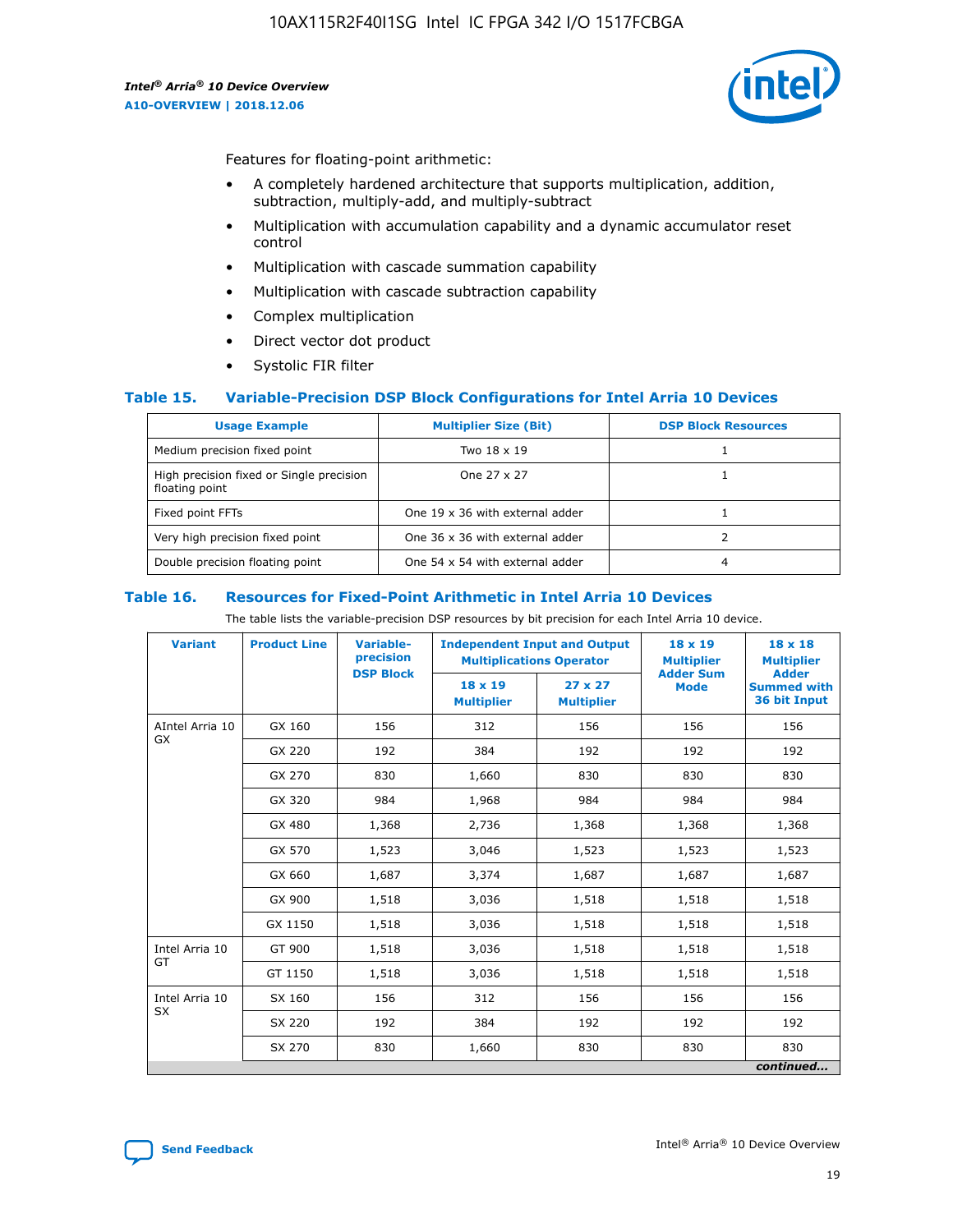

| <b>Variant</b> | <b>Product Line</b> | Variable-<br>precision | <b>Multiplications Operator</b>     | <b>Independent Input and Output</b> | $18 \times 19$<br><b>Multiplier</b> | $18 \times 18$<br><b>Multiplier</b><br><b>Adder</b> |  |
|----------------|---------------------|------------------------|-------------------------------------|-------------------------------------|-------------------------------------|-----------------------------------------------------|--|
|                |                     | <b>DSP Block</b>       | $18 \times 19$<br><b>Multiplier</b> | $27 \times 27$<br><b>Multiplier</b> | <b>Adder Sum</b><br><b>Mode</b>     | <b>Summed with</b><br>36 bit Input                  |  |
|                | SX 320              | 984                    | 1,968                               | 984                                 | 984                                 | 984                                                 |  |
|                | SX 480              | 1,368                  | 2,736                               | 1,368                               | 1,368                               | 1,368                                               |  |
|                | SX 570              | 1,523                  | 3,046                               | 1,523                               | 1,523                               | 1,523                                               |  |
|                | SX 660              | 1,687                  | 3,374                               | 1,687                               | 1,687                               | 1,687                                               |  |

## **Table 17. Resources for Floating-Point Arithmetic in Intel Arria 10 Devices**

The table lists the variable-precision DSP resources by bit precision for each Intel Arria 10 device.

| <b>Variant</b> | <b>Product Line</b> | <b>Variable-</b><br>precision<br><b>DSP Block</b> | <b>Single</b><br><b>Precision</b><br><b>Floating-Point</b><br><b>Multiplication</b><br><b>Mode</b> | <b>Single-Precision</b><br><b>Floating-Point</b><br><b>Adder Mode</b> | Single-<br><b>Precision</b><br><b>Floating-Point</b><br><b>Multiply</b><br><b>Accumulate</b><br><b>Mode</b> | <b>Peak</b><br><b>Giga Floating-</b><br><b>Point</b><br><b>Operations</b><br>per Second<br>(GFLOPs) |
|----------------|---------------------|---------------------------------------------------|----------------------------------------------------------------------------------------------------|-----------------------------------------------------------------------|-------------------------------------------------------------------------------------------------------------|-----------------------------------------------------------------------------------------------------|
| Intel Arria 10 | GX 160              | 156                                               | 156                                                                                                | 156                                                                   | 156                                                                                                         | 140                                                                                                 |
| <b>GX</b>      | GX 220              | 192                                               | 192                                                                                                | 192                                                                   | 192                                                                                                         | 173                                                                                                 |
|                | GX 270              | 830                                               | 830                                                                                                | 830                                                                   | 830                                                                                                         | 747                                                                                                 |
|                | GX 320              | 984                                               | 984                                                                                                | 984                                                                   | 984                                                                                                         | 886                                                                                                 |
|                | GX 480              | 1,369                                             | 1,368                                                                                              | 1,368                                                                 | 1,368                                                                                                       | 1,231                                                                                               |
|                | GX 570              | 1,523                                             | 1,523                                                                                              | 1,523                                                                 | 1,523                                                                                                       | 1,371                                                                                               |
|                | GX 660              | 1,687                                             | 1,687                                                                                              | 1,687                                                                 | 1,687                                                                                                       | 1,518                                                                                               |
|                | GX 900              | 1,518                                             | 1,518                                                                                              | 1,518                                                                 | 1,518                                                                                                       | 1,366                                                                                               |
|                | GX 1150             | 1,518                                             | 1,518                                                                                              | 1,518                                                                 | 1,518                                                                                                       | 1,366                                                                                               |
| Intel Arria 10 | GT 900              | 1,518                                             | 1,518                                                                                              | 1,518                                                                 | 1,518                                                                                                       | 1,366                                                                                               |
| GT             | GT 1150             | 1,518                                             | 1,518                                                                                              | 1,518                                                                 | 1,518                                                                                                       | 1,366                                                                                               |
| Intel Arria 10 | SX 160              | 156                                               | 156                                                                                                | 156                                                                   | 156                                                                                                         | 140                                                                                                 |
| SX             | SX 220              | 192                                               | 192                                                                                                | 192                                                                   | 192                                                                                                         | 173                                                                                                 |
|                | SX 270              | 830                                               | 830                                                                                                | 830                                                                   | 830                                                                                                         | 747                                                                                                 |
|                | SX 320              | 984                                               | 984                                                                                                | 984                                                                   | 984                                                                                                         | 886                                                                                                 |
|                | SX 480              | 1,369                                             | 1,368                                                                                              | 1,368                                                                 | 1,368                                                                                                       | 1,231                                                                                               |
|                | SX 570              | 1,523                                             | 1,523                                                                                              | 1,523                                                                 | 1,523                                                                                                       | 1,371                                                                                               |
|                | SX 660              | 1,687                                             | 1,687                                                                                              | 1,687                                                                 | 1,687                                                                                                       | 1,518                                                                                               |

# **Embedded Memory Blocks**

The embedded memory blocks in the devices are flexible and designed to provide an optimal amount of small- and large-sized memory arrays to fit your design requirements.

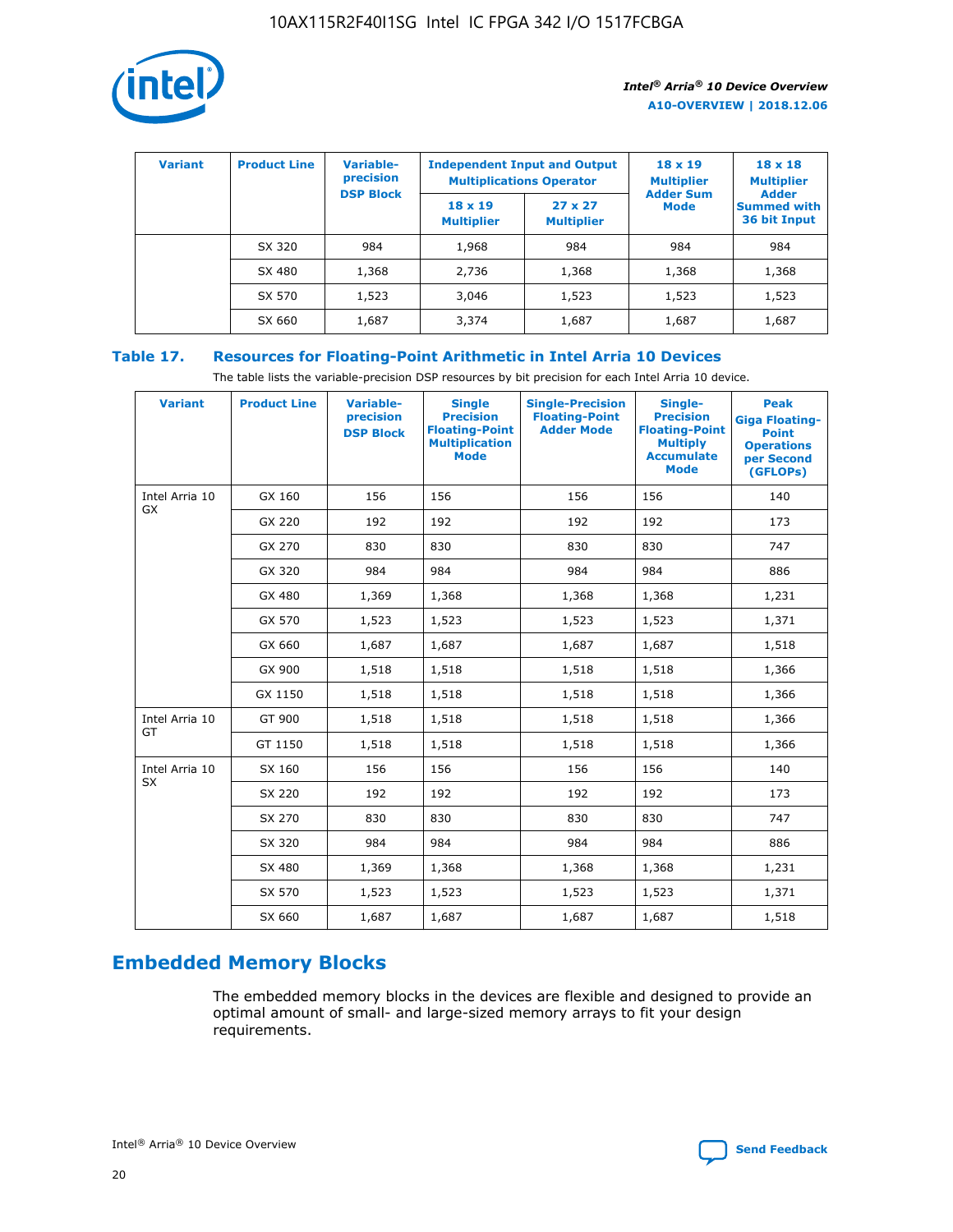

# **Types of Embedded Memory**

The Intel Arria 10 devices contain two types of memory blocks:

- 20 Kb M20K blocks—blocks of dedicated memory resources. The M20K blocks are ideal for larger memory arrays while still providing a large number of independent ports.
- 640 bit memory logic array blocks (MLABs)—enhanced memory blocks that are configured from dual-purpose logic array blocks (LABs). The MLABs are ideal for wide and shallow memory arrays. The MLABs are optimized for implementation of shift registers for digital signal processing (DSP) applications, wide and shallow FIFO buffers, and filter delay lines. Each MLAB is made up of ten adaptive logic modules (ALMs). In the Intel Arria 10 devices, you can configure these ALMs as ten 32 x 2 blocks, giving you one 32 x 20 simple dual-port SRAM block per MLAB.

## **Embedded Memory Capacity in Intel Arria 10 Devices**

|                   | <b>Product</b> |              | <b>M20K</b>         | <b>MLAB</b>  |                     | <b>Total RAM Bit</b> |
|-------------------|----------------|--------------|---------------------|--------------|---------------------|----------------------|
| <b>Variant</b>    | Line           | <b>Block</b> | <b>RAM Bit (Kb)</b> | <b>Block</b> | <b>RAM Bit (Kb)</b> | (Kb)                 |
| Intel Arria 10 GX | GX 160         | 440          | 8,800               | 1,680        | 1,050               | 9,850                |
|                   | GX 220         | 587          | 11,740              | 2,703        | 1,690               | 13,430               |
|                   | GX 270         | 750          | 15,000              | 3,922        | 2,452               | 17,452               |
|                   | GX 320         | 891          | 17,820              | 4,363        | 2,727               | 20,547               |
|                   | GX 480         | 1,431        | 28,620              | 6,662        | 4,164               | 32,784               |
|                   | GX 570         | 1,800        | 36,000              | 8,153        | 5,096               | 41,096               |
|                   | GX 660         | 2,131        | 42,620              | 9,260        | 5,788               | 48,408               |
|                   | GX 900         | 2,423        | 48,460              | 15,017       | 9,386               | 57,846               |
|                   | GX 1150        | 2,713        | 54,260              | 20,774       | 12,984              | 67,244               |
| Intel Arria 10 GT | GT 900         | 2,423        | 48,460              | 15,017       | 9,386               | 57,846               |
|                   | GT 1150        | 2,713        | 54,260              | 20,774       | 12,984              | 67,244               |
| Intel Arria 10 SX | SX 160         | 440          | 8,800               | 1,680        | 1,050               | 9,850                |
|                   | SX 220         | 587          | 11,740              | 2,703        | 1,690               | 13,430               |
|                   | SX 270         | 750          | 15,000              | 3,922        | 2,452               | 17,452               |
|                   | SX 320         | 891          | 17,820              | 4,363        | 2,727               | 20,547               |
|                   | SX 480         | 1,431        | 28,620              | 6,662        | 4,164               | 32,784               |
|                   | SX 570         | 1,800        | 36,000              | 8,153        | 5,096               | 41,096               |
|                   | SX 660         | 2,131        | 42,620              | 9,260        | 5,788               | 48,408               |

#### **Table 18. Embedded Memory Capacity and Distribution in Intel Arria 10 Devices**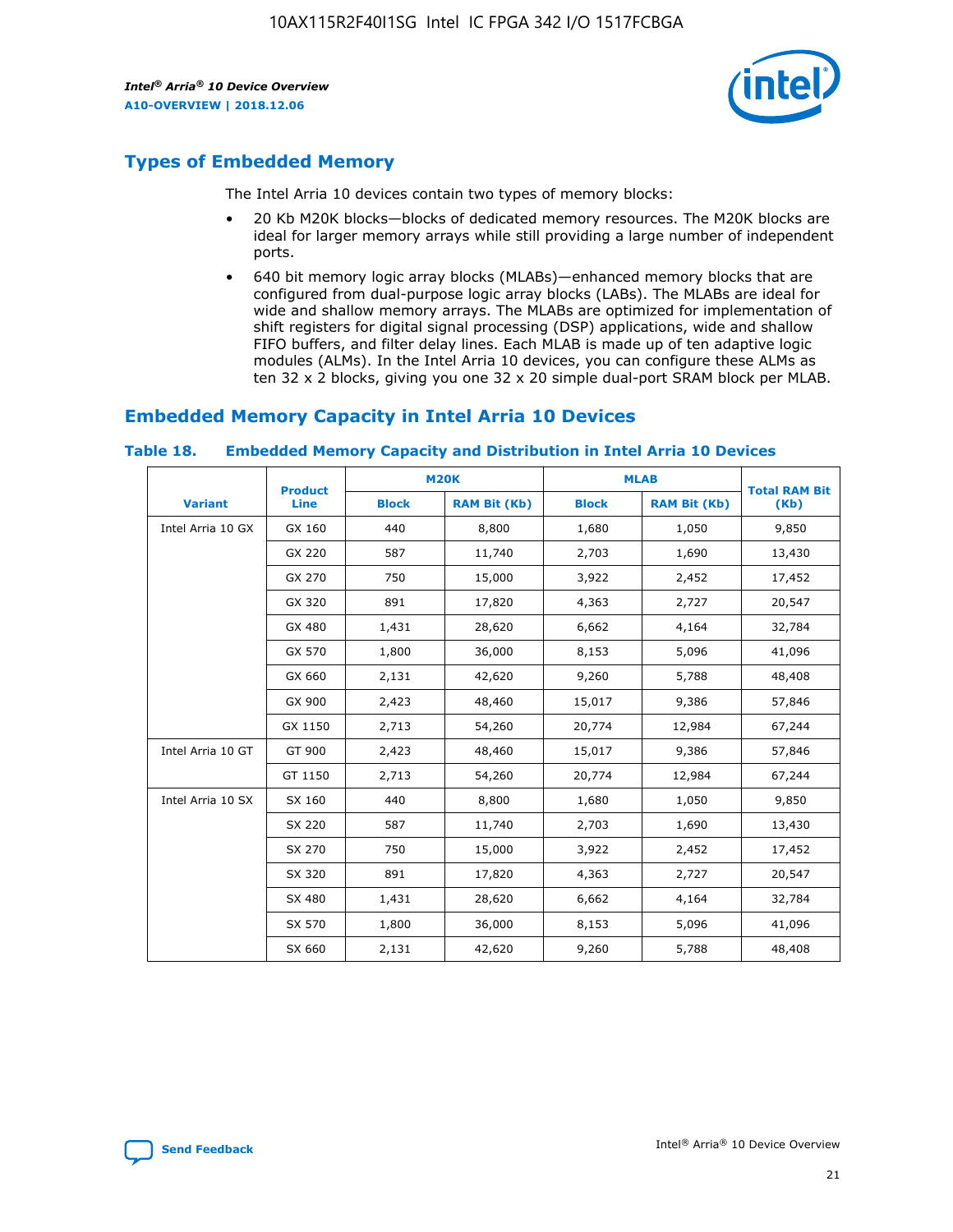

## **Embedded Memory Configurations for Single-port Mode**

#### **Table 19. Single-port Embedded Memory Configurations for Intel Arria 10 Devices**

This table lists the maximum configurations supported for single-port RAM and ROM modes.

| <b>Memory Block</b> | Depth (bits) | <b>Programmable Width</b> |
|---------------------|--------------|---------------------------|
| MLAB                | 32           | x16, x18, or x20          |
|                     | 64(10)       | x8, x9, x10               |
| M20K                | 512          | x40, x32                  |
|                     | 1K           | x20, x16                  |
|                     | 2K           | x10, x8                   |
|                     | 4K           | x5, x4                    |
|                     | 8K           | x2                        |
|                     | 16K          | x1                        |

# **Clock Networks and PLL Clock Sources**

The clock network architecture is based on Intel's global, regional, and peripheral clock structure. This clock structure is supported by dedicated clock input pins, fractional clock synthesis PLLs, and integer I/O PLLs.

## **Clock Networks**

The Intel Arria 10 core clock networks are capable of up to 800 MHz fabric operation across the full industrial temperature range. For the external memory interface, the clock network supports the hard memory controller with speeds up to 2,400 Mbps in a quarter-rate transfer.

To reduce power consumption, the Intel Quartus Prime software identifies all unused sections of the clock network and powers them down.

## **Fractional Synthesis and I/O PLLs**

Intel Arria 10 devices contain up to 32 fractional synthesis PLLs and up to 16 I/O PLLs that are available for both specific and general purpose uses in the core:

- Fractional synthesis PLLs—located in the column adjacent to the transceiver blocks
- I/O PLLs—located in each bank of the 48 I/Os

## **Fractional Synthesis PLLs**

You can use the fractional synthesis PLLs to:

- Reduce the number of oscillators that are required on your board
- Reduce the number of clock pins that are used in the device by synthesizing multiple clock frequencies from a single reference clock source

<sup>(10)</sup> Supported through software emulation and consumes additional MLAB blocks.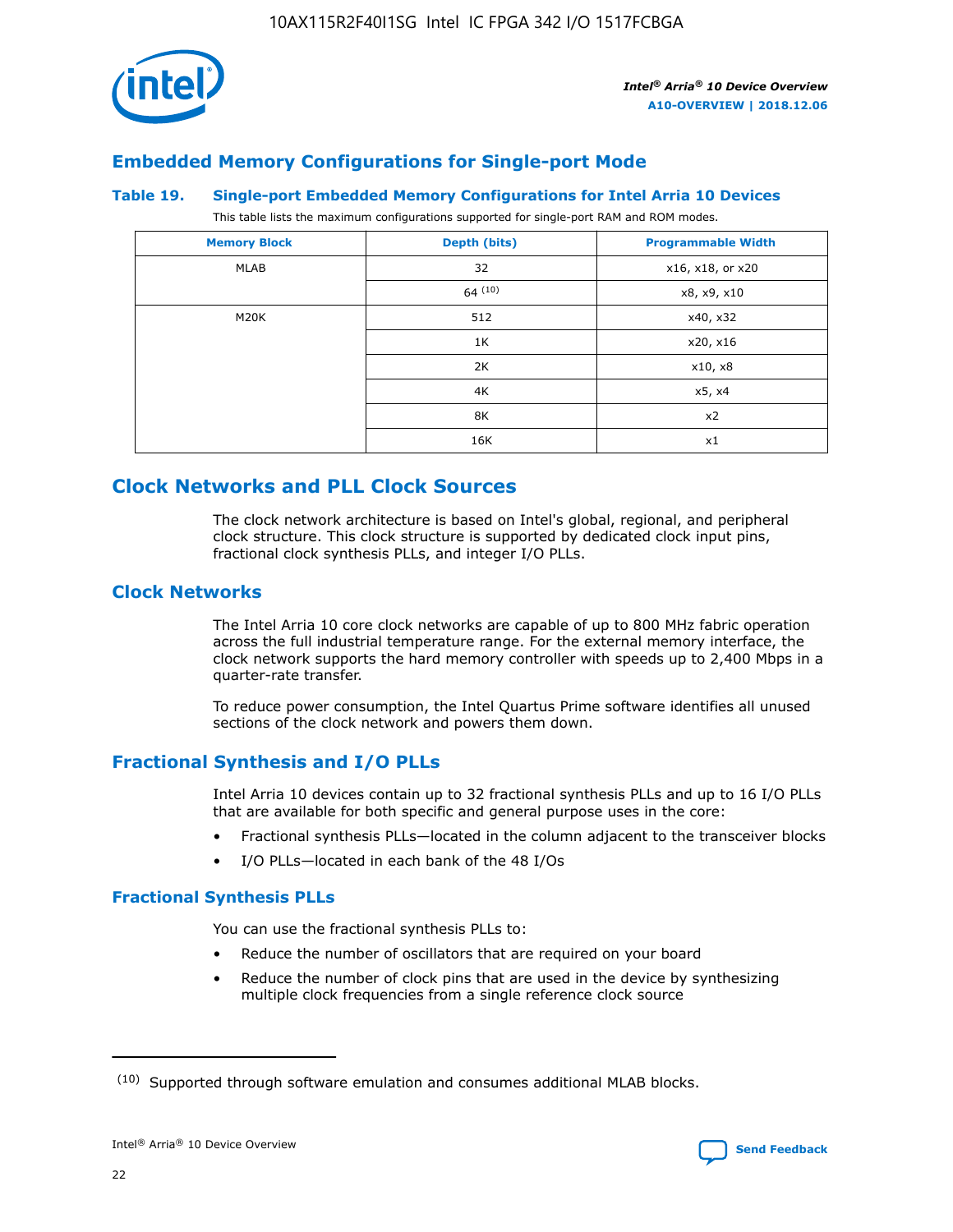

The fractional synthesis PLLs support the following features:

- Reference clock frequency synthesis for transceiver CMU and Advanced Transmit (ATX) PLLs
- Clock network delay compensation
- Zero-delay buffering
- Direct transmit clocking for transceivers
- Independently configurable into two modes:
	- Conventional integer mode equivalent to the general purpose PLL
	- Enhanced fractional mode with third order delta-sigma modulation
- PLL cascading

## **I/O PLLs**

The integer mode I/O PLLs are located in each bank of 48 I/Os. You can use the I/O PLLs to simplify the design of external memory and high-speed LVDS interfaces.

In each I/O bank, the I/O PLLs are adjacent to the hard memory controllers and LVDS SERDES. Because these PLLs are tightly coupled with the I/Os that need to use them, it makes it easier to close timing.

You can use the I/O PLLs for general purpose applications in the core such as clock network delay compensation and zero-delay buffering.

Intel Arria 10 devices support PLL-to-PLL cascading.

# **FPGA General Purpose I/O**

Intel Arria 10 devices offer highly configurable GPIOs. Each I/O bank contains 48 general purpose I/Os and a high-efficiency hard memory controller.

The following list describes the features of the GPIOs:

- Consist of 3 V I/Os for high-voltage application and LVDS I/Os for differential signaling
	- Up to two 3 V I/O banks, available in some devices, that support up to 3 V I/O standards
	- LVDS I/O banks that support up to 1.8 V I/O standards
- Support a wide range of single-ended and differential I/O interfaces
- LVDS speeds up to 1.6 Gbps
- Each LVDS pair of pins has differential input and output buffers, allowing you to configure the LVDS direction for each pair.
- Programmable bus hold and weak pull-up
- Programmable differential output voltage  $(V_{OD})$  and programmable pre-emphasis

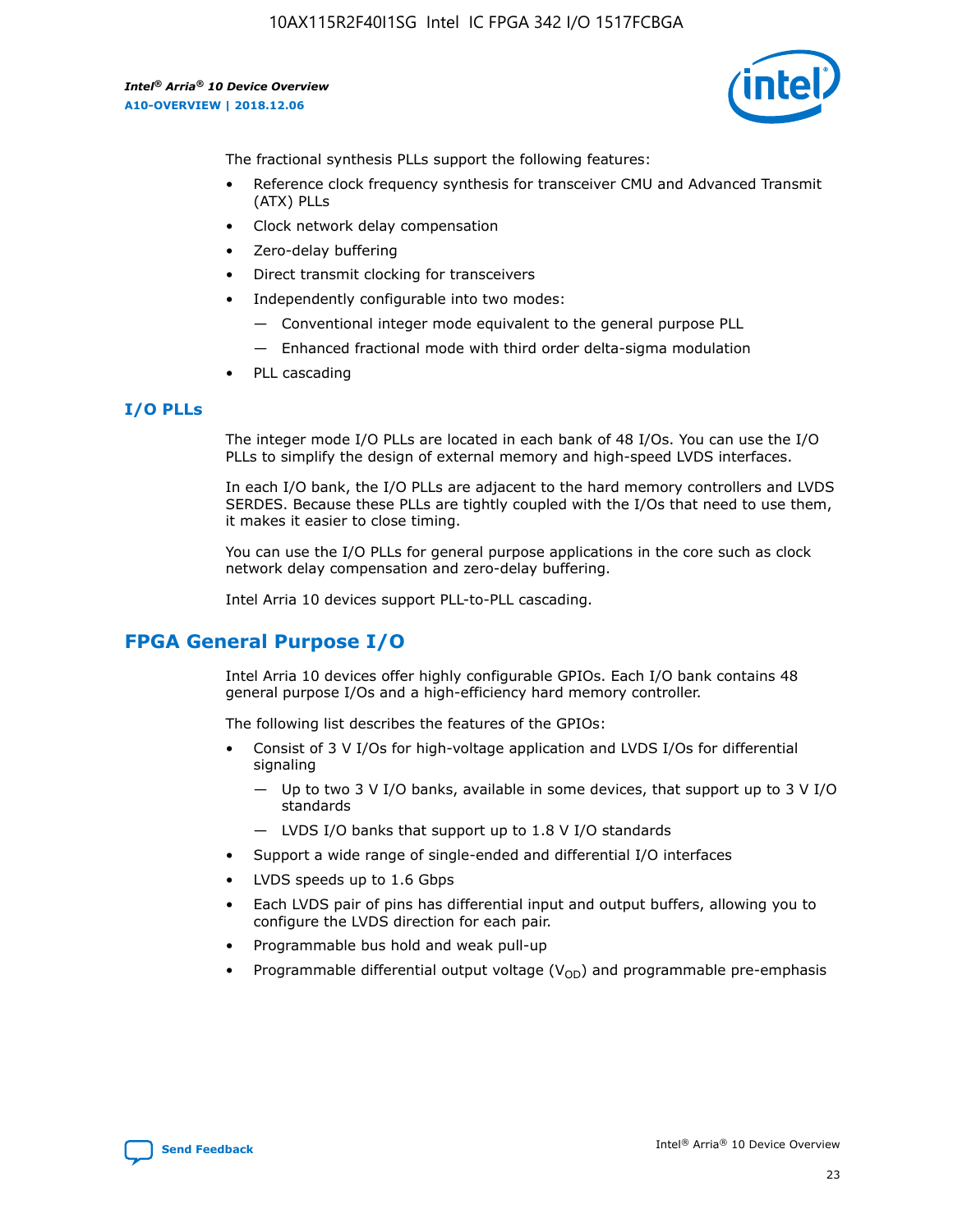

- Series (R<sub>S</sub>) and parallel (R<sub>T</sub>) on-chip termination (OCT) for all I/O banks with OCT calibration to limit the termination impedance variation
- On-chip dynamic termination that has the ability to swap between series and parallel termination, depending on whether there is read or write on a common bus for signal integrity
- Easy timing closure support using the hard read FIFO in the input register path, and delay-locked loop (DLL) delay chain with fine and coarse architecture

# **External Memory Interface**

Intel Arria 10 devices offer massive external memory bandwidth, with up to seven 32 bit DDR4 memory interfaces running at up to 2,400 Mbps. This bandwidth provides additional ease of design, lower power, and resource efficiencies of hardened highperformance memory controllers.

The memory interface within Intel Arria 10 FPGAs and SoCs delivers the highest performance and ease of use. You can configure up to a maximum width of 144 bits when using the hard or soft memory controllers. If required, you can bypass the hard memory controller and use a soft controller implemented in the user logic.

Each I/O contains a hardened DDR read/write path (PHY) capable of performing key memory interface functionality such as read/write leveling, FIFO buffering to lower latency and improve margin, timing calibration, and on-chip termination.

The timing calibration is aided by the inclusion of hard microcontrollers based on Intel's Nios® II technology, specifically tailored to control the calibration of multiple memory interfaces. This calibration allows the Intel Arria 10 device to compensate for any changes in process, voltage, or temperature either within the Intel Arria 10 device itself, or within the external memory device. The advanced calibration algorithms ensure maximum bandwidth and robust timing margin across all operating conditions.

In addition to parallel memory interfaces, Intel Arria 10 devices support serial memory technologies such as the Hybrid Memory Cube (HMC). The HMC is supported by the Intel Arria 10 high-speed serial transceivers which connect up to four HMC links, with each link running at data rates up to 15 Gbps.

## **Related Information**

#### [External Memory Interface Spec Estimator](http://www.altera.com/technology/memory/estimator/mem-emif-index.html)

Provides a parametric tool that allows you to find and compare the performance of the supported external memory interfaces in IntelFPGAs.

## **Memory Standards Supported by Intel Arria 10 Devices**

The I/Os are designed to provide high performance support for existing and emerging external memory standards.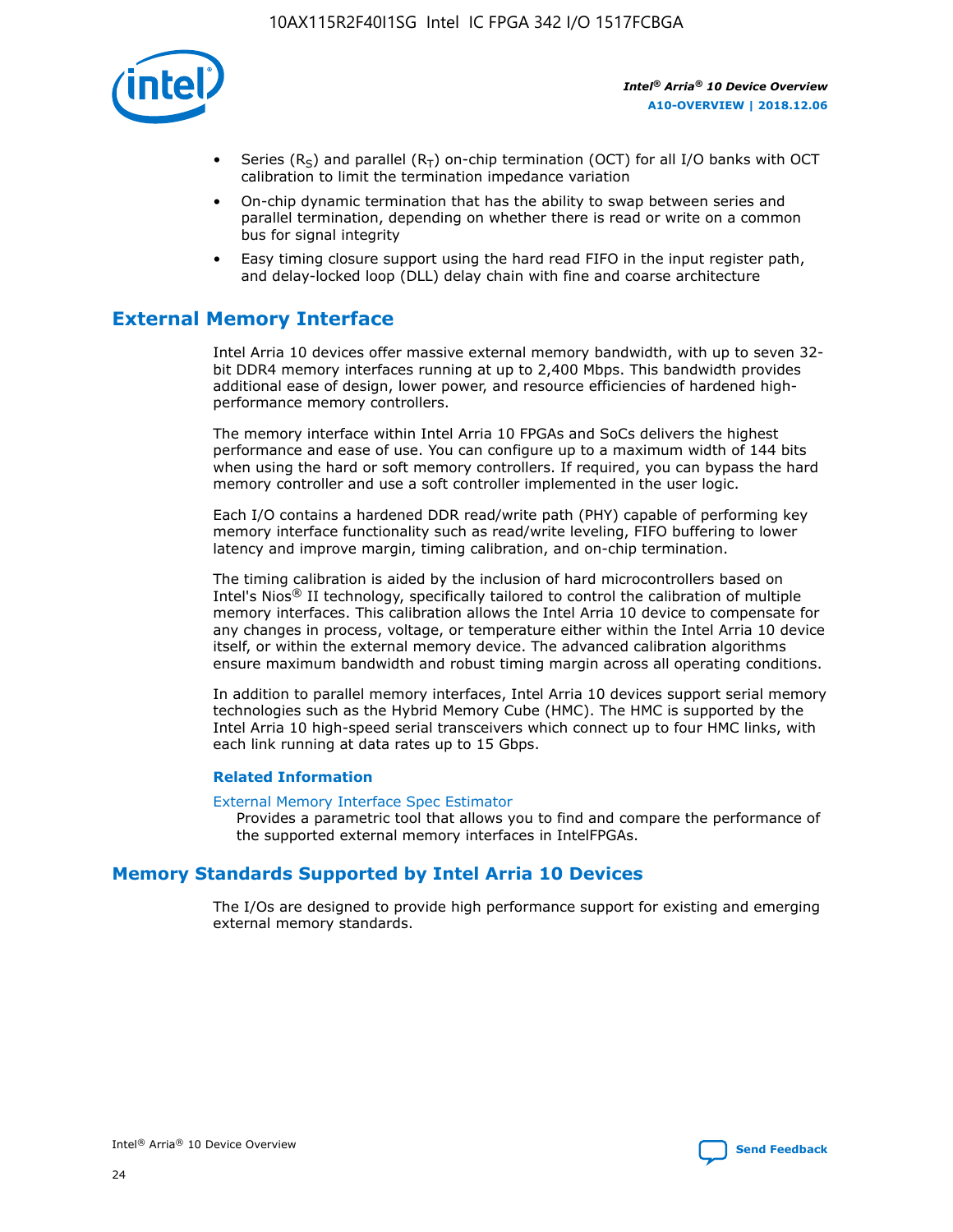

#### **Table 20. Memory Standards Supported by the Hard Memory Controller**

This table lists the overall capability of the hard memory controller. For specific details, refer to the External Memory Interface Spec Estimator and Intel Arria 10 Device Datasheet.

| <b>Memory Standard</b> | <b>Rate Support</b> | <b>Ping Pong PHY Support</b> | <b>Maximum Frequency</b><br>(MHz) |
|------------------------|---------------------|------------------------------|-----------------------------------|
| <b>DDR4 SDRAM</b>      | Quarter rate        | Yes                          | 1,067                             |
|                        |                     |                              | 1,200                             |
| DDR3 SDRAM             | Half rate           | Yes                          | 533                               |
|                        |                     |                              | 667                               |
|                        | Quarter rate        | Yes                          | 1,067                             |
|                        |                     |                              | 1,067                             |
| <b>DDR3L SDRAM</b>     | Half rate           | Yes                          | 533                               |
|                        |                     |                              | 667                               |
|                        | Quarter rate        | Yes                          | 933                               |
|                        |                     |                              | 933                               |
| LPDDR3 SDRAM           | Half rate           |                              | 533                               |
|                        | Quarter rate        |                              | 800                               |

#### **Table 21. Memory Standards Supported by the Soft Memory Controller**

| <b>Memory Standard</b>      | <b>Rate Support</b> | <b>Maximum Frequency</b><br>(MHz) |
|-----------------------------|---------------------|-----------------------------------|
| <b>RLDRAM 3 (11)</b>        | Quarter rate        | 1,200                             |
| ODR IV SRAM <sup>(11)</sup> | Quarter rate        | 1,067                             |
| <b>ODR II SRAM</b>          | Full rate           | 333                               |
|                             | Half rate           | 633                               |
| <b>ODR II+ SRAM</b>         | Full rate           | 333                               |
|                             | Half rate           | 633                               |
| <b>ODR II+ Xtreme SRAM</b>  | Full rate           | 333                               |
|                             | Half rate           | 633                               |

#### **Table 22. Memory Standards Supported by the HPS Hard Memory Controller**

The hard processor system (HPS) is available in Intel Arria 10 SoC devices only.

| <b>Memory Standard</b> | <b>Rate Support</b> | <b>Maximum Frequency</b><br>(MHz) |
|------------------------|---------------------|-----------------------------------|
| <b>DDR4 SDRAM</b>      | Half rate           | 1,200                             |
| <b>DDR3 SDRAM</b>      | Half rate           | 1,067                             |
| <b>DDR3L SDRAM</b>     | Half rate           | 933                               |

<sup>(11)</sup> Intel Arria 10 devices support this external memory interface using hard PHY with soft memory controller.

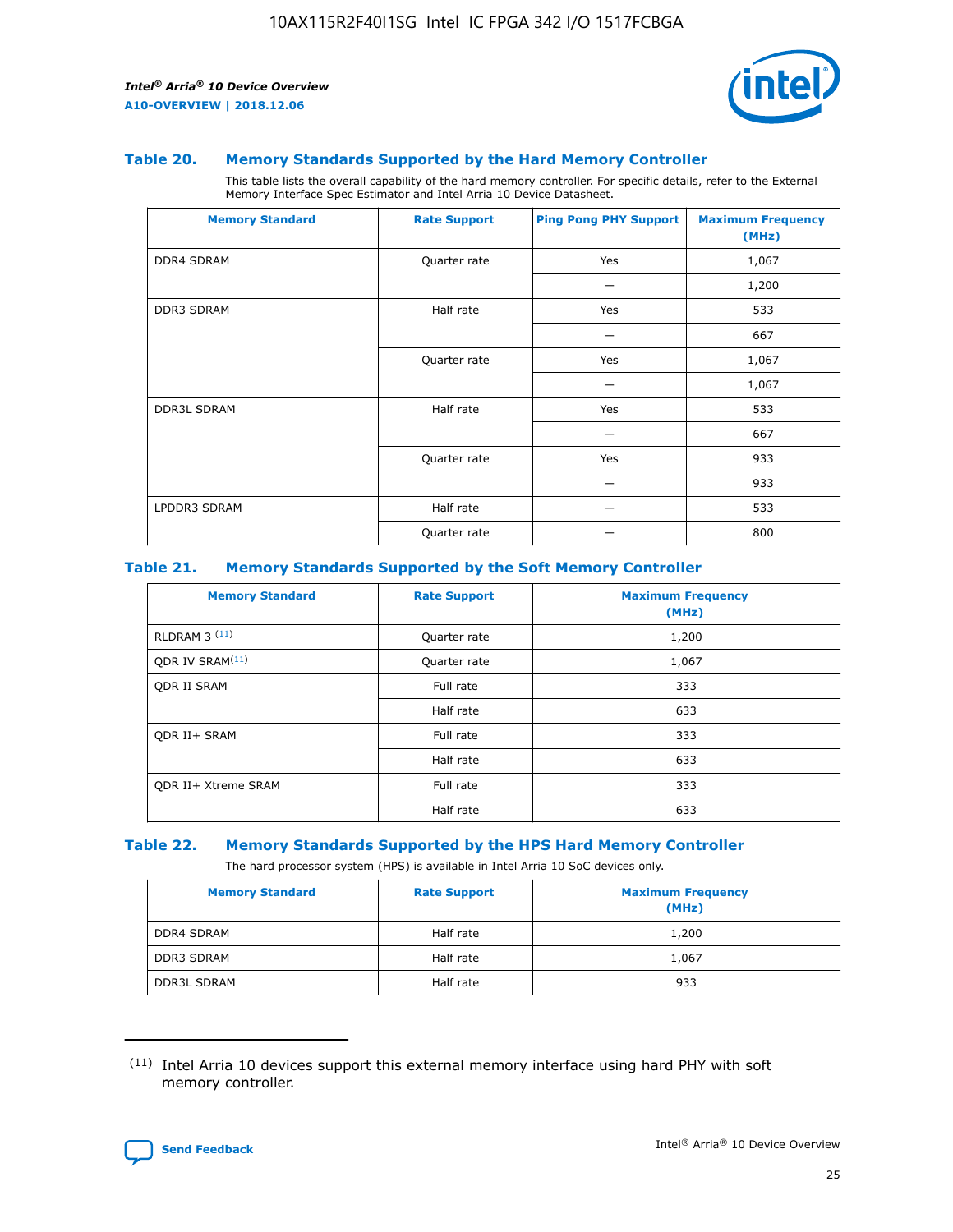

## **Related Information**

#### [Intel Arria 10 Device Datasheet](https://www.intel.com/content/www/us/en/programmable/documentation/mcn1413182292568.html#mcn1413182153340)

Lists the memory interface performance according to memory interface standards, rank or chip select configurations, and Intel Arria 10 device speed grades.

# **PCIe Gen1, Gen2, and Gen3 Hard IP**

Intel Arria 10 devices contain PCIe hard IP that is designed for performance and ease-of-use:

- Includes all layers of the PCIe stack—transaction, data link and physical layers.
- Supports PCIe Gen3, Gen2, and Gen1 Endpoint and Root Port in x1, x2, x4, or x8 lane configuration.
- Operates independently from the core logic—optional configuration via protocol (CvP) allows the PCIe link to power up and complete link training in less than 100 ms while the Intel Arria 10 device completes loading the programming file for the rest of the FPGA.
- Provides added functionality that makes it easier to support emerging features such as Single Root I/O Virtualization (SR-IOV) and optional protocol extensions.
- Provides improved end-to-end datapath protection using ECC.
- Supports FPGA configuration via protocol (CvP) using PCIe at Gen3, Gen2, or Gen1 speed.

#### **Related Information**

PCS Features on page 30

# **Enhanced PCS Hard IP for Interlaken and 10 Gbps Ethernet**

## **Interlaken Support**

The Intel Arria 10 enhanced PCS hard IP provides integrated Interlaken PCS supporting rates up to 25.8 Gbps per lane.

The Interlaken PCS is based on the proven functionality of the PCS developed for Intel's previous generation FPGAs, which demonstrated interoperability with Interlaken ASSP vendors and third-party IP suppliers. The Interlaken PCS is present in every transceiver channel in Intel Arria 10 devices.

## **Related Information**

PCS Features on page 30

## **10 Gbps Ethernet Support**

The Intel Arria 10 enhanced PCS hard IP supports 10GBASE-R PCS compliant with IEEE 802.3 10 Gbps Ethernet (10GbE). The integrated hard IP support for 10GbE and the 10 Gbps transceivers save external PHY cost, board space, and system power.

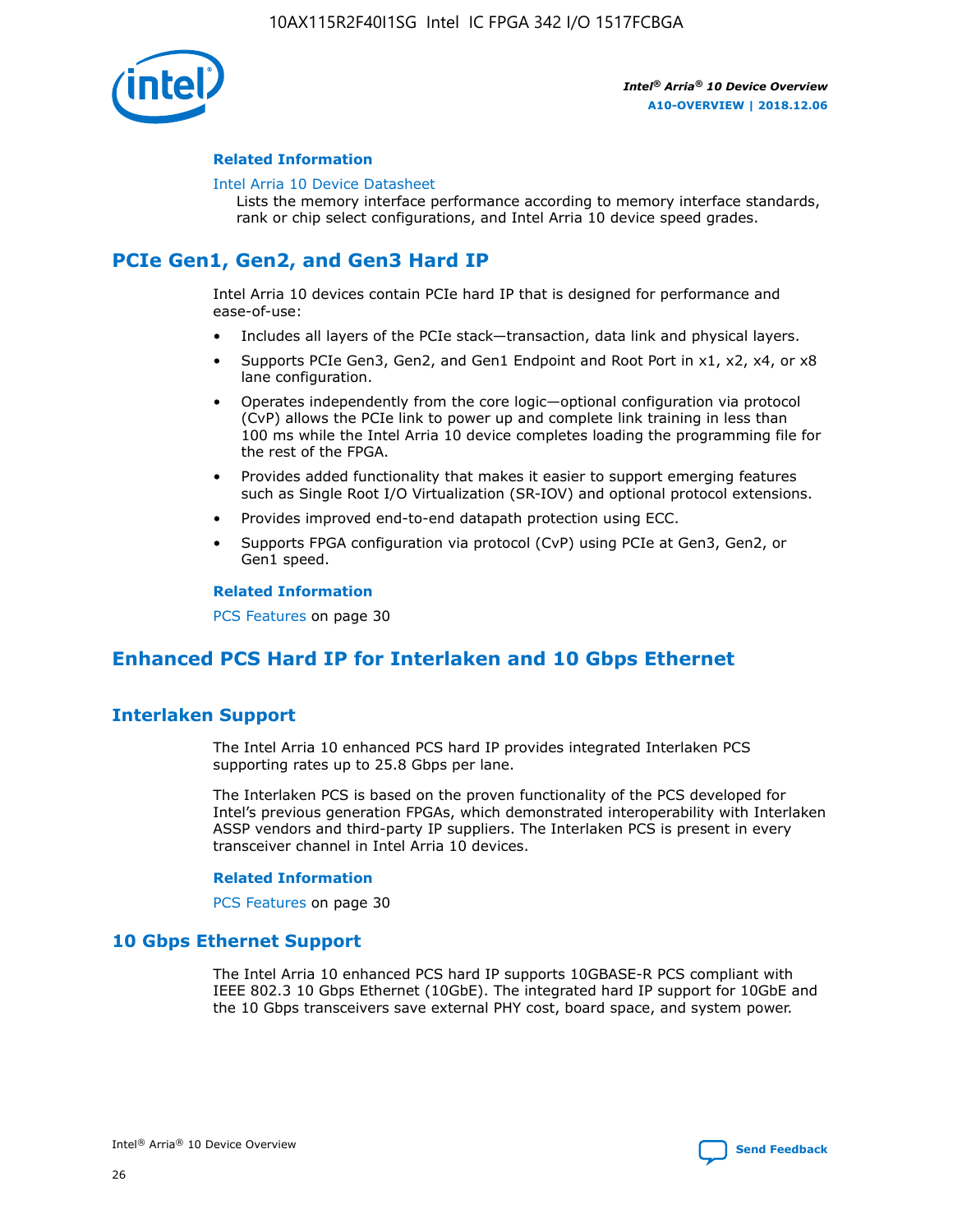

The scalable hard IP supports multiple independent 10GbE ports while using a single PLL for all the 10GBASE-R PCS instantiations, which saves on core logic resources and clock networks:

- Simplifies multiport 10GbE systems compared to XAUI interfaces that require an external XAUI-to-10G PHY.
- Incorporates Electronic Dispersion Compensation (EDC), which enables direct connection to standard 10 Gbps XFP and SFP+ pluggable optical modules.
- Supports backplane Ethernet applications and includes a hard 10GBASE-KR Forward Error Correction (FEC) circuit that you can use for 10 Gbps and 40 Gbps applications.

The 10 Gbps Ethernet PCS hard IP and 10GBASE-KR FEC are present in every transceiver channel.

#### **Related Information**

PCS Features on page 30

# **Low Power Serial Transceivers**

Intel Arria 10 FPGAs and SoCs include lowest power transceivers that deliver high bandwidth, throughput and low latency.

Intel Arria 10 devices deliver the industry's lowest power consumption per transceiver channel:

- 12.5 Gbps transceivers at as low as 242 mW
- 10 Gbps transceivers at as low as 168 mW
- 6 Gbps transceivers at as low as 117 mW

Intel Arria 10 transceivers support various data rates according to application:

- Chip-to-chip and chip-to-module applications—from 1 Gbps up to 25.8 Gbps
- Long reach and backplane applications—from 1 Gbps up to 12.5 with advanced adaptive equalization
- Critical power sensitive applications—from 1 Gbps up to 11.3 Gbps using lower power modes

The combination of 20 nm process technology and architectural advances provide the following benefits:

- Significant reduction in die area and power consumption
- Increase of up to two times in transceiver I/O density compared to previous generation devices while maintaining optimal signal integrity
- Up to 72 total transceiver channels—you can configure up to 6 of these channels to run as fast as 25.8 Gbps
- All channels feature continuous data rate support up to the maximum rated speed

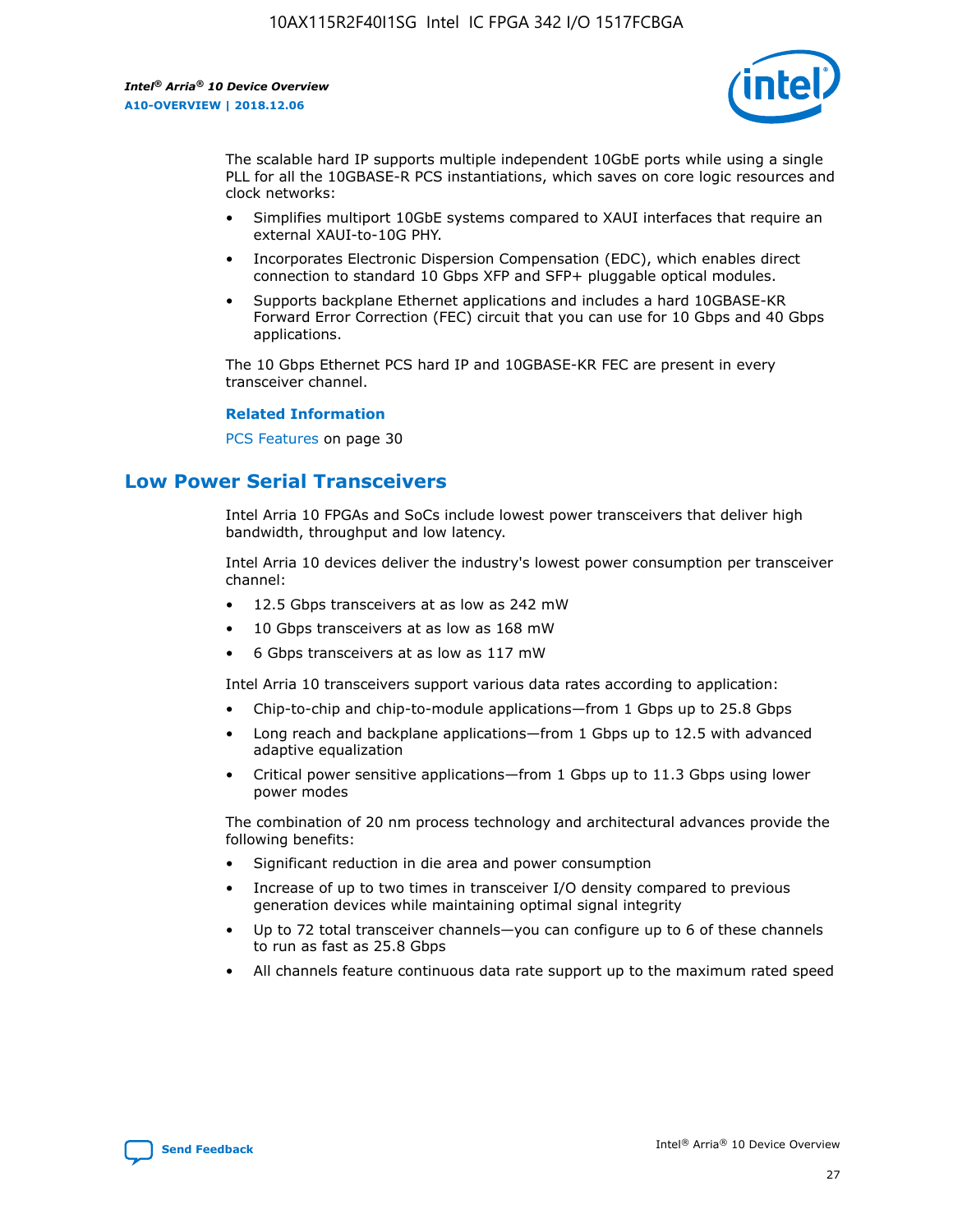



## **Figure 6. Intel Arria 10 Transceiver Block Architecture**

## **Transceiver Channels**

All transceiver channels feature a dedicated Physical Medium Attachment (PMA) and a hardened Physical Coding Sublayer (PCS).

- The PMA provides primary interfacing capabilities to physical channels.
- The PCS typically handles encoding/decoding, word alignment, and other preprocessing functions before transferring data to the FPGA core fabric.

A transceiver channel consists of a PMA and a PCS block. Most transceiver banks have 6 channels. There are some transceiver banks that contain only 3 channels.

A wide variety of bonded and non-bonded data rate configurations is possible using a highly configurable clock distribution network. Up to 80 independent transceiver data rates can be configured.

The following figures are graphical representations of top views of the silicon die, which correspond to reverse views for flip chip packages. Different Intel Arria 10 devices may have different floorplans than the ones shown in the figures.

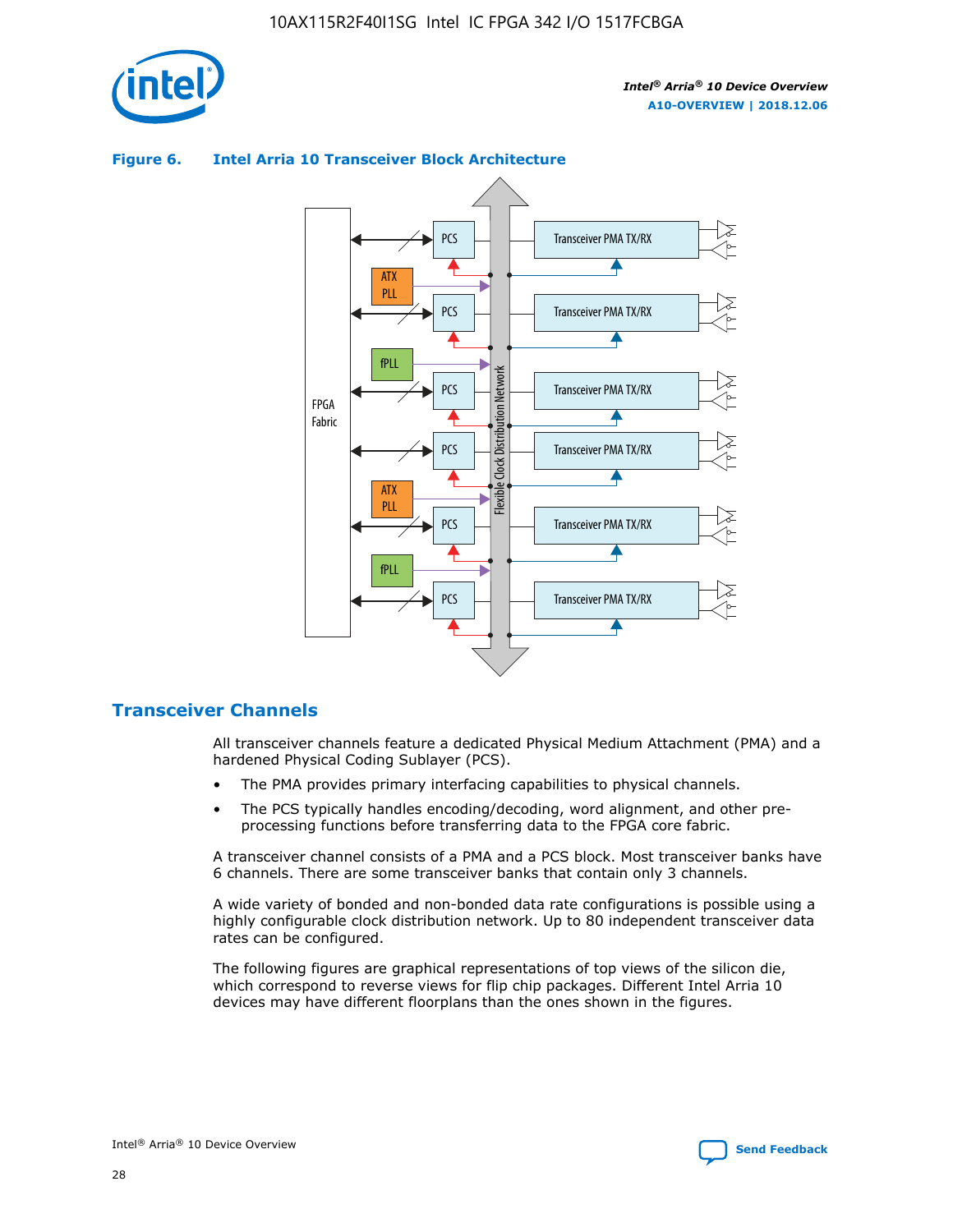

## **Figure 7. Device Chip Overview for Intel Arria 10 GX and GT Devices**





## **PMA Features**

Intel Arria 10 transceivers provide exceptional signal integrity at data rates up to 25.8 Gbps. Clocking options include ultra-low jitter ATX PLLs (LC tank based), clock multiplier unit (CMU) PLLs, and fractional PLLs.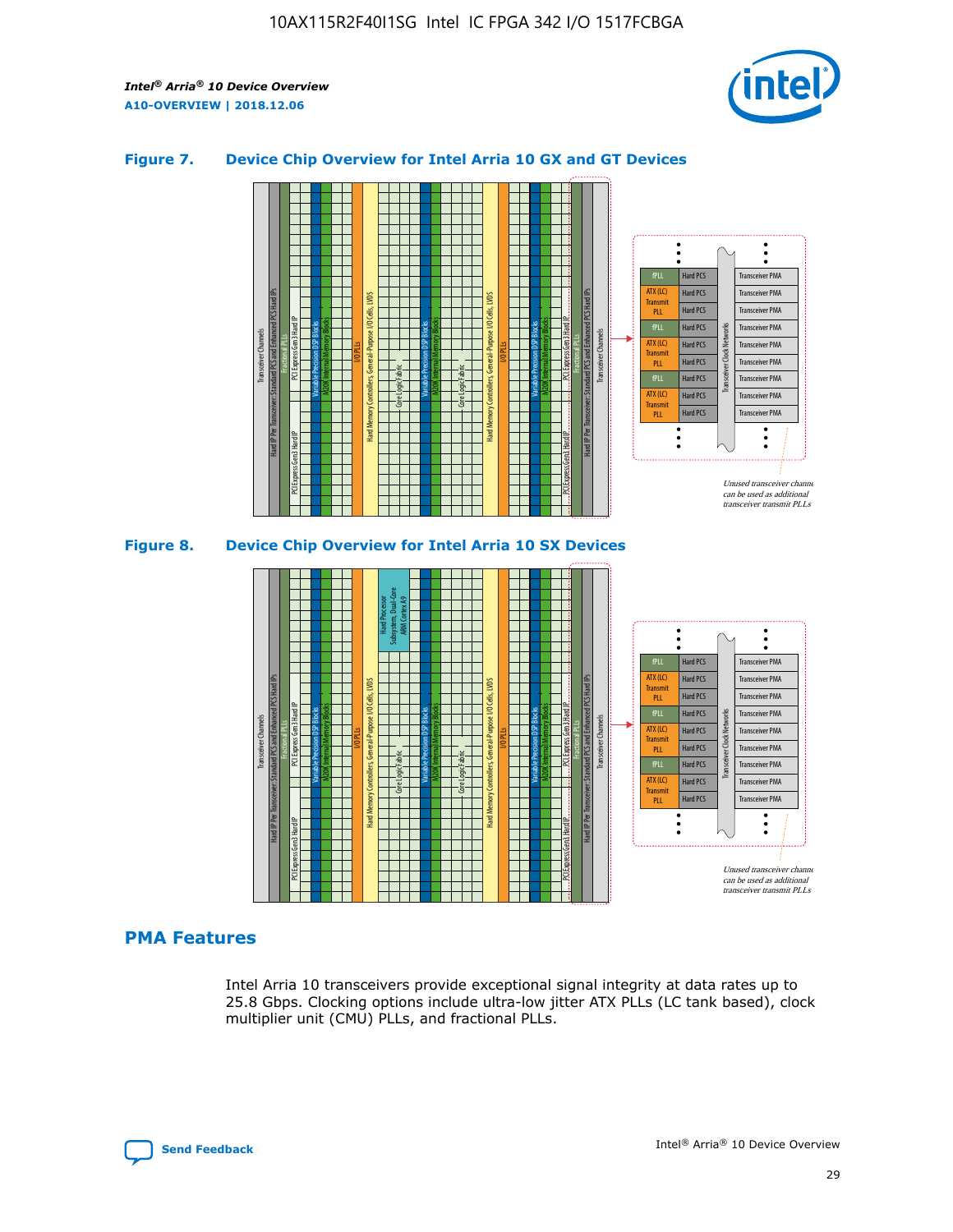

Each transceiver channel contains a channel PLL that can be used as the CMU PLL or clock data recovery (CDR) PLL. In CDR mode, the channel PLL recovers the receiver clock and data in the transceiver channel. Up to 80 independent data rates can be configured on a single Intel Arria 10 device.

## **Table 23. PMA Features of the Transceivers in Intel Arria 10 Devices**

| <b>Feature</b>                                             | <b>Capability</b>                                                                                                                                                                                                             |
|------------------------------------------------------------|-------------------------------------------------------------------------------------------------------------------------------------------------------------------------------------------------------------------------------|
| Chip-to-Chip Data Rates                                    | 1 Gbps to 17.4 Gbps (Intel Arria 10 GX devices)<br>1 Gbps to 25.8 Gbps (Intel Arria 10 GT devices)                                                                                                                            |
| <b>Backplane Support</b>                                   | Drive backplanes at data rates up to 12.5 Gbps                                                                                                                                                                                |
| Optical Module Support                                     | SFP+/SFP, XFP, CXP, QSFP/QSFP28, CFP/CFP2/CFP4                                                                                                                                                                                |
| Cable Driving Support                                      | SFP+ Direct Attach, PCI Express over cable, eSATA                                                                                                                                                                             |
| Transmit Pre-Emphasis                                      | 4-tap transmit pre-emphasis and de-emphasis to compensate for system channel loss                                                                                                                                             |
| Continuous Time Linear<br>Equalizer (CTLE)                 | Dual mode, high-gain, and high-data rate, linear receive equalization to compensate for<br>system channel loss                                                                                                                |
| Decision Feedback Equalizer<br>(DFE)                       | 7-fixed and 4-floating tap DFE to equalize backplane channel loss in the presence of<br>crosstalk and noisy environments                                                                                                      |
| Variable Gain Amplifier                                    | Optimizes the signal amplitude prior to the CDR sampling and operates in fixed and<br>adaptive modes                                                                                                                          |
| Altera Digital Adaptive<br>Parametric Tuning (ADAPT)       | Fully digital adaptation engine to automatically adjust all link equalization parameters-<br>including CTLE, DFE, and variable gain amplifier blocks—that provide optimal link margin<br>without intervention from user logic |
| Precision Signal Integrity<br>Calibration Engine (PreSICE) | Hardened calibration controller to quickly calibrate all transceiver control parameters on<br>power-up, which provides the optimal signal integrity and jitter performance                                                    |
| Advanced Transmit (ATX)<br><b>PLL</b>                      | Low jitter ATX (LC tank based) PLLs with continuous tuning range to cover a wide range of<br>standard and proprietary protocols                                                                                               |
| <b>Fractional PLLs</b>                                     | On-chip fractional frequency synthesizers to replace on-board crystal oscillators and reduce<br>system cost                                                                                                                   |
| Digitally Assisted Analog<br><b>CDR</b>                    | Superior jitter tolerance with fast lock time                                                                                                                                                                                 |
| Dynamic Partial<br>Reconfiguration                         | Allows independent control of the Avalon memory-mapped interface of each transceiver<br>channel for the highest transceiver flexibility                                                                                       |
| Multiple PCS-PMA and PCS-<br>PLD interface widths          | 8-, 10-, 16-, 20-, 32-, 40-, or 64-bit interface widths for flexibility of deserialization width,<br>encoding, and reduced latency                                                                                            |

## **PCS Features**

This table summarizes the Intel Arria 10 transceiver PCS features. You can use the transceiver PCS to support a wide range of protocols ranging from 1 Gbps to 25.8 Gbps.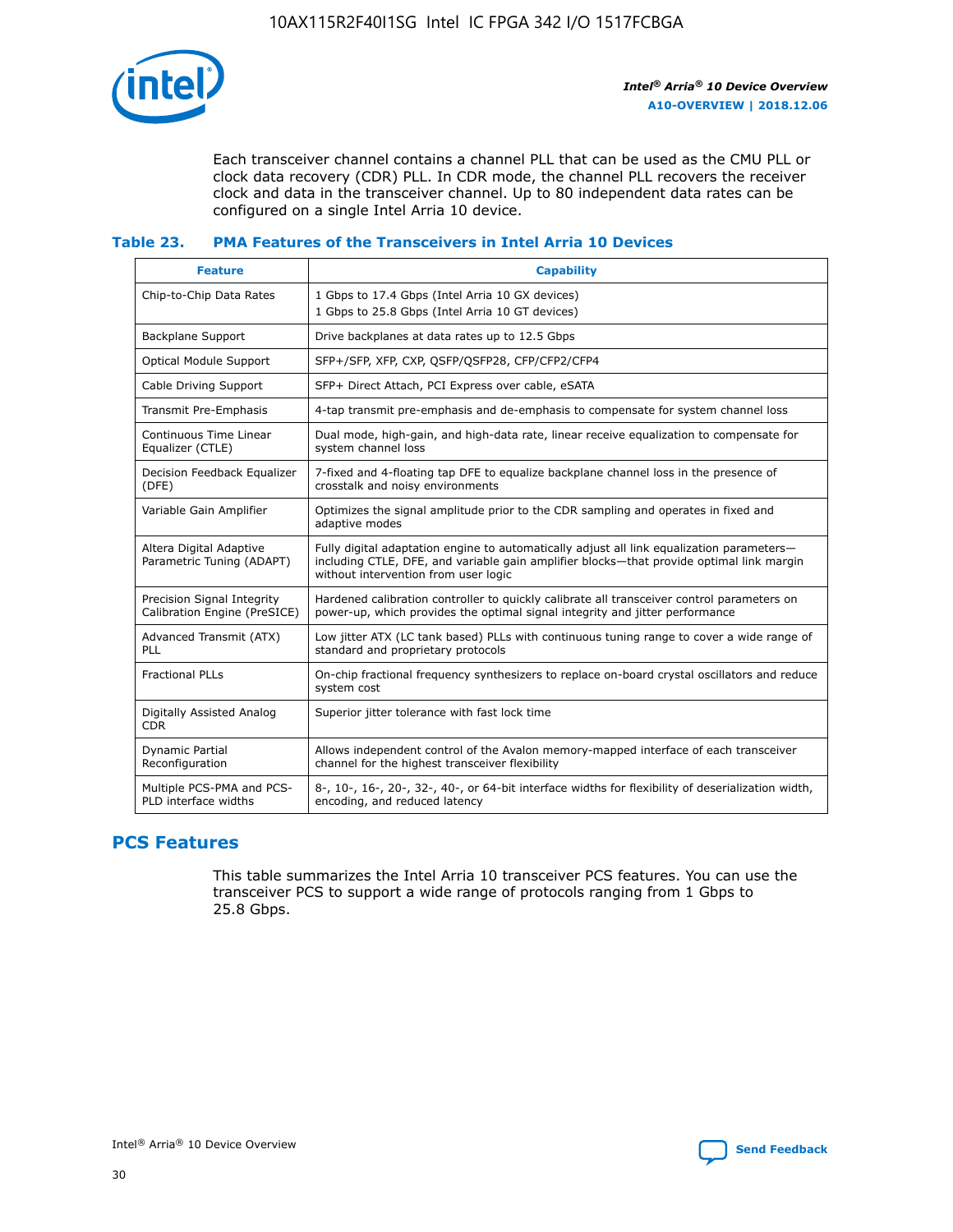

| <b>PCS</b>    | <b>Description</b>                                                                                                                                                                                                                                                                                                                                                                                             |
|---------------|----------------------------------------------------------------------------------------------------------------------------------------------------------------------------------------------------------------------------------------------------------------------------------------------------------------------------------------------------------------------------------------------------------------|
| Standard PCS  | Operates at a data rate up to 12 Gbps<br>Supports protocols such as PCI-Express, CPRI 4.2+, GigE, IEEE 1588 in Hard PCS<br>Implements other protocols using Basic/Custom (Standard PCS) transceiver<br>configuration rules.                                                                                                                                                                                    |
| Enhanced PCS  | Performs functions common to most serial data industry standards, such as word<br>alignment, encoding/decoding, and framing, before data is sent or received off-chip<br>through the PMA<br>• Handles data transfer to and from the FPGA fabric<br>Handles data transfer internally to and from the PMA<br>Provides frequency compensation<br>Performs channel bonding for multi-channel low skew applications |
| PCIe Gen3 PCS | Supports the seamless switching of Data and Clock between the Gen1, Gen2, and Gen3<br>data rates<br>Provides support for PIPE 3.0 features<br>Supports the PIPE interface with the Hard IP enabled, as well as with the Hard IP<br>bypassed                                                                                                                                                                    |

#### **Related Information**

- PCIe Gen1, Gen2, and Gen3 Hard IP on page 26
- Interlaken Support on page 26
- 10 Gbps Ethernet Support on page 26

## **PCS Protocol Support**

This table lists some of the protocols supported by the Intel Arria 10 transceiver PCS. For more information about the blocks in the transmitter and receiver data paths, refer to the related information.

| <b>Protocol</b>                                 | <b>Data Rate</b><br>(Gbps) | <b>Transceiver IP</b>       | <b>PCS Support</b>                      |
|-------------------------------------------------|----------------------------|-----------------------------|-----------------------------------------|
| PCIe Gen3 x1, x2, x4, x8                        | 8.0                        | Native PHY (PIPE)           | Standard PCS and PCIe<br>Gen3 PCS       |
| PCIe Gen2 x1, x2, x4, x8                        | 5.0                        | Native PHY (PIPE)           | <b>Standard PCS</b>                     |
| PCIe Gen1 x1, x2, x4, x8                        | 2.5                        | Native PHY (PIPE)           | Standard PCS                            |
| 1000BASE-X Gigabit Ethernet                     | 1.25                       | Native PHY                  | <b>Standard PCS</b>                     |
| 1000BASE-X Gigabit Ethernet with<br>IEEE 1588v2 | 1.25                       | Native PHY                  | Standard PCS                            |
| 10GBASE-R                                       | 10.3125                    | Native PHY                  | <b>Enhanced PCS</b>                     |
| 10GBASE-R with IEEE 1588v2                      | 10.3125                    | Native PHY                  | <b>Enhanced PCS</b>                     |
| 10GBASE-R with KR FEC                           | 10.3125                    | Native PHY                  | <b>Enhanced PCS</b>                     |
| 10GBASE-KR and 1000BASE-X                       | 10.3125                    | 1G/10GbE and 10GBASE-KR PHY | Standard PCS and<br><b>Enhanced PCS</b> |
| Interlaken (CEI-6G/11G)                         | 3.125 to 17.4              | Native PHY                  | <b>Enhanced PCS</b>                     |
| SFI-S/SFI-5.2                                   | 11.2                       | Native PHY                  | <b>Enhanced PCS</b>                     |
| $10G$ SDI                                       | 10.692                     | Native PHY                  | <b>Enhanced PCS</b>                     |
|                                                 |                            |                             | continued                               |

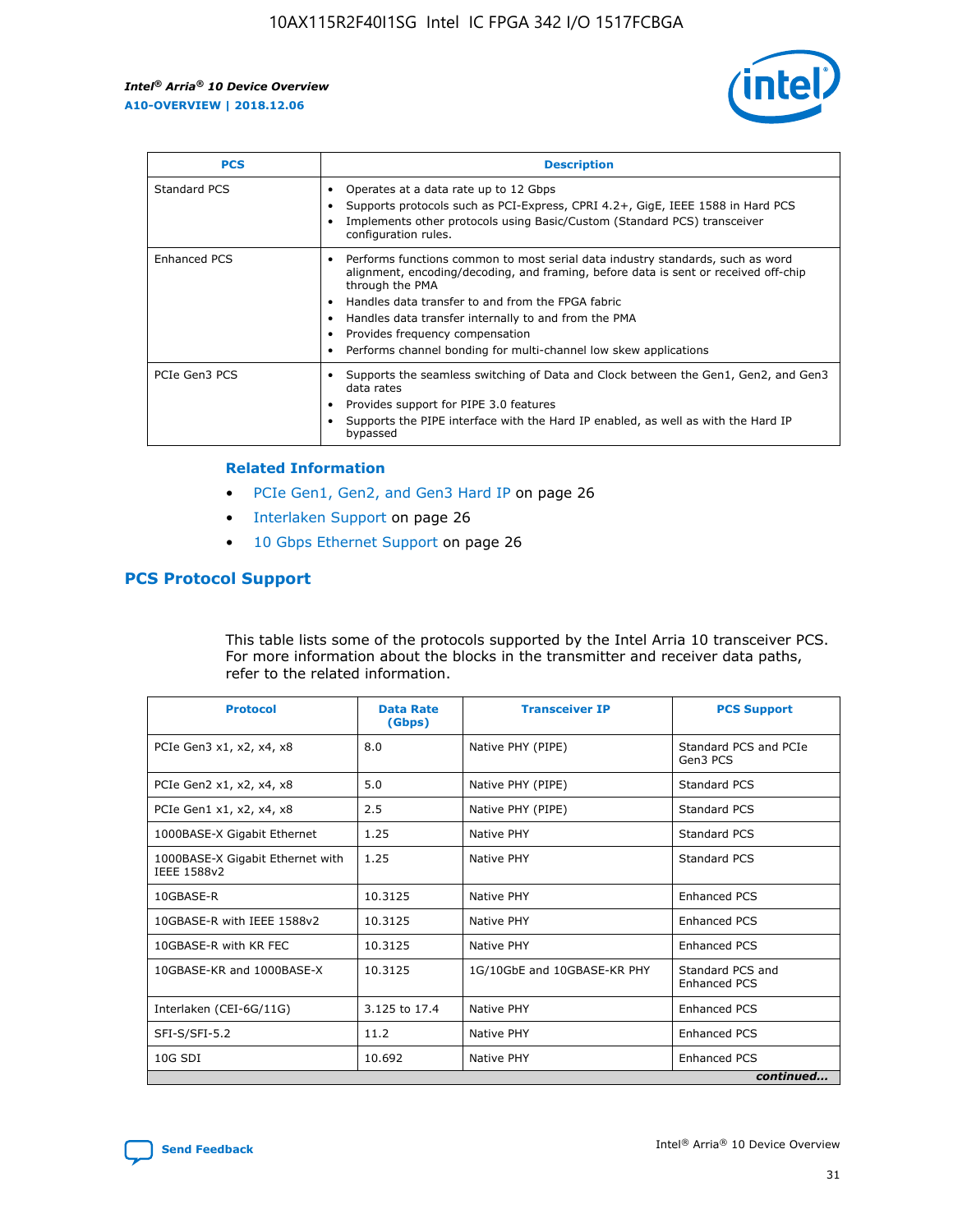

| <b>Protocol</b>      | <b>Data Rate</b><br>(Gbps) | <b>Transceiver IP</b> | <b>PCS Support</b> |
|----------------------|----------------------------|-----------------------|--------------------|
| CPRI 6.0 (64B/66B)   | 0.6144 to<br>10.1376       | Native PHY            | Enhanced PCS       |
| CPRI 4.2 (8B/10B)    | 0.6144 to<br>9.8304        | Native PHY            | Standard PCS       |
| OBSAI RP3 v4.2       | 0.6144 to 6.144            | Native PHY            | Standard PCS       |
| SD-SDI/HD-SDI/3G-SDI | $0.143(12)$ to<br>2.97     | Native PHY            | Standard PCS       |

## **Related Information**

#### [Intel Arria 10 Transceiver PHY User Guide](https://www.intel.com/content/www/us/en/programmable/documentation/nik1398707230472.html#nik1398707091164)

Provides more information about the supported transceiver protocols and PHY IP, the PMA architecture, and the standard, enhanced, and PCIe Gen3 PCS architecture.

# **SoC with Hard Processor System**

Each SoC device combines an FPGA fabric and a hard processor system (HPS) in a single device. This combination delivers the flexibility of programmable logic with the power and cost savings of hard IP in these ways:

- Reduces board space, system power, and bill of materials cost by eliminating a discrete embedded processor
- Allows you to differentiate the end product in both hardware and software, and to support virtually any interface standard
- Extends the product life and revenue through in-field hardware and software updates

<sup>(12)</sup> The 0.143 Gbps data rate is supported using oversampling of user logic that you must implement in the FPGA fabric.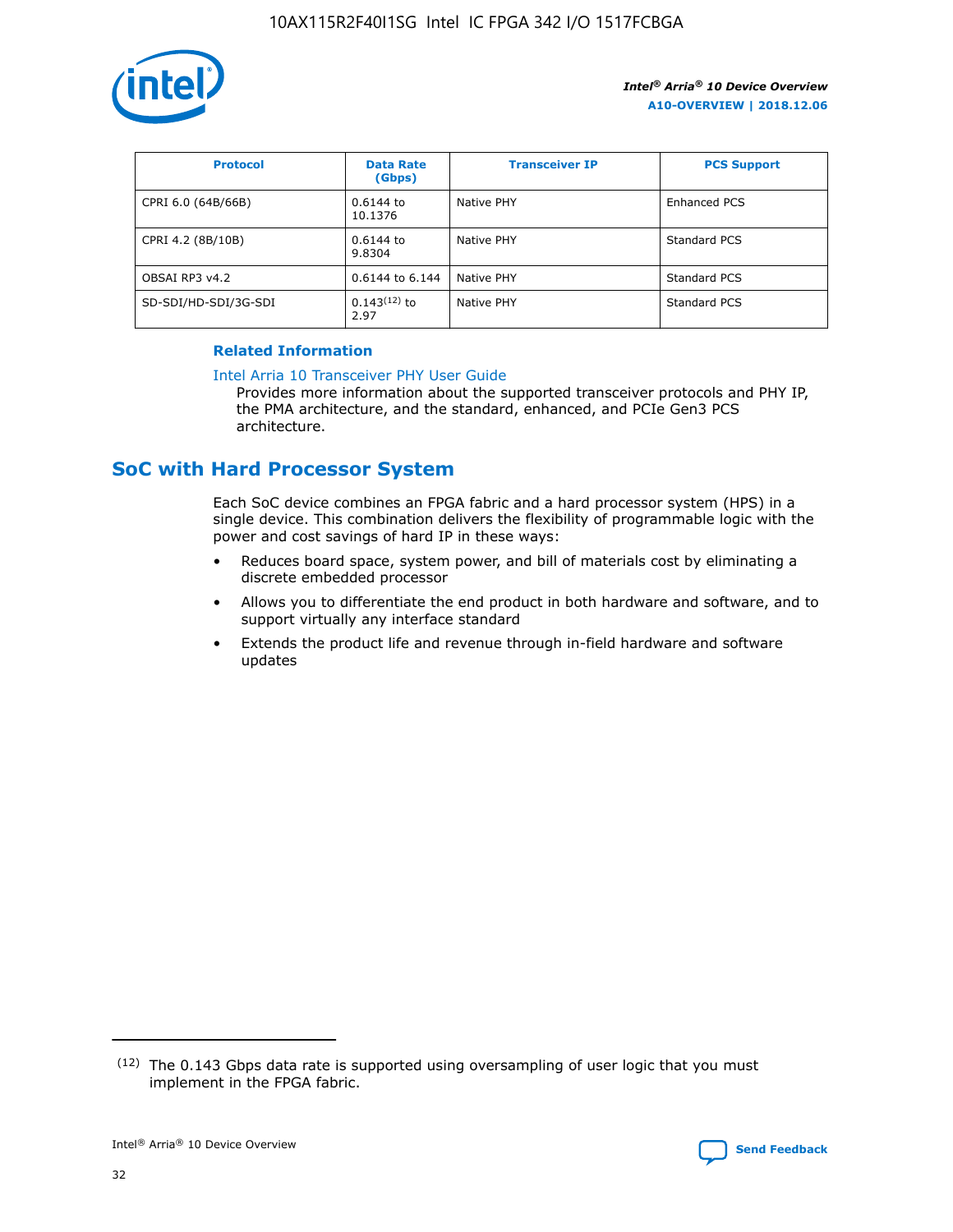

#### **Figure 9. HPS Block Diagram**

This figure shows a block diagram of the HPS with the dual ARM Cortex-A9 MPCore processor.



## **Key Advantages of 20-nm HPS**

The 20-nm HPS strikes a balance between enabling maximum software compatibility with 28-nm SoCs while still improving upon the 28-nm HPS architecture. These improvements address the requirements of the next generation target markets such as wireless and wireline communications, compute and storage equipment, broadcast and military in terms of performance, memory bandwidth, connectivity via backplane and security.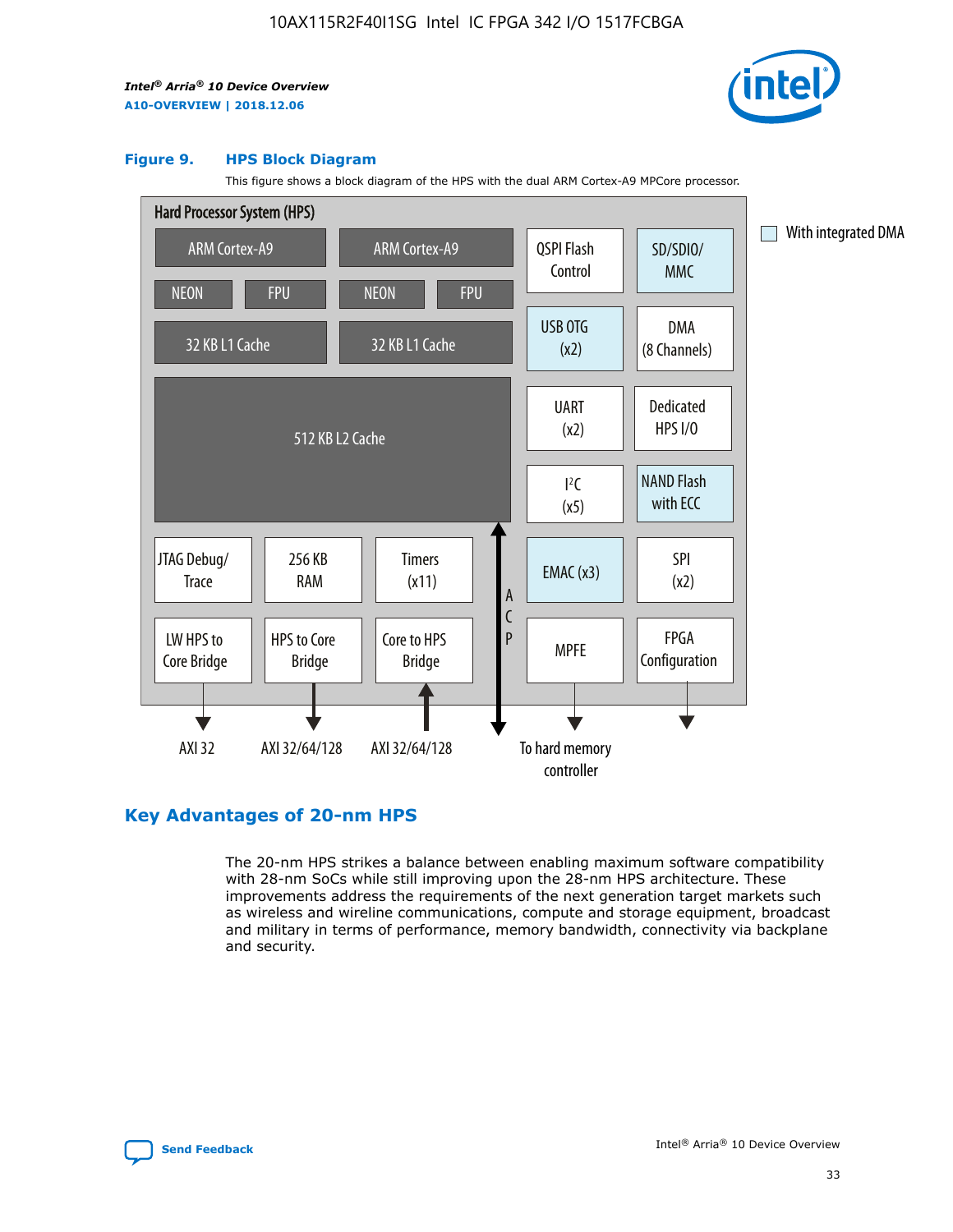

## **Table 24. Improvements in 20 nm HPS**

This table lists the key improvements of the 20 nm HPS compared to the 28 nm HPS.

| <b>Advantages/</b><br><b>Improvements</b>                   | <b>Description</b>                                                                                                                                                                                                                                                                                                                                                                                                                                                                                                                                                                                                                                                                                                                                                                                                                                                                                                      |
|-------------------------------------------------------------|-------------------------------------------------------------------------------------------------------------------------------------------------------------------------------------------------------------------------------------------------------------------------------------------------------------------------------------------------------------------------------------------------------------------------------------------------------------------------------------------------------------------------------------------------------------------------------------------------------------------------------------------------------------------------------------------------------------------------------------------------------------------------------------------------------------------------------------------------------------------------------------------------------------------------|
| Increased performance and<br>overdrive capability           | While the nominal processor frequency is 1.2 GHz, the 20 nm HPS offers an "overdrive"<br>feature which enables a higher processor operating frequency. This requires a higher supply<br>voltage value that is unique to the HPS and may require a separate regulator.                                                                                                                                                                                                                                                                                                                                                                                                                                                                                                                                                                                                                                                   |
| Increased processor memory<br>bandwidth and DDR4<br>support | Up to 64-bit DDR4 memory at 2,400 Mbps support is available for the processor. The hard<br>memory controller for the HPS comprises a multi-port front end that manages connections<br>to a single port memory controller. The multi-port front end allows logic core and the HPS<br>to share ports and thereby the available bandwidth of the memory controller.                                                                                                                                                                                                                                                                                                                                                                                                                                                                                                                                                        |
| Flexible I/O sharing                                        | An advanced I/O pin muxing scheme allows improved sharing of I/O between the HPS and<br>the core logic. The following types of I/O are available for SoC:<br>17 dedicated I/Os-physically located inside the HPS block and are not accessible to<br>logic within the core. The 17 dedicated I/Os are used for HPS clock, resets, and<br>interfacing with boot devices, QSPI, and SD/MMC.<br>48 direct shared I/O-located closest to the HPS block and are ideal for high speed HPS<br>peripherals such as EMAC, USB, and others. There is one bank of 48 I/Os that supports<br>direct sharing where the 48 I/Os can be shared 12 I/Os at a time.<br>Standard (shared) I/O-all standard I/Os can be shared by the HPS peripherals and any<br>logic within the core. For designs where more than 48 I/Os are required to fully use all<br>the peripherals in the HPS, these I/Os can be connected through the core logic. |
| <b>EMAC</b> core                                            | Three EMAC cores are available in the HPS. The EMAC cores enable an application to<br>support two redundant Ethernet connections; for example, backplane, or two EMAC cores<br>for managing IEEE 1588 time stamp information while allowing a third EMAC core for debug<br>and configuration. All three EMACs can potentially share the same time stamps, simplifying<br>the 1588 time stamping implementation. A new serial time stamp interface allows core<br>logic to access and read the time stamp values. The integrated EMAC controllers can be<br>connected to external Ethernet PHY through the provided MDIO or I <sup>2</sup> C interface.                                                                                                                                                                                                                                                                  |
| On-chip memory                                              | The on-chip memory is updated to 256 KB support and can support larger data sets and<br>real time algorithms.                                                                                                                                                                                                                                                                                                                                                                                                                                                                                                                                                                                                                                                                                                                                                                                                           |
| <b>ECC</b> enhancements                                     | Improvements in L2 Cache ECC management allow identification of errors down to the<br>address level. ECC enhancements also enable improved error injection and status reporting<br>via the introduction of new memory mapped access to syndrome and data signals.                                                                                                                                                                                                                                                                                                                                                                                                                                                                                                                                                                                                                                                       |
| HPS to FPGA Interconnect<br>Backbone                        | Although the HPS and the Logic Core can operate independently, they are tightly coupled<br>via a high-bandwidth system interconnect built from high-performance ARM AMBA AXI bus<br>bridges. IP bus masters in the FPGA fabric have access to HPS bus slaves via the FPGA-to-<br>HPS interconnect. Similarly, HPS bus masters have access to bus slaves in the core fabric<br>via the HPS-to-FPGA bridge. Both bridges are AMBA AXI-3 compliant and support<br>simultaneous read and write transactions. Up to three masters within the core fabric can<br>share the HPS SDRAM controller with the processor. Additionally, the processor can be used<br>to configure the core fabric under program control via a dedicated 32-bit configuration port.                                                                                                                                                                  |
| FPGA configuration and HPS<br>booting                       | The FPGA fabric and HPS in the SoCs are powered independently. You can reduce the clock<br>frequencies or gate the clocks to reduce dynamic power.<br>You can configure the FPGA fabric and boot the HPS independently, in any order, providing<br>you with more design flexibility.                                                                                                                                                                                                                                                                                                                                                                                                                                                                                                                                                                                                                                    |
| Security                                                    | New security features have been introduced for anti-tamper management, secure boot,<br>encryption (AES), and authentication (SHA).                                                                                                                                                                                                                                                                                                                                                                                                                                                                                                                                                                                                                                                                                                                                                                                      |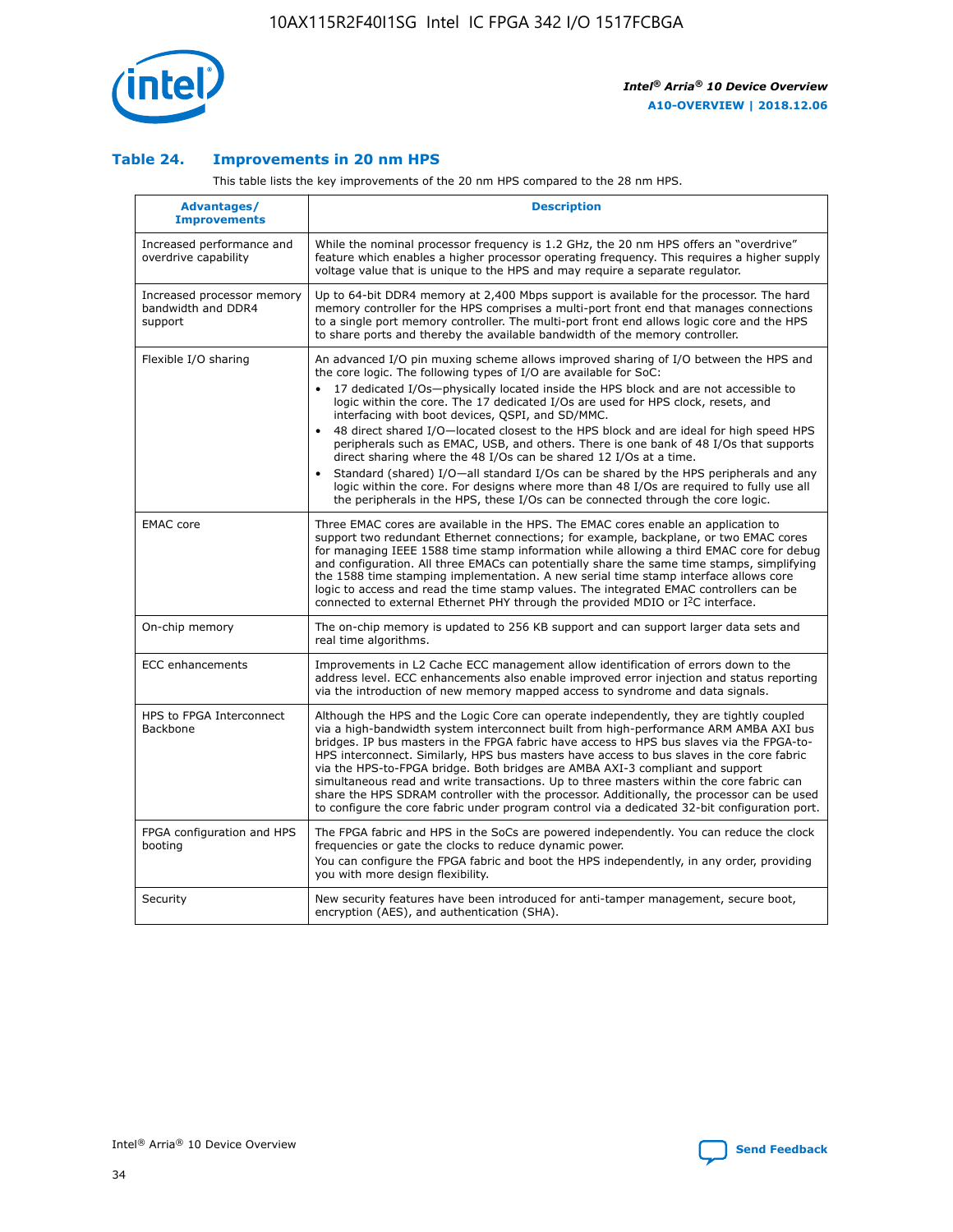

## **Features of the HPS**

The HPS has the following features:

- 1.2-GHz, dual-core ARM Cortex-A9 MPCore processor with up to 1.5-GHz via overdrive
	- ARMv7-A architecture that runs 32-bit ARM instructions, 16-bit and 32-bit Thumb instructions, and 8-bit Java byte codes in Jazelle style
	- Superscalar, variable length, out-of-order pipeline with dynamic branch prediction
	- Instruction Efficiency 2.5 MIPS/MHz, which provides total performance of 7500 MIPS at 1.5 GHz
- Each processor core includes:
	- 32 KB of L1 instruction cache, 32 KB of L1 data cache
	- Single- and double-precision floating-point unit and NEON media engine
	- CoreSight debug and trace technology
	- Snoop Control Unit (SCU) and Acceleration Coherency Port (ACP)
- 512 KB of shared L2 cache
- 256 KB of scratch RAM
- Hard memory controller with support for DDR3, DDR4 and optional error correction code (ECC) support
- Multiport Front End (MPFE) Scheduler interface to the hard memory controller
- 8-channel direct memory access (DMA) controller
- QSPI flash controller with SIO, DIO, QIO SPI Flash support
- NAND flash controller (ONFI 1.0 or later) with DMA and ECC support, updated to support 8 and 16-bit Flash devices and new command DMA to offload CPU for fast power down recovery
- Updated SD/SDIO/MMC controller to eMMC 4.5 with DMA with CE-ATA digital command support
- 3 10/100/1000 Ethernet media access control (MAC) with DMA
- 2 USB On-the-Go (OTG) controllers with DMA
- $\bullet$  5 I<sup>2</sup>C controllers (3 can be used by EMAC for MIO to external PHY)
- 2 UART 16550 Compatible controllers
- 4 serial peripheral interfaces (SPI) (2 Master, 2 Slaves)
- 62 programmable general-purpose I/Os, which includes 48 direct share I/Os that allows the HPS peripherals to connect directly to the FPGA I/Os
- 7 general-purpose timers
- 4 watchdog timers
- Anti-tamper, Secure Boot, Encryption (AES) and Authentication (SHA)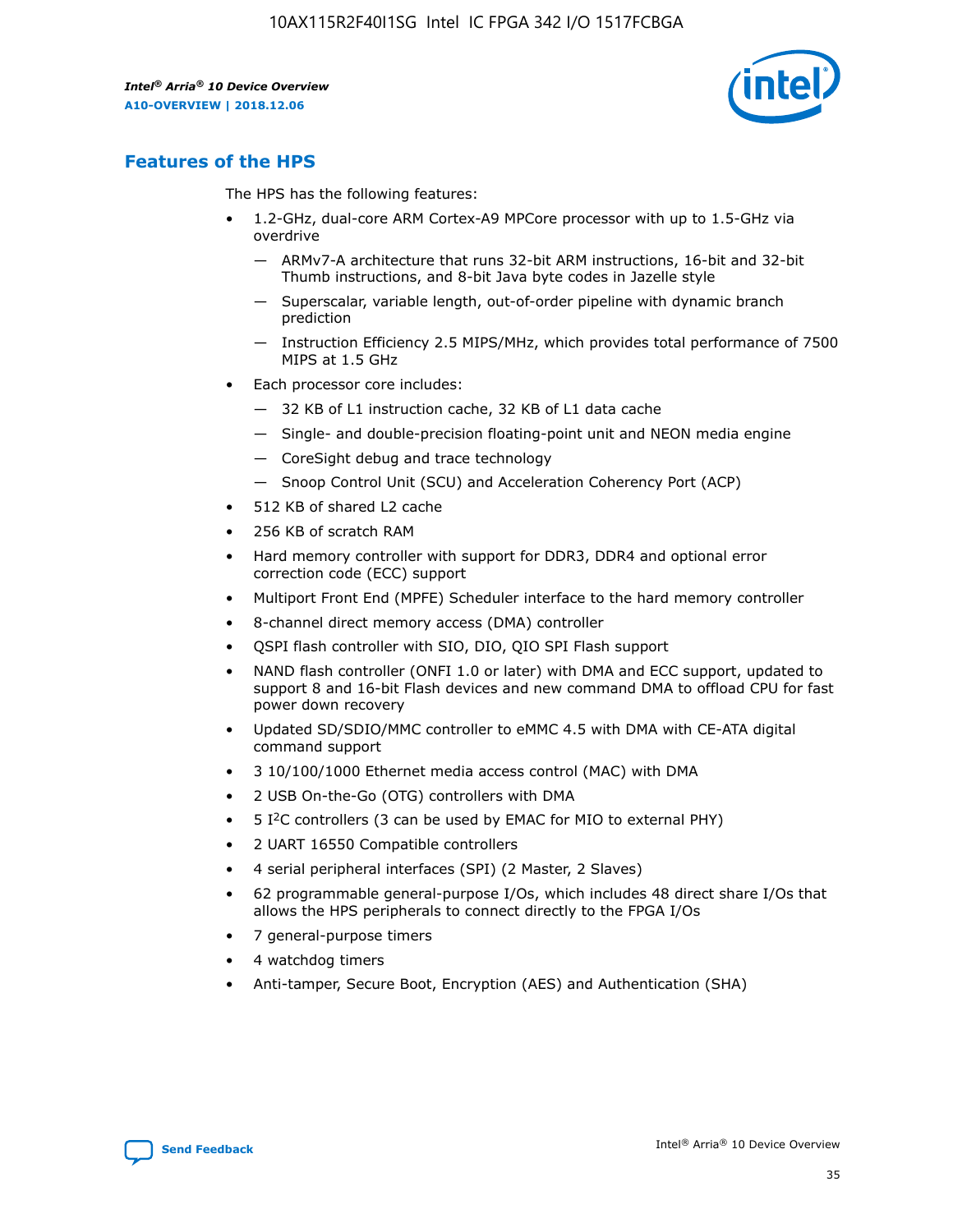

## **System Peripherals and Debug Access Port**

Each Ethernet MAC, USB OTG, NAND flash controller, and SD/MMC controller module has an integrated DMA controller. For modules without an integrated DMA controller, an additional DMA controller module provides up to eight channels of high-bandwidth data transfers. Peripherals that communicate off-chip are multiplexed with other peripherals at the HPS pin level. This allows you to choose which peripherals interface with other devices on your PCB.

The debug access port provides interfaces to industry standard JTAG debug probes and supports ARM CoreSight debug and core traces to facilitate software development.

#### **HPS–FPGA AXI Bridges**

The HPS–FPGA bridges, which support the Advanced Microcontroller Bus Architecture (AMBA) Advanced eXtensible Interface (AXI™) specifications, consist of the following bridges:

- FPGA-to-HPS AMBA AXI bridge—a high-performance bus supporting 32, 64, and 128 bit data widths that allows the FPGA fabric to issue transactions to slaves in the HPS.
- HPS-to-FPGA Avalon/AMBA AXI bridge—a high-performance bus supporting 32, 64, and 128 bit data widths that allows the HPS to issue transactions to slaves in the FPGA fabric.
- Lightweight HPS-to-FPGA AXI bridge—a lower latency 32 bit width bus that allows the HPS to issue transactions to soft peripherals in the FPGA fabric. This bridge is primarily used for control and status register (CSR) accesses to peripherals in the FPGA fabric.

The HPS–FPGA AXI bridges allow masters in the FPGA fabric to communicate with slaves in the HPS logic, and vice versa. For example, the HPS-to-FPGA AXI bridge allows you to share memories instantiated in the FPGA fabric with one or both microprocessors in the HPS, while the FPGA-to-HPS AXI bridge allows logic in the FPGA fabric to access the memory and peripherals in the HPS.

Each HPS–FPGA bridge also provides asynchronous clock crossing for data transferred between the FPGA fabric and the HPS.

#### **HPS SDRAM Controller Subsystem**

The HPS SDRAM controller subsystem contains a multiport SDRAM controller and DDR PHY that are shared between the FPGA fabric (through the FPGA-to-HPS SDRAM interface), the level 2 (L2) cache, and the level 3 (L3) system interconnect. The FPGA-to-HPS SDRAM interface supports AMBA AXI and Avalon® Memory-Mapped (Avalon-MM) interface standards, and provides up to six individual ports for access by masters implemented in the FPGA fabric.

The HPS SDRAM controller supports up to 3 masters (command ports), 3x 64-bit read data ports and 3x 64-bit write data ports.

To maximize memory performance, the SDRAM controller subsystem supports command and data reordering, deficit round-robin arbitration with aging, and high-priority bypass features.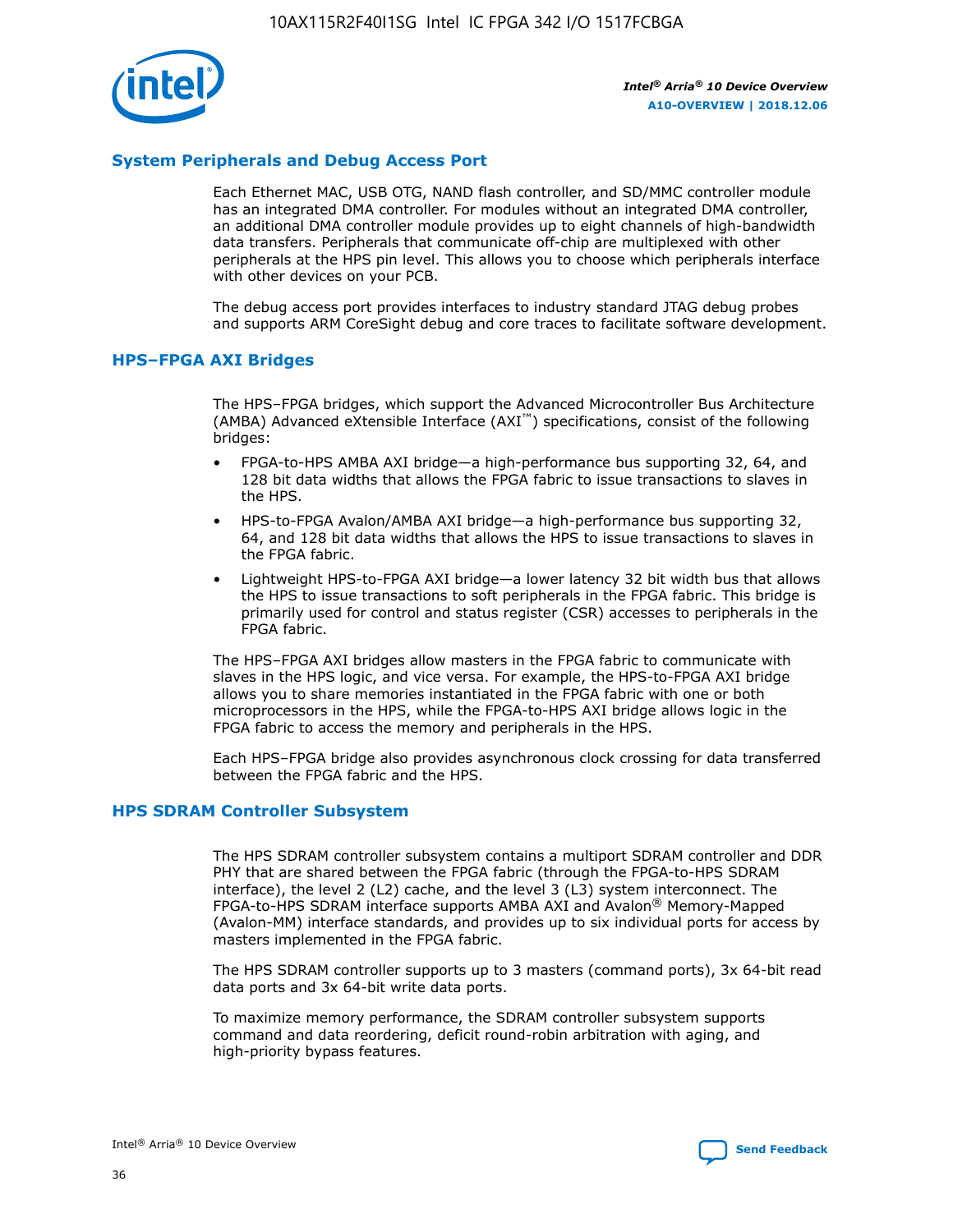

## **FPGA Configuration and HPS Booting**

The FPGA fabric and HPS in the SoC FPGA must be powered at the same time. You can reduce the clock frequencies or gate the clocks to reduce dynamic power.

Once powered, the FPGA fabric and HPS can be configured independently thus providing you with more design flexibility:

- You can boot the HPS independently. After the HPS is running, the HPS can fully or partially reconfigure the FPGA fabric at any time under software control. The HPS can also configure other FPGAs on the board through the FPGA configuration controller.
- Configure the FPGA fabric first, and then boot the HPS from memory accessible to the FPGA fabric.

## **Hardware and Software Development**

For hardware development, you can configure the HPS and connect your soft logic in the FPGA fabric to the HPS interfaces using the Platform Designer system integration tool in the Intel Quartus Prime software.

For software development, the ARM-based SoC FPGA devices inherit the rich software development ecosystem available for the ARM Cortex-A9 MPCore processor. The software development process for Intel SoC FPGAs follows the same steps as those for other SoC devices from other manufacturers. Support for Linux\*, VxWorks\*, and other operating systems are available for the SoC FPGAs. For more information on the operating systems support availability, contact the Intel FPGA sales team.

You can begin device-specific firmware and software development on the Intel SoC FPGA Virtual Target. The Virtual Target is a fast PC-based functional simulation of a target development system—a model of a complete development board. The Virtual Target enables the development of device-specific production software that can run unmodified on actual hardware.

## **Dynamic and Partial Reconfiguration**

The Intel Arria 10 devices support dynamic and partial reconfiguration. You can use dynamic and partial reconfiguration simultaneously to enable seamless reconfiguration of both the device core and transceivers.

## **Dynamic Reconfiguration**

You can reconfigure the PMA and PCS blocks while the device continues to operate. This feature allows you to change the data rates, protocol, and analog settings of a channel in a transceiver bank without affecting on-going data transfer in other transceiver banks. This feature is ideal for applications that require dynamic multiprotocol or multirate support.

## **Partial Reconfiguration**

Using partial reconfiguration, you can reconfigure some parts of the device while keeping the device in operation.

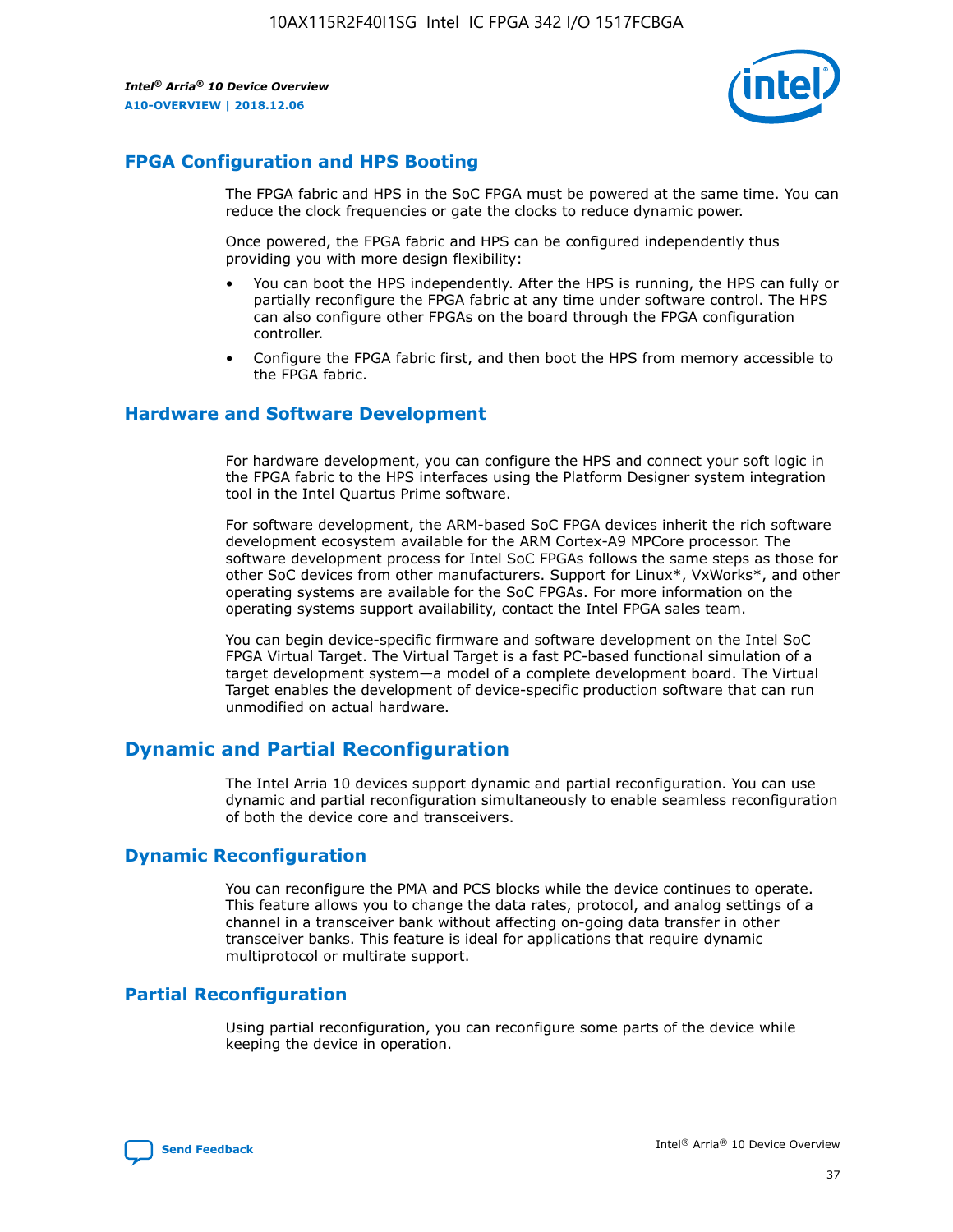

Instead of placing all device functions in the FPGA fabric, you can store some functions that do not run simultaneously in external memory and load them only when required. This capability increases the effective logic density of the device, and lowers cost and power consumption.

In the Intel solution, you do not have to worry about intricate device architecture to perform a partial reconfiguration. The partial reconfiguration capability is built into the Intel Quartus Prime design software, making such time-intensive task simple.

Intel Arria 10 devices support partial reconfiguration in the following configuration options:

- Using an internal host:
	- All supported configuration modes where the FPGA has access to external memory devices such as serial and parallel flash memory.
	- Configuration via Protocol [CvP (PCIe)]
- Using an external host—passive serial (PS), fast passive parallel (FPP) x8, FPP x16, and FPP x32 I/O interface.

# **Enhanced Configuration and Configuration via Protocol**

## **Table 25. Configuration Schemes and Features of Intel Arria 10 Devices**

Intel Arria 10 devices support 1.8 V programming voltage and several configuration schemes.

| <b>Scheme</b>                                                          | <b>Data</b><br><b>Width</b> | <b>Max Clock</b><br>Rate<br>(MHz) | <b>Max Data</b><br>Rate<br>(Mbps)<br>(13) | <b>Decompression</b> | <b>Design</b><br>Security <sup>(1</sup><br>4) | <b>Partial</b><br><b>Reconfiguration</b><br>(15) | <b>Remote</b><br><b>System</b><br><b>Update</b> |
|------------------------------------------------------------------------|-----------------------------|-----------------------------------|-------------------------------------------|----------------------|-----------------------------------------------|--------------------------------------------------|-------------------------------------------------|
| <b>JTAG</b>                                                            | 1 bit                       | 33                                | 33                                        |                      |                                               | Yes(16)                                          |                                                 |
| Active Serial (AS)<br>through the<br>EPCO-L<br>configuration<br>device | 1 bit,<br>4 bits            | 100                               | 400                                       | Yes                  | Yes                                           | $Y_{PS}(16)$                                     | Yes                                             |
| Passive serial (PS)<br>through CPLD or<br>external<br>microcontroller  | 1 bit                       | 100                               | 100                                       | Yes                  | Yes                                           | Yes(16)                                          | Parallel<br>Flash<br>Loader<br>(PFL) IP<br>core |
|                                                                        | continued                   |                                   |                                           |                      |                                               |                                                  |                                                 |

<sup>(13)</sup> Enabling either compression or design security features affects the maximum data rate. Refer to the Intel Arria 10 Device Datasheet for more information.

<sup>(14)</sup> Encryption and compression cannot be used simultaneously.

 $(15)$  Partial reconfiguration is an advanced feature of the device family. If you are interested in using partial reconfiguration, contact Intel for support.

 $(16)$  Partial configuration can be performed only when it is configured as internal host.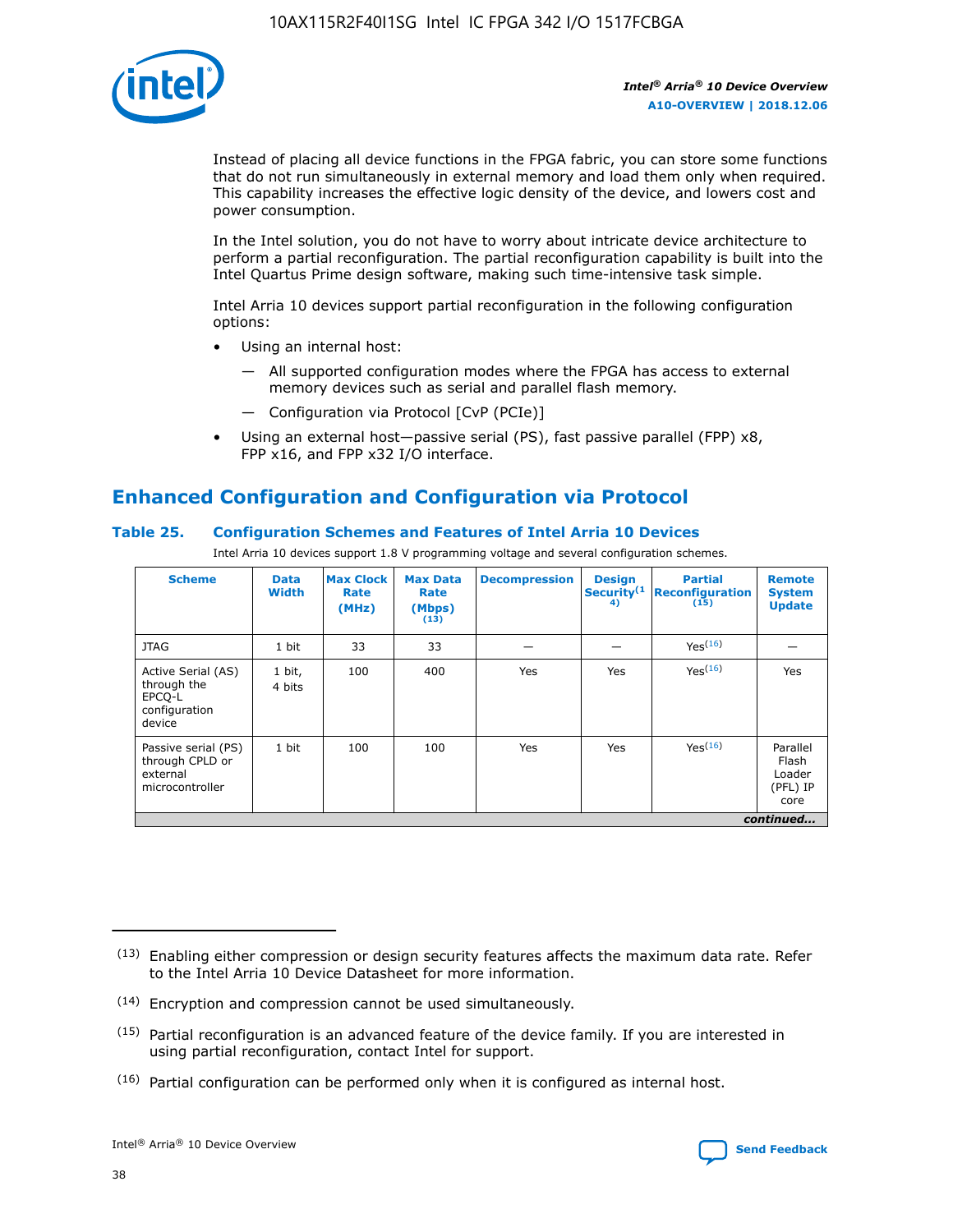

| <b>Scheme</b>                                   | <b>Data</b><br><b>Width</b> | <b>Max Clock</b><br>Rate<br>(MHz) | <b>Max Data</b><br>Rate<br>(Mbps)<br>(13) | <b>Decompression</b> | <b>Design</b><br>Security <sup>(1</sup><br>4) | <b>Partial</b><br><b>Reconfiguration</b><br>(15) | <b>Remote</b><br><b>System</b><br><b>Update</b> |
|-------------------------------------------------|-----------------------------|-----------------------------------|-------------------------------------------|----------------------|-----------------------------------------------|--------------------------------------------------|-------------------------------------------------|
| Fast passive                                    | 8 bits                      | 100                               | 3200                                      | Yes                  | Yes                                           | Yes(17)                                          | PFL IP                                          |
| parallel (FPP)<br>through CPLD or               | 16 bits                     |                                   |                                           | Yes                  | Yes                                           |                                                  | core                                            |
| external<br>microcontroller                     | 32 bits                     |                                   |                                           | Yes                  | Yes                                           |                                                  |                                                 |
| Configuration via                               | 16 bits                     | 100                               | 3200                                      | Yes                  | Yes                                           | Yes <sup>(17)</sup>                              |                                                 |
| <b>HPS</b>                                      | 32 bits                     |                                   |                                           | Yes                  | Yes                                           |                                                  |                                                 |
| Configuration via<br>Protocol [CvP<br>$(PCIe*)$ | x1, x2,<br>x4, x8<br>lanes  |                                   | 8000                                      | Yes                  | Yes                                           | Yes <sup>(16)</sup>                              |                                                 |

You can configure Intel Arria 10 devices through PCIe using Configuration via Protocol (CvP). The Intel Arria 10 CvP implementation conforms to the PCIe 100 ms power-up-to-active time requirement.

#### **Related Information**

[Configuration via Protocol \(CvP\) Implementation in Intel FPGAs User Guide](https://www.intel.com/content/www/us/en/programmable/documentation/dsu1441819344145.html#dsu1442269728522) Provides more information about the CvP configuration scheme.

# **SEU Error Detection and Correction**

Intel Arria 10 devices offer robust and easy-to-use single-event upset (SEU) error detection and correction circuitry.

The detection and correction circuitry includes protection for Configuration RAM (CRAM) programming bits and user memories. The CRAM is protected by a continuously running CRC error detection circuit with integrated ECC that automatically corrects one or two errors and detects higher order multi-bit errors. When more than two errors occur, correction is available through reloading of the core programming file, providing a complete design refresh while the FPGA continues to operate.

The physical layout of the Intel Arria 10 CRAM array is optimized to make the majority of multi-bit upsets appear as independent single-bit or double-bit errors which are automatically corrected by the integrated CRAM ECC circuitry. In addition to the CRAM protection, the M20K memory blocks also include integrated ECC circuitry and are layout-optimized for error detection and correction. The MLAB does not have ECC.

(14) Encryption and compression cannot be used simultaneously.

<sup>(17)</sup> Supported at a maximum clock rate of 100 MHz.



 $(13)$  Enabling either compression or design security features affects the maximum data rate. Refer to the Intel Arria 10 Device Datasheet for more information.

 $(15)$  Partial reconfiguration is an advanced feature of the device family. If you are interested in using partial reconfiguration, contact Intel for support.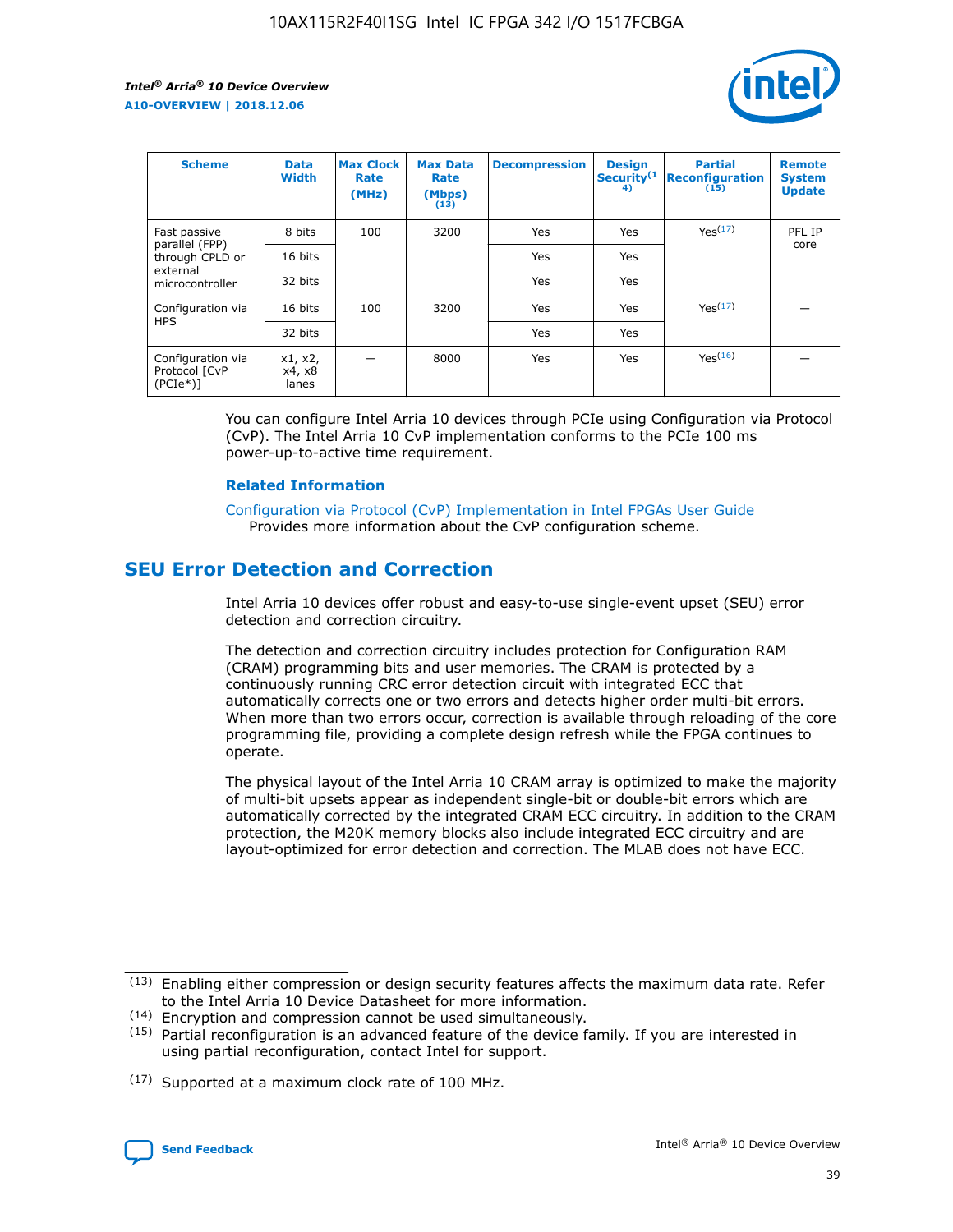

## **Power Management**

Intel Arria 10 devices leverage the advanced 20 nm process technology, a low 0.9 V core power supply, an enhanced core architecture, and several optional power reduction techniques to reduce total power consumption by as much as 40% compared to Arria V devices and as much as 60% compared to Stratix V devices.

The optional power reduction techniques in Intel Arria 10 devices include:

- **SmartVID**—a code is programmed into each device during manufacturing that allows a smart regulator to operate the device at lower core  $V_{CC}$  while maintaining performance
- **Programmable Power Technology**—non-critical timing paths are identified by the Intel Quartus Prime software and the logic in these paths is biased for low power instead of high performance
- **Low Static Power Options**—devices are available with either standard static power or low static power while maintaining performance

Furthermore, Intel Arria 10 devices feature Intel's industry-leading low power transceivers and include a number of hard IP blocks that not only reduce logic resources but also deliver substantial power savings compared to soft implementations. In general, hard IP blocks consume up to 90% less power than the equivalent soft logic implementations.

# **Incremental Compilation**

The Intel Quartus Prime software incremental compilation feature reduces compilation time and helps preserve performance to ease timing closure. The incremental compilation feature enables the partial reconfiguration flow for Intel Arria 10 devices.

Incremental compilation supports top-down, bottom-up, and team-based design flows. This feature facilitates modular, hierarchical, and team-based design flows where different designers compile their respective design sections in parallel. Furthermore, different designers or IP providers can develop and optimize different blocks of the design independently. These blocks can then be imported into the top level project.

# **Document Revision History for Intel Arria 10 Device Overview**

| <b>Document</b><br><b>Version</b> | <b>Changes</b>                                                                                                                                                                                                                                                              |
|-----------------------------------|-----------------------------------------------------------------------------------------------------------------------------------------------------------------------------------------------------------------------------------------------------------------------------|
| 2018.12.06                        | Added links to Intel Arria 10 device errata documents.<br>Removed automotive temperature option from the Intel Arria 10 GX devices.<br>Removed -3 fabric speed grade from the Intel Arria 10 GT devices.<br>Updated power options for the Intel Arria 10 GX and GT devices. |
| 2018.04.09                        | Updated the lowest $V_{CC}$ from 0.83 V to 0.82 V in the topic listing a summary of the device features.                                                                                                                                                                    |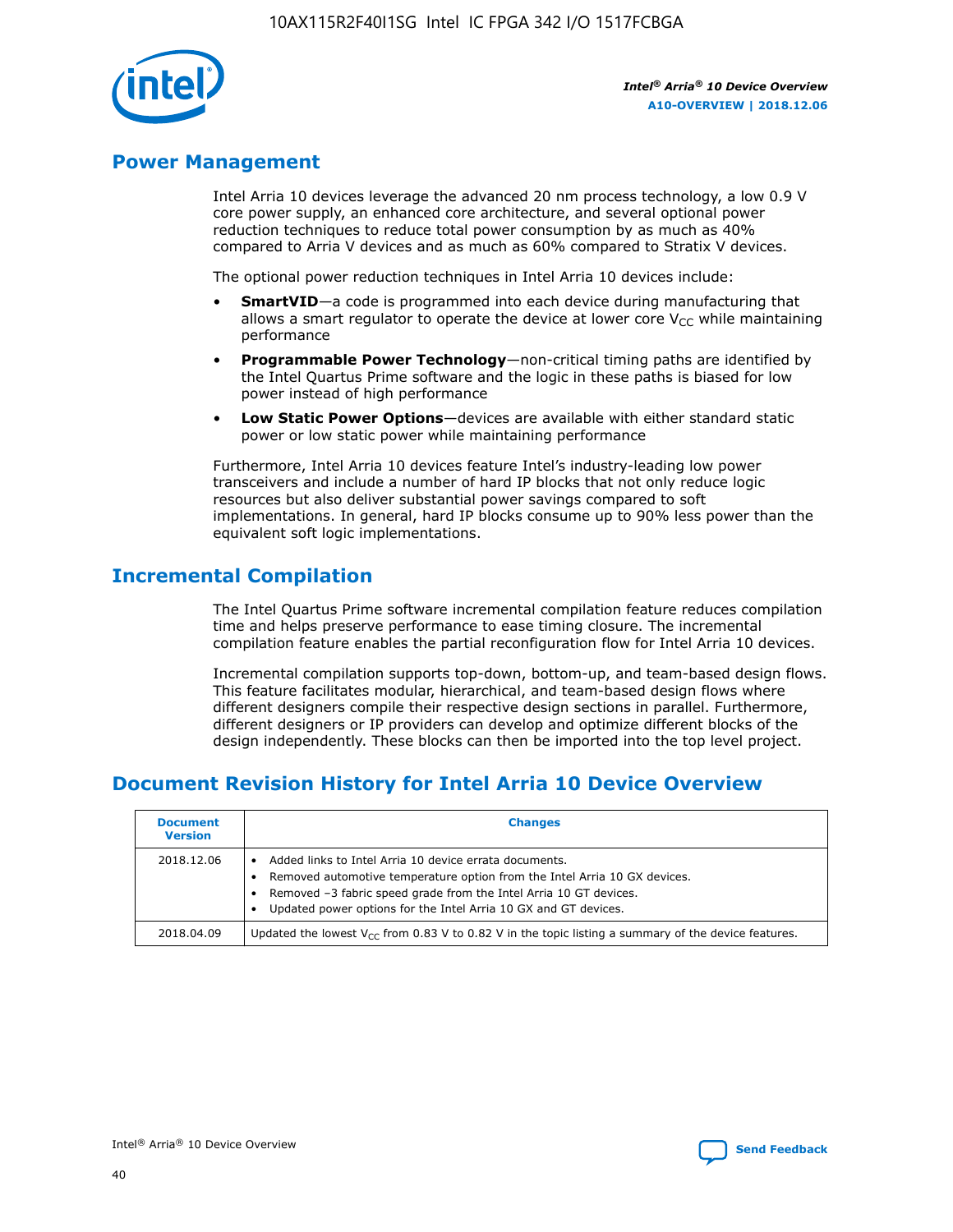*Intel® Arria® 10 Device Overview* **A10-OVERVIEW | 2018.12.06**



| <b>Date</b>    | <b>Version</b> | <b>Changes</b>                                                                                                                                                                                                                                                                                                                                                                                                                                                                                                                                                                                                                                                                                                                                                                                                                                                                                                                                                            |
|----------------|----------------|---------------------------------------------------------------------------------------------------------------------------------------------------------------------------------------------------------------------------------------------------------------------------------------------------------------------------------------------------------------------------------------------------------------------------------------------------------------------------------------------------------------------------------------------------------------------------------------------------------------------------------------------------------------------------------------------------------------------------------------------------------------------------------------------------------------------------------------------------------------------------------------------------------------------------------------------------------------------------|
| January 2018   | 2018.01.17     | Updated the maximum data rate for HPS (Intel Arria 10 SX devices<br>external memory interface DDR3 controller from 2,166 Mbps to 2,133<br>Mbps.<br>Updated maximum frequency supported for half rate QDRII and QDRII<br>+ SRAM to 633 MHz in Memory Standards Supported by the Soft<br>Memory Controller table.<br>Updated transceiver backplane capability to 12.5 Gbps.<br>$\bullet$<br>Removed transceiver speed grade 5 in Sample Ordering Core and<br>Available Options for Intel Arria 10 GX Devices figure.<br>Removed package code 40, low static power, SmartVID, industrial, and<br>military operating temperature support from Sample Ordering Core and<br>Available Options for Intel Arria 10 GT Devices figure.<br>Updated short reach transceiver rate for Intel Arria 10 GT devices to<br>25.8 Gbps.<br>Removed On-Die Instrumentation - EyeQ and Jitter Margin Tool<br>support from PMA Features of the Transceivers in Intel Arria 10 Devices<br>table. |
| September 2017 | 2017.09.20     | Updated the maximum speed of the DDR4 external memory interface from<br>1,333 MHz/2,666 Mbps to 1,200 MHz/2,400 Mbps.                                                                                                                                                                                                                                                                                                                                                                                                                                                                                                                                                                                                                                                                                                                                                                                                                                                     |
| July 2017      | 2017.07.13     | Corrected the automotive temperature range in the figure showing the<br>available options for the Intel Arria 10 GX devices from "-40°C to 100°C"<br>to "-40°C to 125°C".                                                                                                                                                                                                                                                                                                                                                                                                                                                                                                                                                                                                                                                                                                                                                                                                 |
| July 2017      | 2017.07.06     | Added automotive temperature option to Intel Arria 10 GX device family.                                                                                                                                                                                                                                                                                                                                                                                                                                                                                                                                                                                                                                                                                                                                                                                                                                                                                                   |
| May 2017       | 2017.05.08     | Corrected protocol names with "1588" to "IEEE 1588v2".<br>$\bullet$<br>Updated the vertical migration table to remove vertical migration<br>$\bullet$<br>between Intel Arria 10 GX and Intel Arria 10 SX device variants.<br>Removed all "Preliminary" marks.<br>$\bullet$                                                                                                                                                                                                                                                                                                                                                                                                                                                                                                                                                                                                                                                                                                |
| March 2017     | 2017.03.15     | Removed the topic about migration from Intel Arria 10 to Intel Stratix<br>10 devices.<br>Rebranded as Intel.<br>$\bullet$                                                                                                                                                                                                                                                                                                                                                                                                                                                                                                                                                                                                                                                                                                                                                                                                                                                 |
| October 2016   | 2016.10.31     | Removed package F36 from Intel Arria 10 GX devices.<br>Updated Intel Arria 10 GT sample ordering code and maximum GX<br>$\bullet$<br>transceiver count. Intel Arria 10 GT devices are available only in the<br>SF45 package option with a maximum of 72 transceivers.                                                                                                                                                                                                                                                                                                                                                                                                                                                                                                                                                                                                                                                                                                     |
| May 2016       | 2016.05.02     | Updated the FPGA Configuration and HPS Booting topic.<br>$\bullet$<br>Remove V <sub>CC</sub> PowerManager from the Summary of Features, Power<br>Management and Arria 10 Device Variants and packages topics. This<br>feature is no longer supported in Arria 10 devices.<br>Removed LPDDR3 from the Memory Standards Supported by the HPS<br>Hard Memory Controller table in the Memory Standards Supported by<br>Intel Arria 10 Devices topic. This standard is only supported by the<br>FPGA.<br>Removed transceiver speed grade 5 from the Device Variants and<br>Packages topic for Arria 10 GX and SX devices.                                                                                                                                                                                                                                                                                                                                                      |
| February 2016  | 2016.02.11     | Changed the maximum Arria 10 GT datarate to 25.8 Gbps and the<br>minimum datarate to 1 Gbps globally.<br>Revised the state for Core clock networks in the Summary of Features<br>$\bullet$<br>topic.<br>Changed the transceiver parameters in the "Summary of Features for<br>$\bullet$<br>Arria 10 Devices" table.<br>• Changed the transceiver parameters in the "Maximum Resource Counts<br>for Arria 10 GT Devices" table.<br>Changed the package availability for GT devices in the "Package Plan<br>for Arria 10 GT Devices" table.<br>Changed the package configurations for GT devices in the "Migration"<br>Capability Across Arria 10 Product Lines" figure.<br>continued                                                                                                                                                                                                                                                                                       |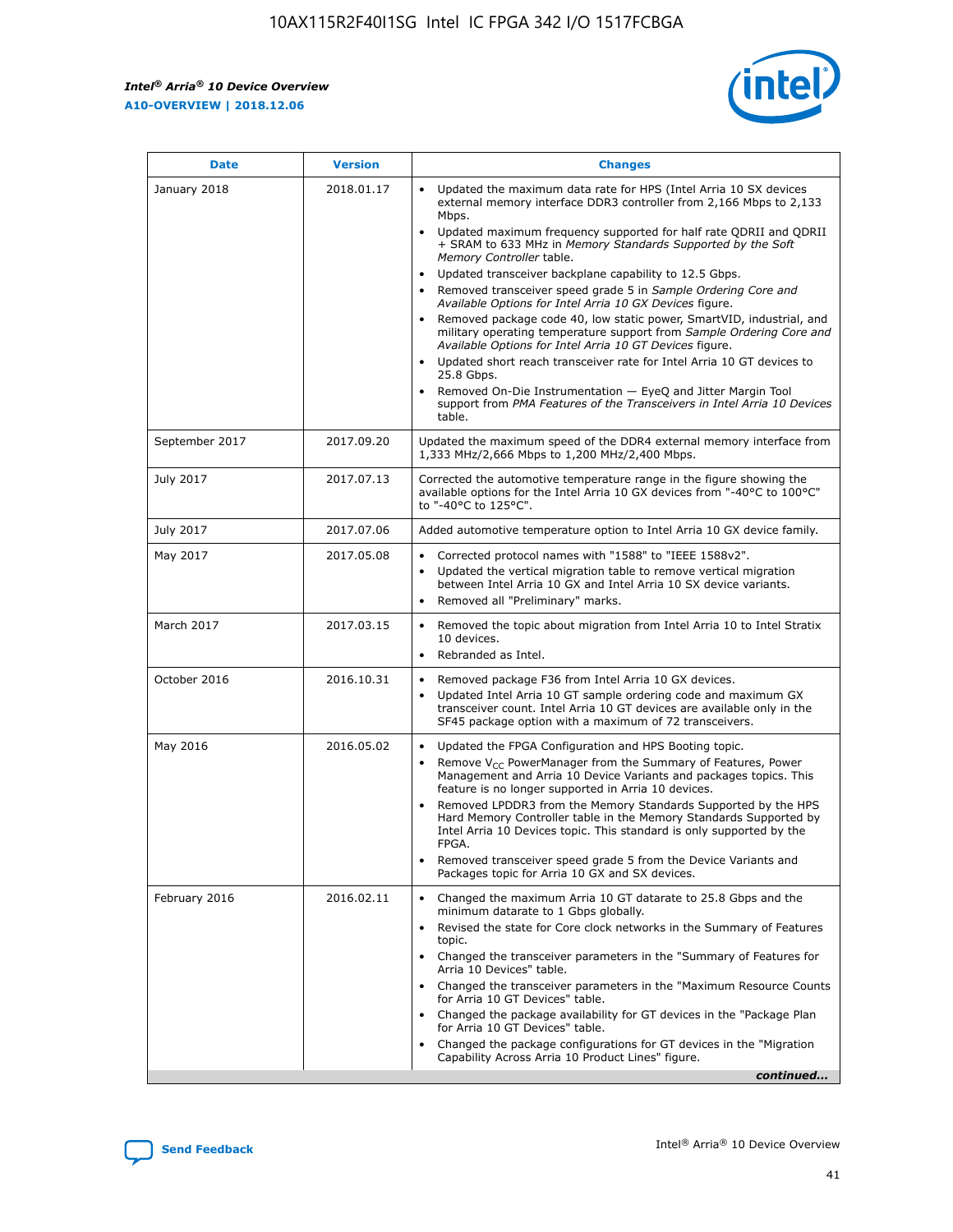

| <b>Date</b>   | <b>Version</b> | <b>Changes</b>                                                                                                                                                               |
|---------------|----------------|------------------------------------------------------------------------------------------------------------------------------------------------------------------------------|
|               |                | • Changed transceiver parameters in the "Low Power Serial Transceivers"<br>section.                                                                                          |
|               |                | Changed the transceiver descriptions in the "Device Variants for the<br>Arria 10 Device Family" table.                                                                       |
|               |                | Changed the "Sample Ordering Code and Available Options for Arria 10<br>GT Devices" figure.                                                                                  |
|               |                | Changed the datarates for GT devices in the "PMA Features" section.                                                                                                          |
|               |                | Changed the datarates for GT devices in the "PCS Features" section.                                                                                                          |
| December 2015 | 2015.12.14     | Updated the number of M20K memory blocks for Arria 10 GX 660 from<br>2133 to 2131 and corrected the total RAM bit from 48,448 Kb to<br>48,408 Kb.                            |
|               |                | Corrected the number of DSP blocks for Arria 10 GX 660 from 1688 to<br>1687 in the table listing floating-point arithmetic resources.                                        |
| November 2015 | 2015.11.02     | • Updated the maximum resources for Arria 10 GX 220, GX 320, GX 480,<br>GX 660, SX 220, SX 320, SX 480, and SX 660.                                                          |
|               |                | • Updated resource count for Arria 10 GX 320, GX 480, GX 660, SX 320,<br>SX 480, a SX 660 devices in Number of Multipliers in Intel Arria 10<br>Devices table.               |
|               |                | Updated the available options for Arria 10 GX, GT, and SX.                                                                                                                   |
|               |                | Changed instances of Quartus II to Quartus Prime.                                                                                                                            |
| June 2015     | 2015.06.15     | Corrected label for Intel Arria 10 GT product lines in the vertical migration<br>figure.                                                                                     |
| May 2015      | 2015.05.15     | Corrected the DDR3 half rate and quarter rate maximum frequencies in the<br>table that lists the memory standards supported by the Intel Arria 10 hard<br>memory controller. |
| May 2015      | 2015.05.04     | Added support for 13.5G JESD204b in the Summary of Features table.<br>Added a link to Arria 10 GT Channel Usage in the Arria 10 GT Package<br>Plan topic.                    |
|               |                | • Added a note to the table, Maximum Resource Counts for Arria 10 GT<br>devices.                                                                                             |
|               |                | Updated the power requirements of the transceivers in the Low Power<br>Serial Transceivers topic.                                                                            |
| January 2015  | 2015.01.23     | • Added floating point arithmetic features in the Summary of Features<br>table.                                                                                              |
|               |                | Updated the total embedded memory from 38.38 megabits (Mb) to<br>$\bullet$<br>65.6 Mb.                                                                                       |
|               |                | Updated the table that lists the memory standards supported by Intel<br>Arria 10 devices.                                                                                    |
|               |                | Removed support for DDR3U, LPDDR3 SDRAM, RLDRAM 2, and DDR2.                                                                                                                 |
|               |                | Moved RLDRAM 3 support from hard memory controller to soft memory<br>controller. RLDRAM 3 support uses hard PHY with soft memory<br>controller.                              |
|               |                | Added soft memory controller support for QDR IV.                                                                                                                             |
|               |                | Updated the maximum resource count table to include the number of<br>hard memory controllers available in each device variant.                                               |
|               |                | Updated the transceiver PCS data rate from 12.5 Gbps to 12 Gbps.<br>$\bullet$                                                                                                |
|               |                | Updated the max clock rate of PS, FPP x8, FPP x16, and Configuration<br>via HPS from 125 MHz to 100 MHz.                                                                     |
|               |                | Added a feature for fractional synthesis PLLs: PLL cascading.                                                                                                                |
|               |                | Updated the HPS programmable general-purpose I/Os from 54 to 62.                                                                                                             |
|               |                | continued                                                                                                                                                                    |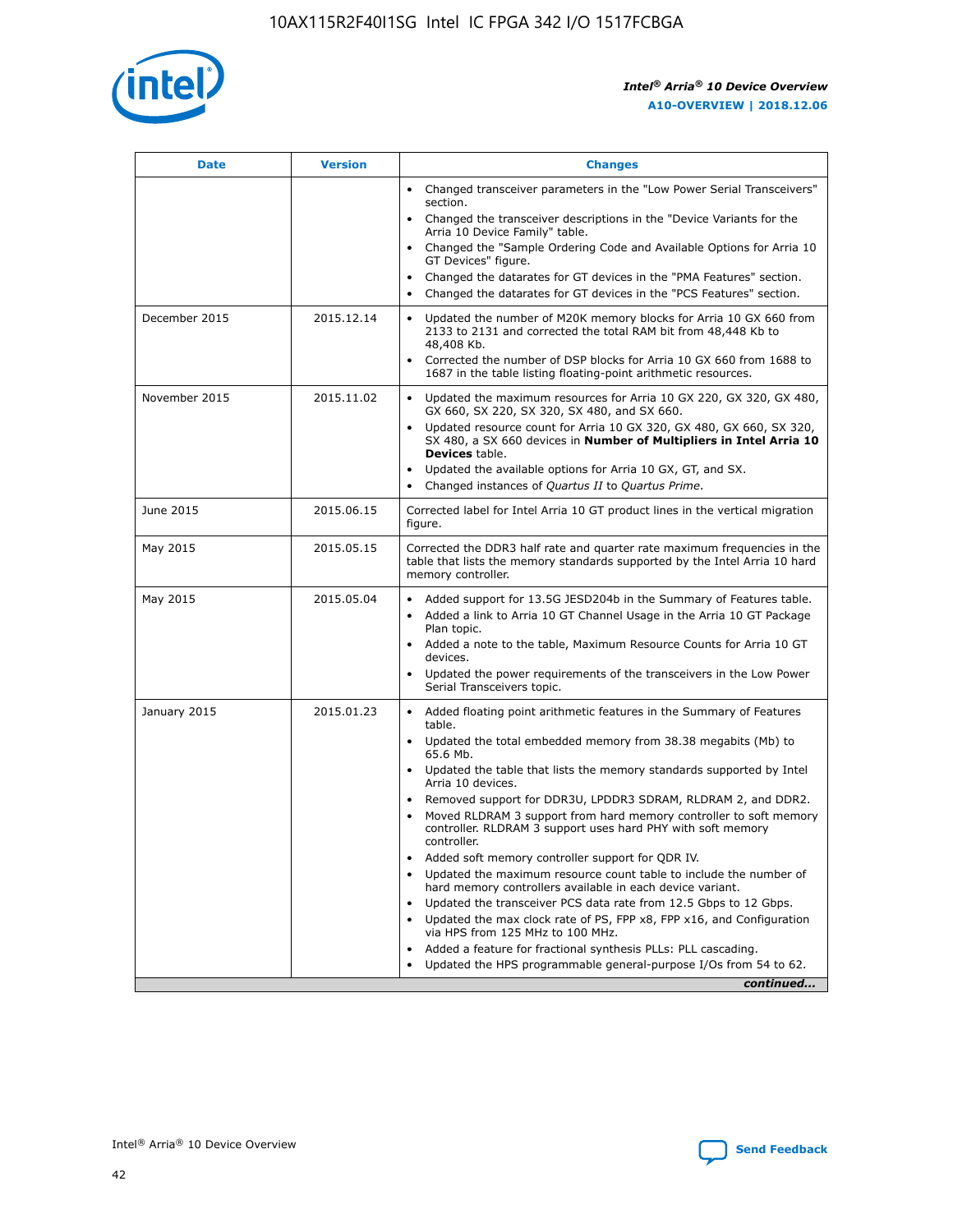r



| <b>Date</b>    | <b>Version</b> | <b>Changes</b>                                                                                                                                                                                                                                                                                                                                                                                                                                                                                                                                      |
|----------------|----------------|-----------------------------------------------------------------------------------------------------------------------------------------------------------------------------------------------------------------------------------------------------------------------------------------------------------------------------------------------------------------------------------------------------------------------------------------------------------------------------------------------------------------------------------------------------|
| September 2014 | 2014.09.30     | Corrected the 3 V I/O and LVDS I/O counts for F35 and F36 packages<br>$\bullet$<br>of Arria 10 GX.<br>Corrected the 3 V I/O, LVDS I/O, and transceiver counts for the NF40<br>$\bullet$<br>package of the Arria GX 570 and 660.<br>Removed 3 V I/O, LVDS I/O, and transceiver counts for the NF40<br>package of the Arria GX 900 and 1150. The NF40 package is not<br>available for Arria 10 GX 900 and 1150.                                                                                                                                       |
| August 2014    | 2014.08.18     | Updated Memory (Kb) M20K maximum resources for Arria 10 GX 660<br>devices from 42,660 to 42,620.<br>Added GPIO columns consisting of LVDS I/O Bank and 3V I/O Bank in<br>$\bullet$<br>the Package Plan table.<br>Added how to use memory interface clock frequency higher than 533<br>$\bullet$<br>MHz in the I/O vertical migration.<br>Added information to clarify that RLDRAM3 support uses hard PHY with<br>$\bullet$<br>soft memory controller.<br>Added variable precision DSP blocks support for floating-point<br>$\bullet$<br>arithmetic. |
| June 2014      | 2014.06.19     | Updated number of dedicated I/Os in the HPS block to 17.                                                                                                                                                                                                                                                                                                                                                                                                                                                                                            |
| February 2014  | 2014.02.21     | Updated transceiver speed grade options for GT devices in Figure 2.                                                                                                                                                                                                                                                                                                                                                                                                                                                                                 |
| February 2014  | 2014.02.06     | Updated data rate for Arria 10 GT devices from 28.1 Gbps to 28.3 Gbps.                                                                                                                                                                                                                                                                                                                                                                                                                                                                              |
| December 2013  | 2013.12.10     | Updated the HPS memory standards support from LPDDR2 to LPDDR3.<br>Updated HPS block diagram to include dedicated HPS I/O and FPGA<br>$\bullet$<br>Configuration blocks as well as repositioned SD/SDIO/MMC, DMA, SPI<br>and NAND Flash with ECC blocks.                                                                                                                                                                                                                                                                                            |
| December 2013  | 2013.12.02     | Initial release.                                                                                                                                                                                                                                                                                                                                                                                                                                                                                                                                    |